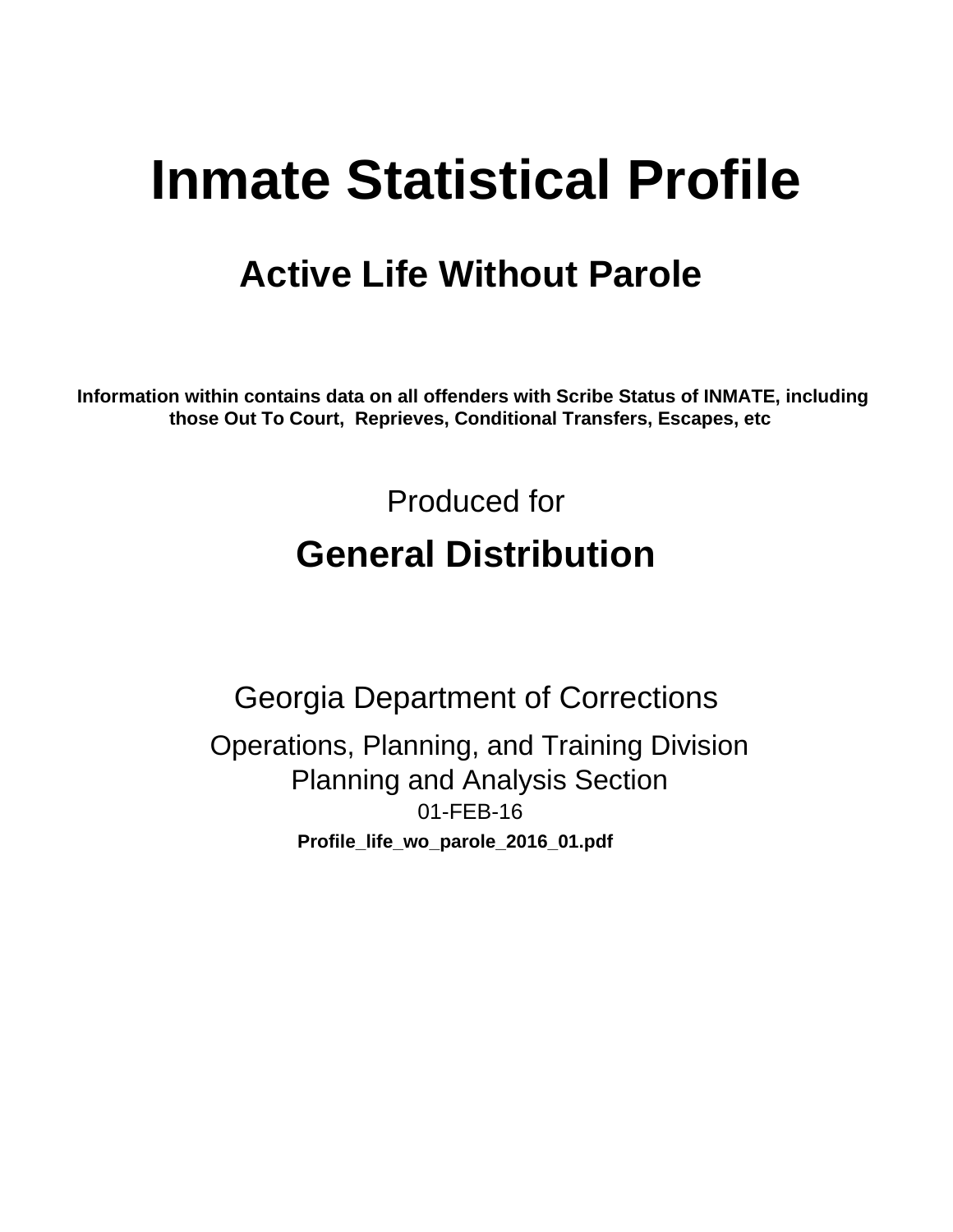## **Inmate Statistical Profile 01-FEB-16**

Contents

**Active Life Without Parole** 

Produced for General Distribution

## **Table of Contents**

| <b>Demographic information</b>                                       |
|----------------------------------------------------------------------|
| 4 Current age, broken out in ten year age groups                     |
| 5 Race group                                                         |
| 6 Marital status, self-reported at entry to prison                   |
| 7 Number of children, self-reported at entry to prison               |
| 8 Religious affiliation, self-reported at entry to prison            |
| 9 Home county - self-reported at entry to prison                     |
| 13 Employment status before prison, self-reported at entry to prison |
| 14 Age at admission                                                  |
| 16 Height, measured at entry to prison                               |
| 17 Weight, measured at entry to prison                               |
| 18 Military service                                                  |
| <b>Correctional information</b>                                      |
| 19 Type of admission to prison                                       |
| 20 Current / last supervision level                                  |
| 21 Current / last institution type                                   |
| 22 Institution type - transitional centers                           |
| 23 Institution type - county prisons                                 |
| 24 Institution type - state prisons                                  |
| 25 Institution type - private prisons                                |
| 26 Institution type - inmate boot camp                               |
| 27 Number of disciplinary reports                                    |
| 28 Number of transfers                                               |
| 29 Number of escapes                                                 |
| 30 Time served in current (or last) institution                      |
| Educational, psychological and physical information                  |
| 31 Highest grade level attained                                      |
| 32 Culture fair IQ scores                                            |
| 33 Wide Range Achievement Test (WRAT) reading score                  |
| 34 Wide Range Achievement Test (WRAT) math score                     |
| 35 Wide Range Achievement Test (WRAT) spelling score                 |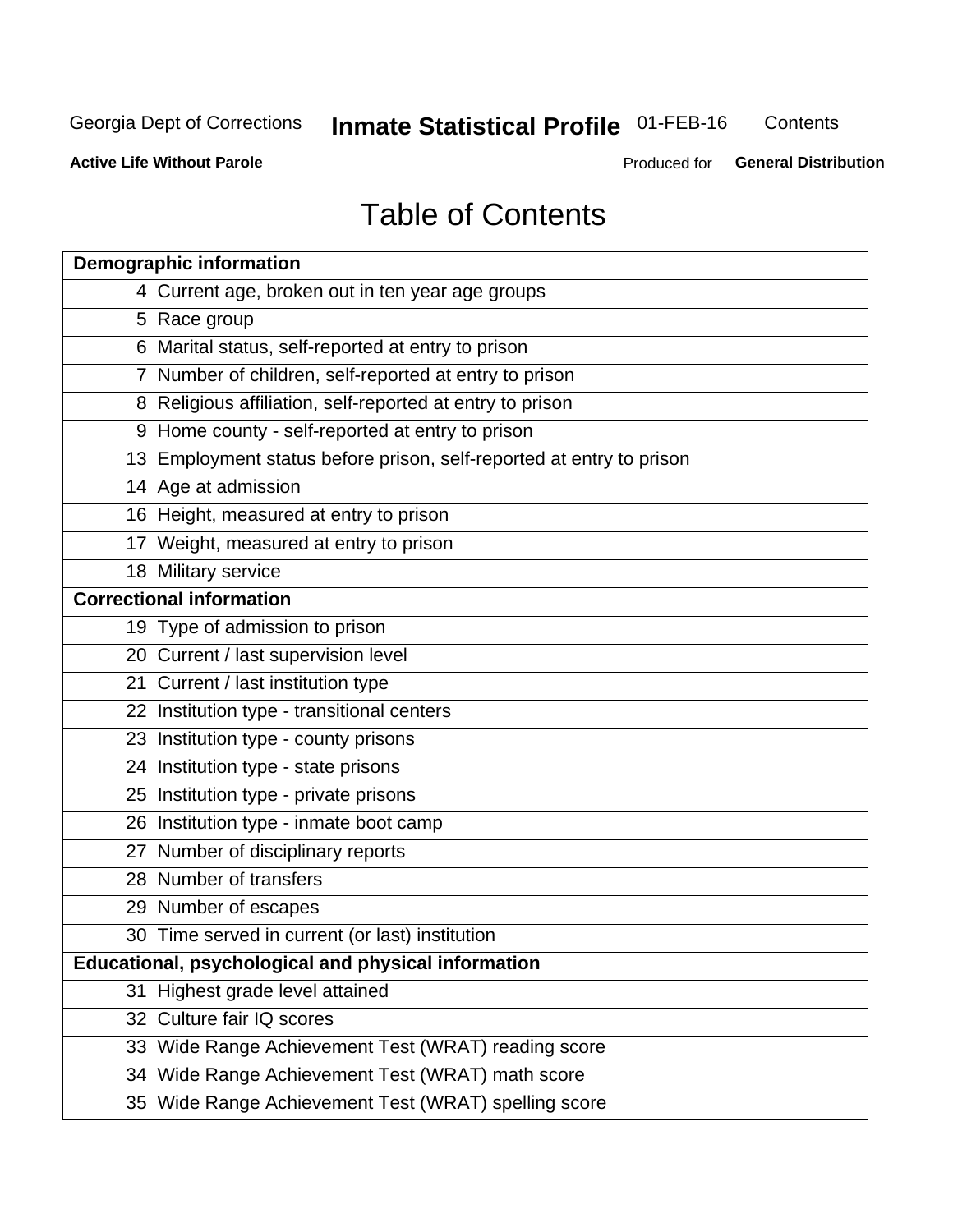## **Inmate Statistical Profile 01-FEB-16**

Contents

**Active Life Without Parole** 

Produced for General Distribution

## **Table of Contents**

| Educational, psychological and physical information              |
|------------------------------------------------------------------|
| 36 Current / last mental health treatment level                  |
| 37 PULHESDWIT medical scale - 'P' overall condition ('P'hysical) |
| 38 PULHESDWIT medical scale - 'U' upper body                     |
| 39 PULHESDWIT medical scale - 'L' lower body                     |
| 40 PULHESDWIT medical scale - 'H' hearing                        |
| 41 PULHESDWIT medical scale - 'E' vision                         |
| 42 PULHESDWIT medical scale -'S' psychiatric                     |
| 43 PULHESDWIT medical scale - 'D' dental                         |
| 44 PULHESDWIT medical scale - 'W' work ability                   |
| 45 PULHESDWIT medical scale - 'I' impairment                     |
| 46 PULHESDWIT medical scale - 'T' transportability               |
| <b>Crimes and criminal history information</b>                   |
| 47 Number of prior Georgia incarcerations                        |
| 48 Prison sentence in years                                      |
| 49 Primary offense, broken out into felonies vs misdemeanors     |
| 50 Primary offense, broken out into six broad crime categories   |
| 51 Primary offense, detailed offense code                        |
| 52 County of conviction of primary offense                       |
| 56 Circuit of conviction of primary offense                      |
| 58 Years served (jail + prison) in this incarceration            |
| <b>Medical information</b>                                       |
| 59 Results of most recent HIV test                               |
| 60 Results of most recent tuberculosis test                      |
| 61 Results of most recent syphilis test                          |
| 62 Results of most recent Hepatitis-C test                       |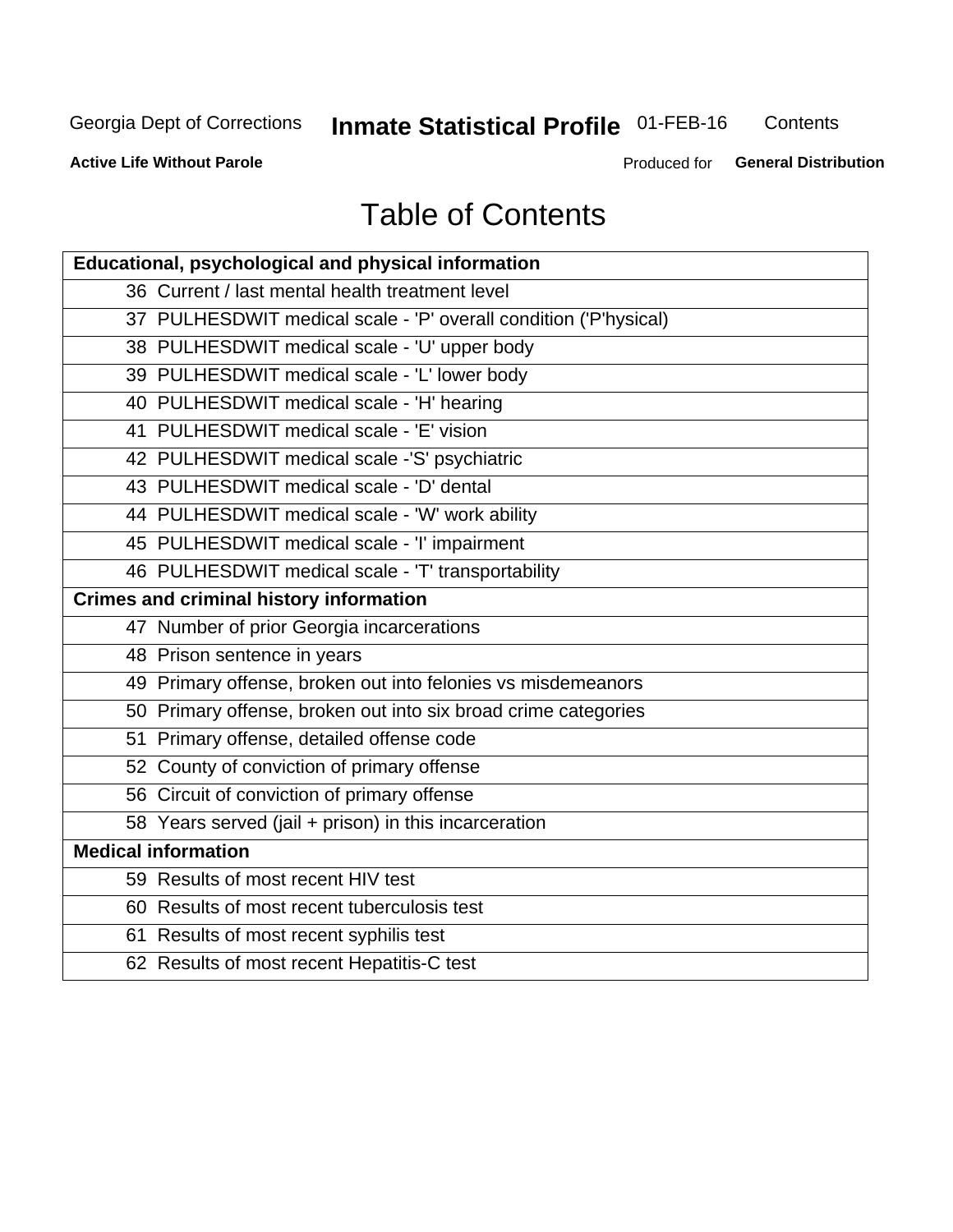### **Active Life Without Parole**

### Produced for General Distribution

### Current age, broken out in ten-year age groups

COL % - percent each COUNT is of its particular column

|                          | <b>Male</b>     |        |         | <b>Female</b> |        |          | <b>Total</b>    |        |
|--------------------------|-----------------|--------|---------|---------------|--------|----------|-----------------|--------|
| <b>Current Age</b>       | <b>Count</b>    | Col %  | Row %   | <b>Count</b>  | Col %  | Row %    | <b>Total</b>    | Col %  |
| <b>Teens (1-19)</b>      | 4               | 0.35%  | 100.00% |               |        |          | 4               | 0.34%  |
| <b>Twenties (20-29)</b>  | 176             | 15.52% | 96.70%  | 6             | 15.79% | $3.30\%$ | 182             | 15.53% |
| Thirties (30-39)         | 321             | 28.31% | 96.98%  | 10            | 26.32% | 3.02%    | 331             | 28.24% |
| <b>Forties (40-49)</b>   | 312             | 27.51% | 96.00%  | 13            | 34.21% | 4.00%    | 325             | 27.73% |
| <b>Fifties (50-59)</b>   | 220             | 19.40% | 96.49%  | 8             | 21.05% | 3.51%    | 228             | 19.45% |
| <b>Sixties (60-69)</b>   | 81              | 7.14%  | 98.78%  |               | 2.63%  | 1.22%    | 82              | 7.00%  |
| Seventy + (70 and above) | 20 <sub>1</sub> | 1.76%  | 100.00% |               |        |          | 20 <sub>1</sub> | 1.71%  |
| <b>Total Reported</b>    | 1,134           | 100%   | 96.76%  | 38            | 100%   | 3.24%    | 1,172           | 100%   |

| <b>State Administration</b><br>N<br>тет. |     |    |     |
|------------------------------------------|-----|----|-----|
| $f \wedge f \wedge f$                    | 121 | ^^ | 170 |
| _____                                    | די  | ◡  | .   |

| Mean<br>(average)      | 42.43 | 40.45 | 42.37 |
|------------------------|-------|-------|-------|
| <b>Median (middle)</b> |       |       |       |
| Mode (most frequent)   | 34    |       |       |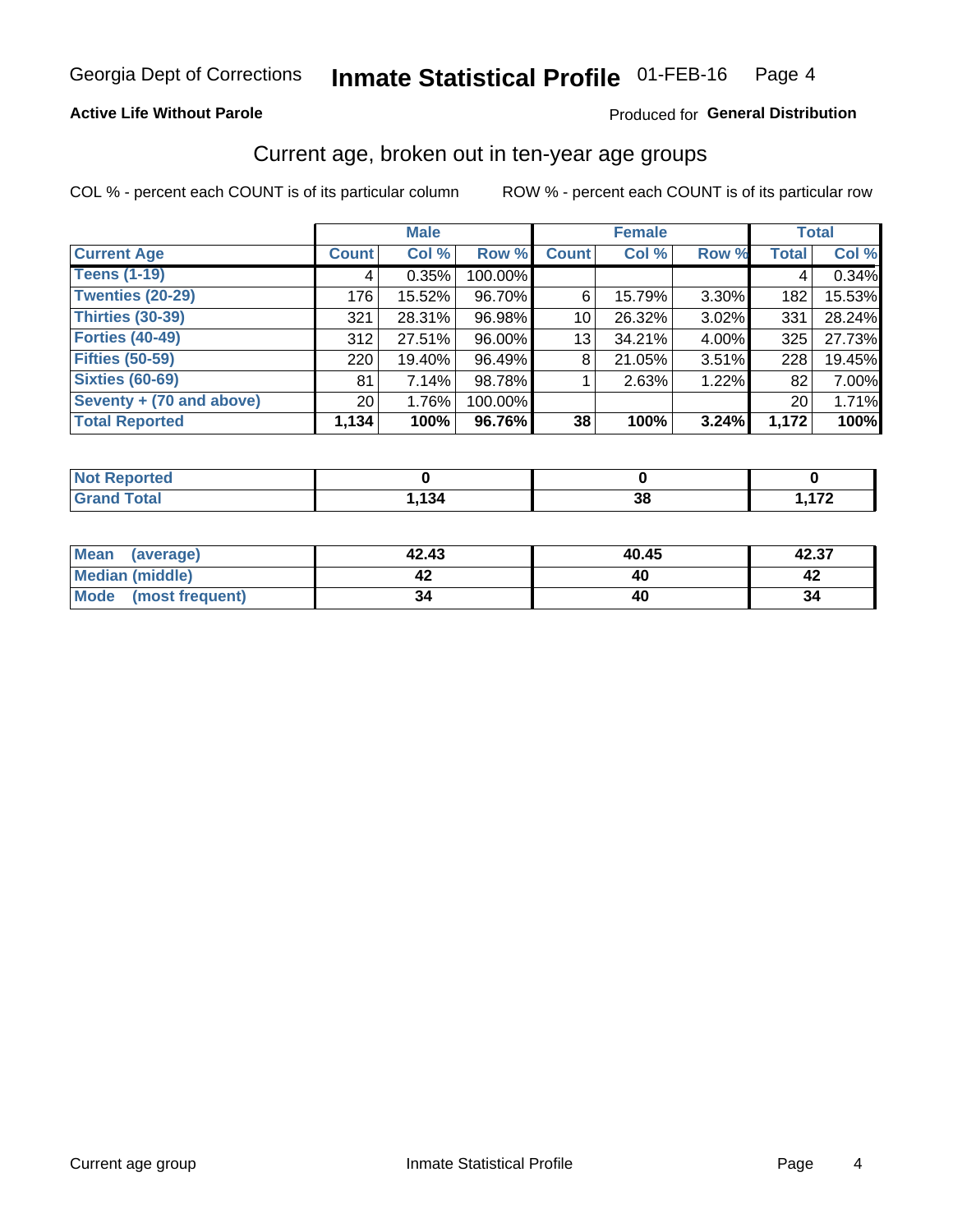#### Inmate Statistical Profile 01-FEB-16 Page 5

### **Active Life Without Parole**

**Produced for General Distribution** 

### Race group

COL % - percent each COUNT is of its particular column

|                              |              | <b>Male</b> |                    |                 | <b>Female</b> |       |              | <b>Total</b> |  |
|------------------------------|--------------|-------------|--------------------|-----------------|---------------|-------|--------------|--------------|--|
| <b>Race Group</b>            | <b>Count</b> | Col %       | <b>Row % Count</b> |                 | Col %         | Row % | <b>Total</b> | Col %        |  |
| <b>White</b>                 | 250          | 22.05%      | 94.70%             | 14 <sub>1</sub> | 36.84%        | 5.30% | 264          | 22.53%       |  |
| <b>Black</b><br>$\mathbf{2}$ | 855          | 75.40%      | 97.49%             | 22              | 57.89%        | 2.51% | 877          | 74.83%       |  |
| <b>Other</b><br>5.           |              | $.09\%$     | 100.00%            |                 |               |       |              | .09%         |  |
| <b>Asian</b><br>6            | 4            | .35%        | 100.00%            |                 |               |       | 4            | .34%         |  |
| <b>Hispanic</b><br>10        | 24           | 2.12%       | 92.31%             | 2               | 5.26%         | 7.69% | 26           | 2.22%        |  |
| <b>Total Reported</b>        | 1.134        | 100%        | 96.76%             | 38              | 100%          | 3.24% | 1,172        | 100%         |  |

| .<br>тео |               |    |          |
|----------|---------------|----|----------|
|          | 4 O A<br>- רט | 38 | 170<br>. |

| M | - - - |  |
|---|-------|--|
|   |       |  |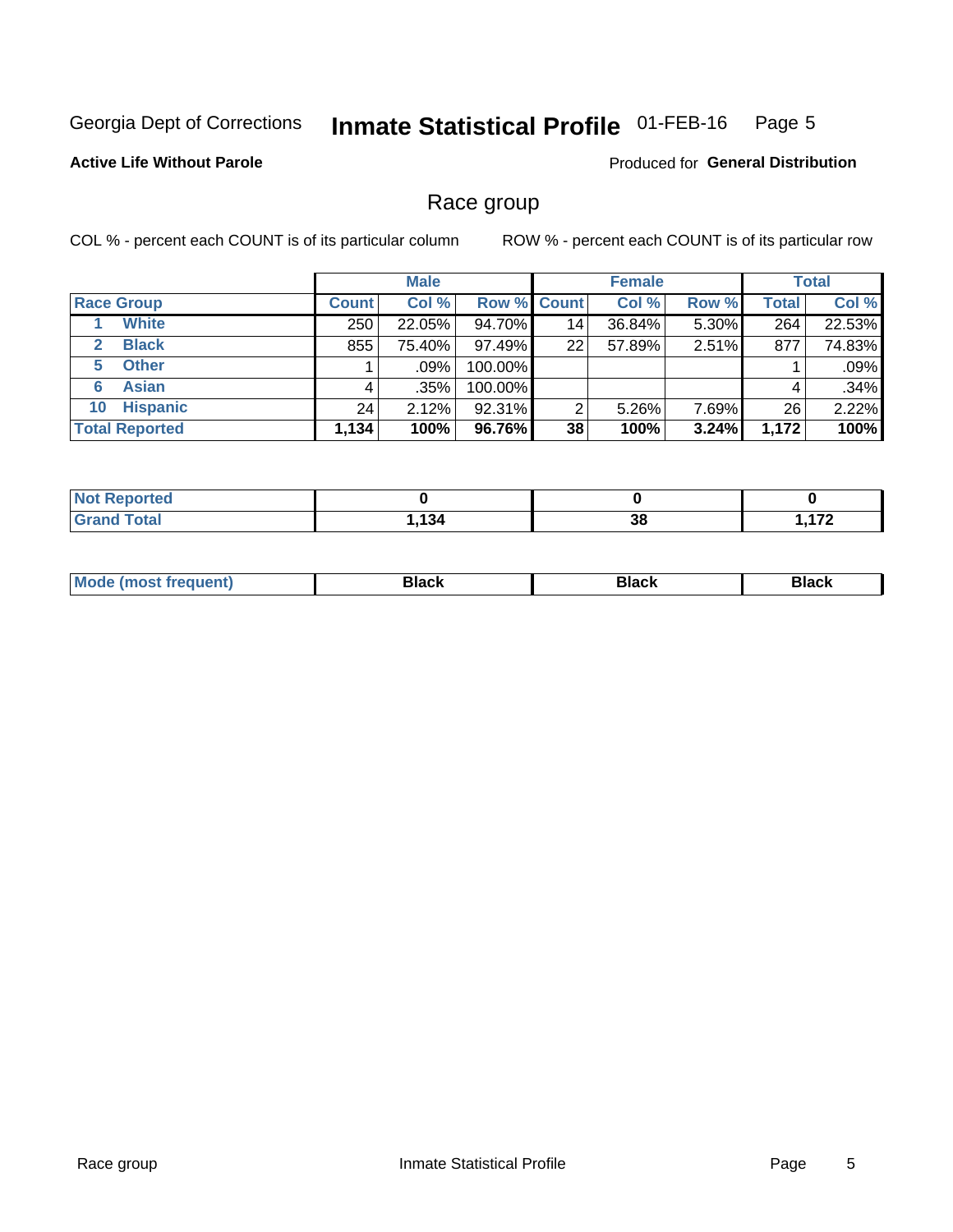#### Inmate Statistical Profile 01-FEB-16 Page 6

#### **Active Life Without Parole**

#### Produced for General Distribution

## Marital status, self-reported at entry to prison

COL % - percent each COUNT is of its particular column

|                            | <b>Male</b>     |          |        | <b>Female</b> |        |        | <b>Total</b> |        |
|----------------------------|-----------------|----------|--------|---------------|--------|--------|--------------|--------|
| <b>Marital Status</b>      | <b>Count</b>    | Col %    | Row %  | <b>Count</b>  | Col %  | Row %  | <b>Total</b> | Col %  |
| <b>Unknown</b><br>$\bf{0}$ |                 | .62%     | 87.50% |               | 2.63%  | 12.50% | 8            | .68%   |
| <b>Divorced</b><br>D       | 91              | $8.02\%$ | 97.85% | 2             | 5.26%  | 2.15%  | 93           | 7.94%  |
| <b>Married</b><br>М        | 157             | 13.84%   | 95.73% |               | 18.42% | 4.27%  | 164          | 13.99% |
| <b>Separated</b><br>S      | 30 <sub>1</sub> | 2.65%    | 88.24% | 4             | 10.53% | 11.76% | 34           | 2.90%  |
| <b>Unmarried</b><br>U      | 822             | 72.49%   | 97.86% | 18            | 47.37% | 2.14%  | 840          | 71.67% |
| <b>Widow</b><br>W          | 27              | 2.38%    | 81.82% | 6             | 15.79% | 18.18% | 33           | 2.82%  |
| <b>Total Reported</b>      | 1,134           | 100%     | 96.76% | 38            | 100%   | 3.24%  | 1,172        | 100%   |

| <b>Not Reported</b><br>. <b>.</b> |      |          |                     |
|-----------------------------------|------|----------|---------------------|
| <b>Total</b>                      | ,134 | 00<br>აი | $\mathbf{z}$<br>. . |

|--|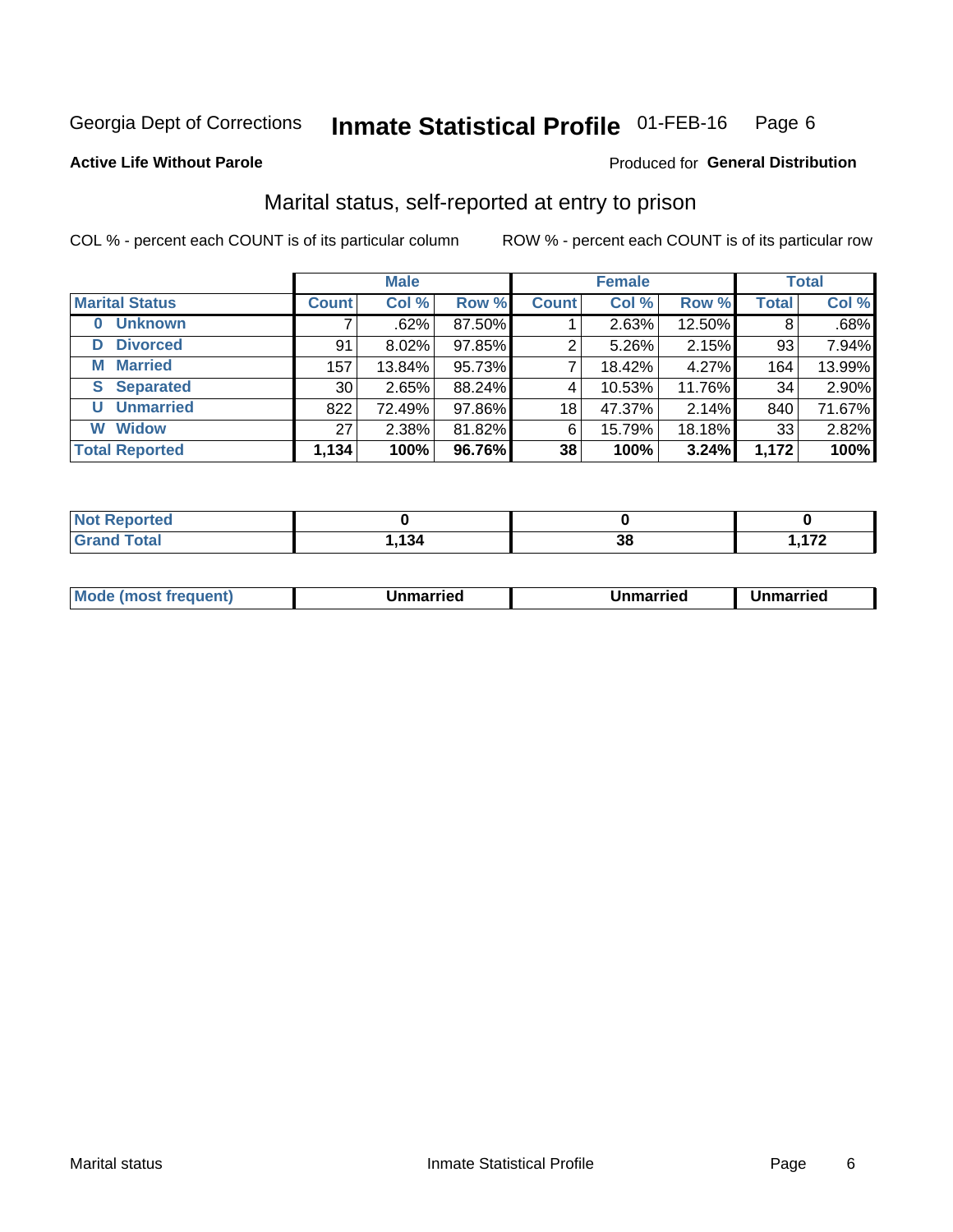#### Inmate Statistical Profile 01-FEB-16 Page 7

#### **Active Life Without Parole**

### Produced for General Distribution

## Number of children, self reported at entry to prison

COL % - percent each COUNT is of its particular column

|                           |              | <b>Male</b> |         |                  | <b>Female</b> |       |              | <b>Total</b> |
|---------------------------|--------------|-------------|---------|------------------|---------------|-------|--------------|--------------|
| <b>Number of Children</b> | <b>Count</b> | Col %       | Row %   | <b>Count</b>     | Col %         | Row % | <b>Total</b> | Col %        |
| $\bf{0}$                  | 407          | 36.15%      | 96.45%  | 15 <sub>15</sub> | 39.47%        | 3.55% | 422          | 36.25%       |
|                           | 267          | 23.71%      | 97.45%  |                  | 18.42%        | 2.55% | 274          | 23.54%       |
| $\overline{2}$            | 189          | 16.79%      | 98.44%  | 3                | 7.89%         | 1.56% | 192          | 16.49%       |
| 3                         | 117          | 10.39%      | 94.35%  | 7                | 18.42%        | 5.65% | 124          | 10.65%       |
| 4                         | 73           | 6.48%       | 97.33%  | 2                | 5.26%         | 2.67% | 75           | 6.44%        |
| 5                         | 32           | 2.84%       | 91.43%  | 3                | 7.89%         | 8.57% | 35           | 3.01%        |
| 6                         | 19           | 1.69%       | 95.00%  |                  | 2.63%         | 5.00% | 20           | 1.72%        |
| 7                         | 8            | 0.71%       | 100.00% |                  |               |       | 8            | 0.69%        |
| 8                         | 5            | 0.44%       | 100.00% |                  |               |       | 5            | 0.43%        |
| $\boldsymbol{9}$          | 2            | 0.18%       | 100.00% |                  |               |       | 2            | 0.17%        |
| 10                        | 2            | 0.18%       | 100.00% |                  |               |       | 2            | 0.17%        |
| Over 10                   | 5            | 0.44%       | 100.00% |                  |               |       | 5            | 0.43%        |
| <b>Total Reported</b>     | 1,126        | 100%        | 96.74%  | 38               | 100%          | 3.26% | 1,164        | 100%         |

| rteo                         |            |                             |     |
|------------------------------|------------|-----------------------------|-----|
| المقماد<br>υιαι<br>$- \cdot$ | 121<br>954 | $\sim$ $\sim$<br>- 95<br>ათ | 170 |

| <b>Mean</b><br>(average) | 1.56 | 1.66 | ⊪.57 |
|--------------------------|------|------|------|
| <b>Median (middle)</b>   |      |      |      |
| Mode<br>(most frequent)  |      |      |      |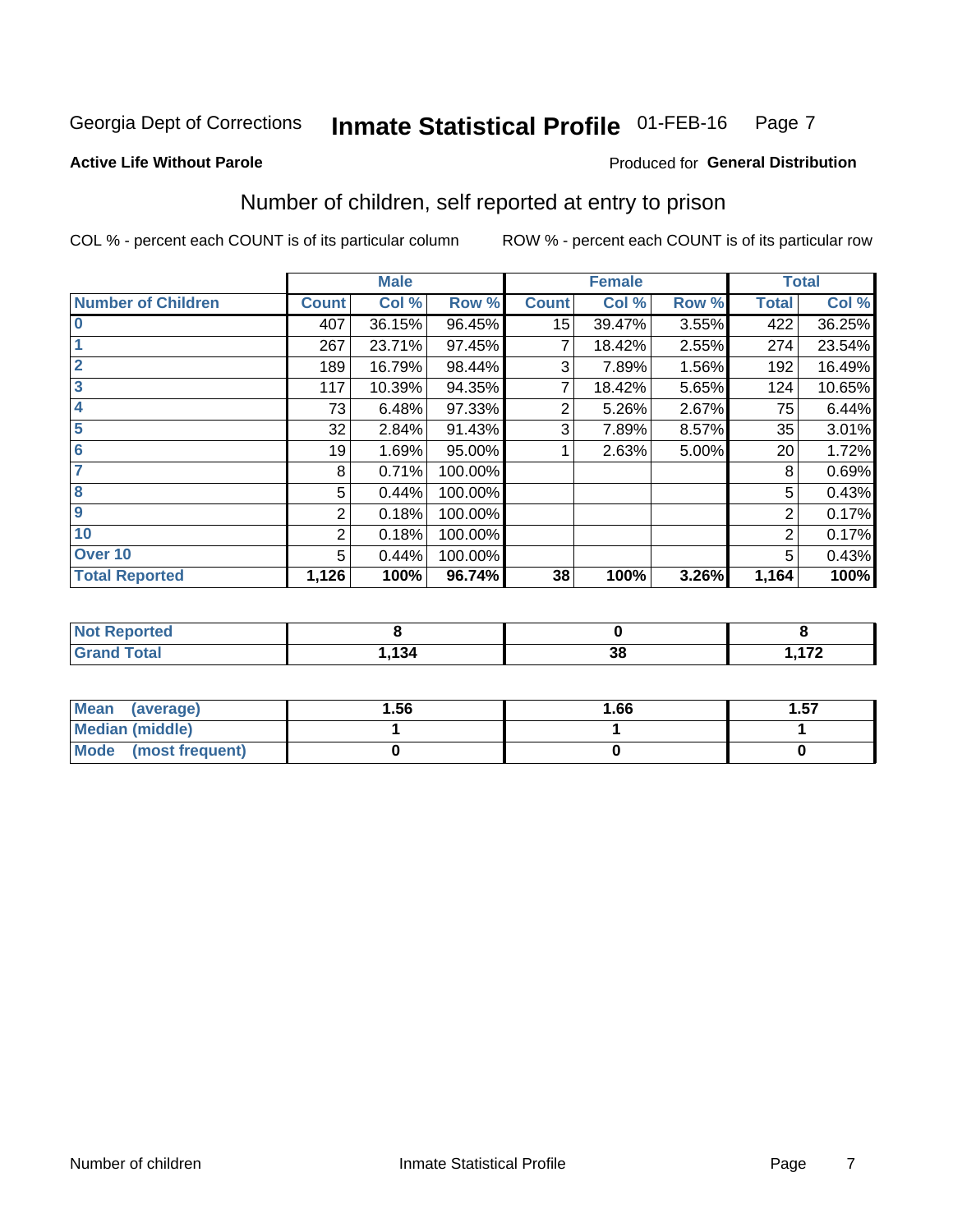#### Inmate Statistical Profile 01-FEB-16 Page 8

Produced for General Distribution

#### **Active Life Without Parole**

## Religious affiliation, self-reported at entry to prison

COL % - percent each COUNT is of its particular column

|              |                              |              | <b>Male</b> |         |                | <b>Female</b> |       |       | <b>Total</b> |
|--------------|------------------------------|--------------|-------------|---------|----------------|---------------|-------|-------|--------------|
|              | <b>Religious Affiliation</b> | <b>Count</b> | Col %       | Row %   | <b>Count</b>   | Col %         | Row % | Total | Col %        |
|              | <b>Islam</b>                 | 50           | 8.22%       | 94.34%  | 3              | 11.11%        | 5.66% | 53    | 8.35%        |
| $\mathbf{2}$ | <b>Catholic</b>              | 21           | 3.45%       | 91.30%  | 2              | 7.41%         | 8.70% | 23    | 3.62%        |
| 3            | <b>Baptist</b>               | 296          | 48.68%      | 94.57%  | 17             | 62.96%        | 5.43% | 313   | 49.29%       |
| 4            | <b>Methodist</b>             | 11           | 1.81%       | 91.67%  |                | 3.70%         | 8.33% | 12    | 1.89%        |
| 7            | <b>Chc Of God</b>            | 2            | .33%        | 100.00% |                |               |       | 2     | .31%         |
| 8            | <b>Holiness</b>              | 20           | 3.29%       | 90.91%  | $\overline{2}$ | 7.41%         | 9.09% | 22    | 3.46%        |
| 9            | <b>Jewish</b>                | 2            | .33%        | 100.00% |                |               |       | 2     | .31%         |
| 10           | <b>Anglican</b>              |              | .16%        | 100.00% |                |               |       |       | .16%         |
| 12           | <b>Hindu</b>                 | 2            | .33%        | 100.00% |                |               |       | 2     | .31%         |
| 16           | <b>Seven D Ad</b>            | 4            | .66%        | 100.00% |                |               |       | 4     | .63%         |
| 17           | <b>Jehovah Wt</b>            | 9            | 1.48%       | 100.00% |                |               |       | 9     | 1.42%        |
| 18           | <b>Latr Day S</b>            |              | .16%        | 100.00% |                |               |       |       | .16%         |
| 20           | <b>Other Prot</b>            | 78           | 12.83%      | 97.50%  | 2              | 7.41%         | 2.50% | 80    | 12.60%       |
| 96           | <b>None</b>                  | 111          | 18.26%      | 100.00% |                |               |       | 111   | 17.48%       |
|              | <b>Total Reported</b>        | 608          | 100%        | 95.75%  | 27             | 100%          | 4.25% | 635   | 100%         |

| rreo  | <b>EOC</b> |         | F27            |
|-------|------------|---------|----------------|
| .     | JŁU        |         | ິບບ.           |
| _____ | ٠о.        | ົ<br>၁၀ | $\overline{a}$ |

| Mod<br>de (most frequent). | 3aptist | aptist | Baptist |
|----------------------------|---------|--------|---------|
|                            |         |        |         |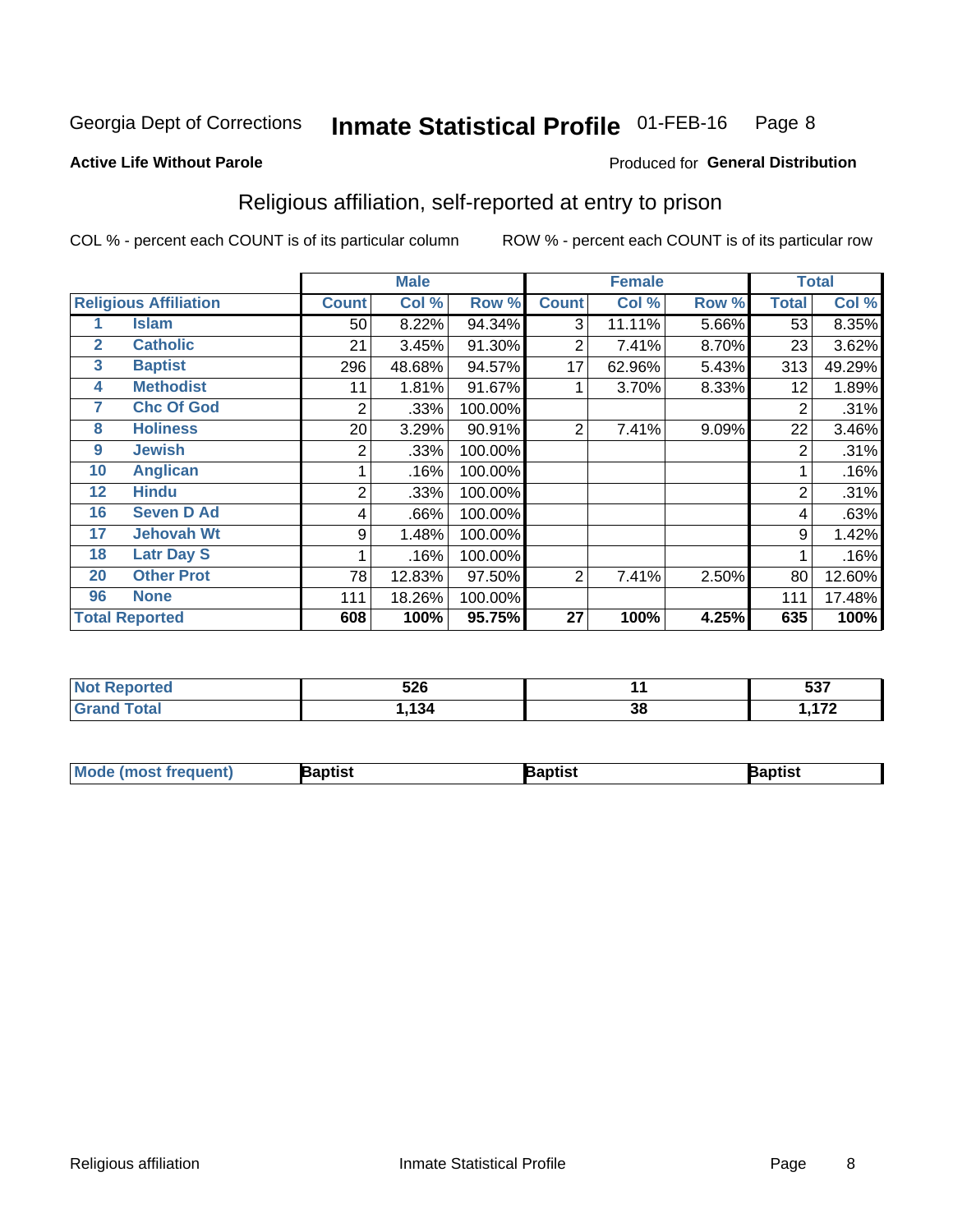#### Inmate Statistical Profile 01-FEB-16 Page 9

### **Active Life Without Parole**

### Produced for General Distribution

## Home county, self-reported at entry to prison

COL % - percent each COUNT is of its particular column

|     |                             |                | <b>Male</b> |         |                 | <b>Female</b> |        | <b>Total</b>     |        |
|-----|-----------------------------|----------------|-------------|---------|-----------------|---------------|--------|------------------|--------|
|     | <b>Home County</b>          | <b>Count</b>   | Col %       | Row %   | <b>Count</b>    | Col %         | Row %  | <b>Total</b>     | Col %  |
| 000 | <b>Unknown</b>              | 208            | 18.34%      | 94.12%  | $\overline{13}$ | 34.21%        | 5.88%  | $\overline{221}$ | 18.86% |
| 001 | <b>Appling County</b>       | 4              | .35%        | 100.00% |                 |               |        | 4                | .34%   |
| 002 | <b>Atkinson County</b>      | 3              | .26%        | 100.00% |                 |               |        | 3                | .26%   |
| 003 | <b>Bacon County</b>         | 1              | .09%        | 100.00% |                 |               |        | 1                | .09%   |
| 004 | <b>Baker County</b>         | $\mathbf 1$    | .09%        | 100.00% |                 |               |        | 1                | .09%   |
| 005 | <b>Baldwin County</b>       | 3              | .26%        | 100.00% |                 |               |        | 3                | .26%   |
| 007 | <b>Barrow County</b>        | $\overline{7}$ | .62%        | 100.00% |                 |               |        | $\overline{7}$   | .60%   |
| 008 | <b>Bartow County</b>        | 8              | .71%        | 88.89%  | 1               | 2.63%         | 11.11% | 9                | .77%   |
| 009 | <b>Ben Hill County</b>      | 6              | .53%        | 100.00% |                 |               |        | 6                | .51%   |
| 010 | <b>Berrien County</b>       | $\overline{2}$ | .18%        | 100.00% |                 |               |        | $\overline{2}$   | .17%   |
| 011 | <b>Bibb County</b>          | 29             | 2.56%       | 96.67%  | 1               | 2.63%         | 3.33%  | 30               | 2.56%  |
| 012 | <b>Bleckley County</b>      | $\overline{2}$ | .18%        | 100.00% |                 |               |        | $\overline{2}$   | .17%   |
| 014 | <b>Brooks County</b>        | $\mathbf{1}$   | .09%        | 100.00% |                 |               |        | 1                | .09%   |
| 016 | <b>Bulloch County</b>       | 3              | .26%        | 100.00% |                 |               |        | 3                | .26%   |
| 017 | <b>Burke County</b>         | 11             | .97%        | 100.00% |                 |               |        | 11               | .94%   |
| 018 | <b>Butts County</b>         | $\overline{2}$ | .18%        | 100.00% |                 |               |        | $\overline{2}$   | .17%   |
| 019 | <b>Calhoun County</b>       | $\mathbf 1$    | .09%        | 100.00% |                 |               |        | 1                | .09%   |
| 020 | <b>Camden County</b>        | 5              | .44%        | 83.33%  | 1               | 2.63%         | 16.67% | 6                | .51%   |
| 021 | <b>Candler County</b>       | $\mathbf 1$    | .09%        | 100.00% |                 |               |        | 1                | .09%   |
| 022 | <b>Carroll County</b>       | $\overline{c}$ | .18%        | 66.67%  | 1               | 2.63%         | 33.33% | 3                | .26%   |
| 023 | <b>Catoosa County</b>       | $\overline{2}$ | .18%        | 100.00% |                 |               |        | $\overline{2}$   | .17%   |
| 025 | <b>Chatham County</b>       | 39             | 3.44%       | 100.00% |                 |               |        | 39               | 3.33%  |
| 026 | <b>Chattahoochee County</b> | 1              | .09%        | 100.00% |                 |               |        | 1                | .09%   |
| 028 | <b>Cherokee County</b>      | 3              | .26%        | 100.00% |                 |               |        | 3                | .26%   |
| 029 | <b>Clarke County</b>        | 21             | 1.85%       | 100.00% |                 |               |        | 21               | 1.79%  |
| 030 | <b>Clay County</b>          | 1              | .09%        | 100.00% |                 |               |        | 1                | .09%   |
| 031 | <b>Clayton County</b>       | 33             | 2.91%       | 100.00% |                 |               |        | 33               | 2.82%  |
| 033 | <b>Cobb County</b>          | 42             | 3.70%       | 100.00% |                 |               |        | 42               | 3.58%  |
| 034 | <b>Coffee County</b>        | $\overline{c}$ | .18%        | 100.00% |                 |               |        | 2                | .17%   |
| 035 | <b>Colquitt County</b>      | 3              | .26%        | 100.00% |                 |               |        | 3                | .26%   |
| 036 | <b>Columbia County</b>      | 6              | .53%        | 100.00% |                 |               |        | 6                | .51%   |
| 037 | <b>Cook County</b>          | 3              | .26%        | 100.00% |                 |               |        | 3                | .26%   |
| 038 | <b>Coweta County</b>        | 4              | .35%        | 80.00%  | $\mathbf{1}$    | 2.63%         | 20.00% | 5                | .43%   |
| 040 | <b>Crisp County</b>         | 6              | .53%        | 100.00% |                 |               |        | 6                | .51%   |
| 042 | <b>Dawson County</b>        | 1              | .09%        | 100.00% |                 |               |        | 1                | .09%   |
| 043 | <b>Decatur County</b>       | 3              | .26%        | 100.00% |                 |               |        | 3                | .26%   |
| 044 | <b>Dekalb County</b>        | 82             | 7.23%       | 98.80%  | 1               | 2.63%         | 1.20%  | 83               | 7.08%  |
| 045 | <b>Dodge County</b>         | $\mathbf 1$    | .09%        | 100.00% |                 |               |        | 1                | .09%   |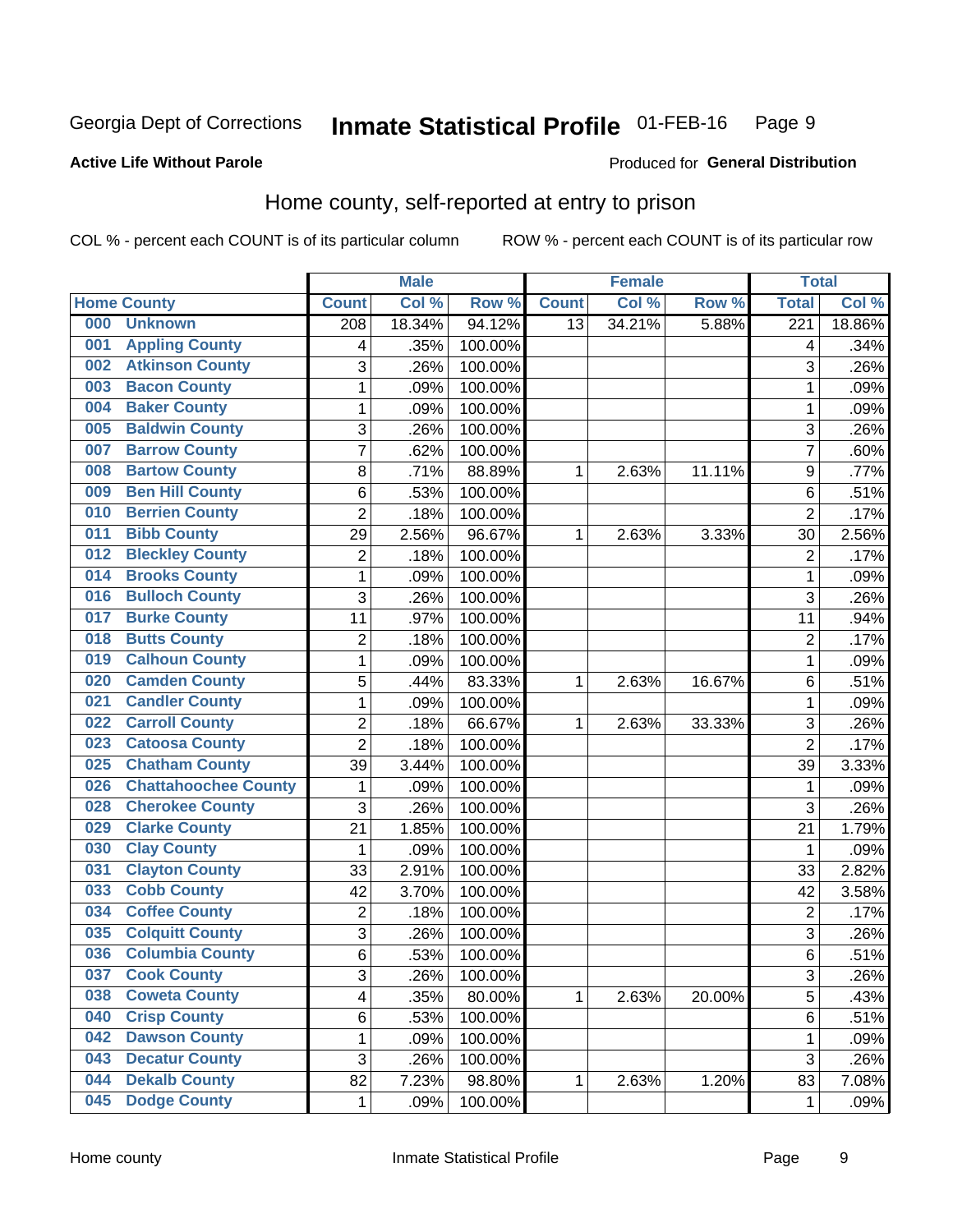#### **Inmate Statistical Profile 01-FEB-16** Page 10

Produced for General Distribution

### **Active Life Without Parole**

## Home county, self-reported at entry to prison

COL % - percent each COUNT is of its particular column

|     |                          |                           | <b>Male</b> |         |              | <b>Female</b> |        | <b>Total</b>   |        |
|-----|--------------------------|---------------------------|-------------|---------|--------------|---------------|--------|----------------|--------|
|     | <b>Home County</b>       | <b>Count</b>              | Col %       | Row %   | <b>Count</b> | Col %         | Row %  | <b>Total</b>   | Col %  |
| 046 | <b>Dooly County</b>      | 1                         | .09%        | 50.00%  | 1            | 2.63%         | 50.00% | $\overline{2}$ | .17%   |
| 047 | <b>Dougherty County</b>  | 25                        | 2.20%       | 96.15%  | $\mathbf{1}$ | 2.63%         | 3.85%  | 26             | 2.22%  |
| 048 | <b>Douglas County</b>    | 16                        | 1.41%       | 94.12%  | $\mathbf{1}$ | 2.63%         | 5.88%  | 17             | 1.45%  |
| 049 | <b>Early County</b>      | 1                         | .09%        | 100.00% |              |               |        | 1              | .09%   |
| 051 | <b>Effingham County</b>  | $\sqrt{3}$                | .26%        | 100.00% |              |               |        | 3              | .26%   |
| 052 | <b>Elbert County</b>     | $\overline{c}$            | .18%        | 100.00% |              |               |        | $\overline{2}$ | .17%   |
| 053 | <b>Emanuel County</b>    | 4                         | .35%        | 100.00% |              |               |        | 4              | .34%   |
| 056 | <b>Fayette County</b>    | 4                         | .35%        | 100.00% |              |               |        | 4              | .34%   |
| 057 | <b>Floyd County</b>      | 15                        | 1.32%       | 100.00% |              |               |        | 15             | 1.28%  |
| 058 | <b>Forsyth County</b>    | $\ensuremath{\mathsf{3}}$ | .26%        | 100.00% |              |               |        | 3              | .26%   |
| 059 | <b>Franklin County</b>   | $\overline{2}$            | .18%        | 66.67%  | 1            | 2.63%         | 33.33% | 3              | .26%   |
| 060 | <b>Fulton County</b>     | 146                       | 12.87%      | 97.99%  | 3            | 7.89%         | 2.01%  | 149            | 12.71% |
| 061 | <b>Gilmer County</b>     | $\overline{2}$            | .18%        | 100.00% |              |               |        | $\overline{2}$ | .17%   |
| 063 | <b>Glynn County</b>      | 8                         | .71%        | 100.00% |              |               |        | 8              | .68%   |
| 064 | <b>Gordon County</b>     | $\overline{2}$            | .18%        | 100.00% |              |               |        | $\overline{2}$ | .17%   |
| 066 | <b>Greene County</b>     | $\overline{2}$            | .18%        | 100.00% |              |               |        | $\overline{2}$ | .17%   |
| 067 | <b>Gwinnett County</b>   | 29                        | 2.56%       | 90.63%  | 3            | 7.89%         | 9.38%  | 32             | 2.73%  |
| 068 | <b>Habersham County</b>  | 1                         | .09%        | 100.00% |              |               |        | $\mathbf 1$    | .09%   |
| 069 | <b>Hall County</b>       | 16                        | 1.41%       | 94.12%  | 1            | 2.63%         | 5.88%  | 17             | 1.45%  |
| 070 | <b>Hancock County</b>    | 2                         | .18%        | 100.00% |              |               |        | $\overline{2}$ | .17%   |
| 071 | <b>Haralson County</b>   | $\overline{2}$            | .18%        | 100.00% |              |               |        | $\overline{2}$ | .17%   |
| 072 | <b>Harris County</b>     | 1                         | .09%        | 100.00% |              |               |        | $\mathbf{1}$   | .09%   |
| 073 | <b>Hart County</b>       | $\overline{2}$            | .18%        | 100.00% |              |               |        | $\overline{2}$ | .17%   |
| 074 | <b>Heard County</b>      | 1                         | .09%        | 100.00% |              |               |        | 1              | .09%   |
| 075 | <b>Henry County</b>      | 7                         | .62%        | 87.50%  | $\mathbf{1}$ | 2.63%         | 12.50% | 8              | .68%   |
| 076 | <b>Houston County</b>    | 17                        | 1.50%       | 100.00% |              |               |        | 17             | 1.45%  |
| 078 | <b>Jackson County</b>    | 4                         | .35%        | 100.00% |              |               |        | 4              | .34%   |
| 080 | <b>Jeff Davis County</b> | 1                         | .09%        | 100.00% |              |               |        | 1              | .09%   |
| 081 | <b>Jefferson County</b>  | $\sqrt{5}$                | .44%        | 83.33%  | $\mathbf{1}$ | 2.63%         | 16.67% | 6              | .51%   |
| 082 | <b>Jenkins County</b>    | $\overline{c}$            | .18%        | 100.00% |              |               |        | $\overline{2}$ | .17%   |
| 084 | <b>Jones County</b>      | $\mathbf{1}$              | .09%        | 100.00% |              |               |        | $\mathbf{1}$   | .09%   |
| 087 | <b>Laurens County</b>    | 7                         | .62%        | 100.00% |              |               |        | 7              | .60%   |
| 088 | <b>Lee County</b>        | $\mathbf 1$               | .09%        | 100.00% |              |               |        | 1              | .09%   |
| 089 | <b>Liberty County</b>    | $\,6$                     | .53%        | 85.71%  | $\mathbf{1}$ | 2.63%         | 14.29% | $\overline{7}$ | .60%   |
| 090 | <b>Lincoln County</b>    | 1                         | .09%        | 100.00% |              |               |        | $\mathbf{1}$   | .09%   |
| 091 | <b>Long County</b>       | 1                         | .09%        | 100.00% |              |               |        | 1              | .09%   |
| 092 | <b>Lowndes County</b>    | 8                         | .71%        | 100.00% |              |               |        | 8              | .68%   |
| 093 | <b>Lumpkin County</b>    | $\mathbf 1$               | .09%        | 100.00% |              |               |        | $\mathbf{1}$   | .09%   |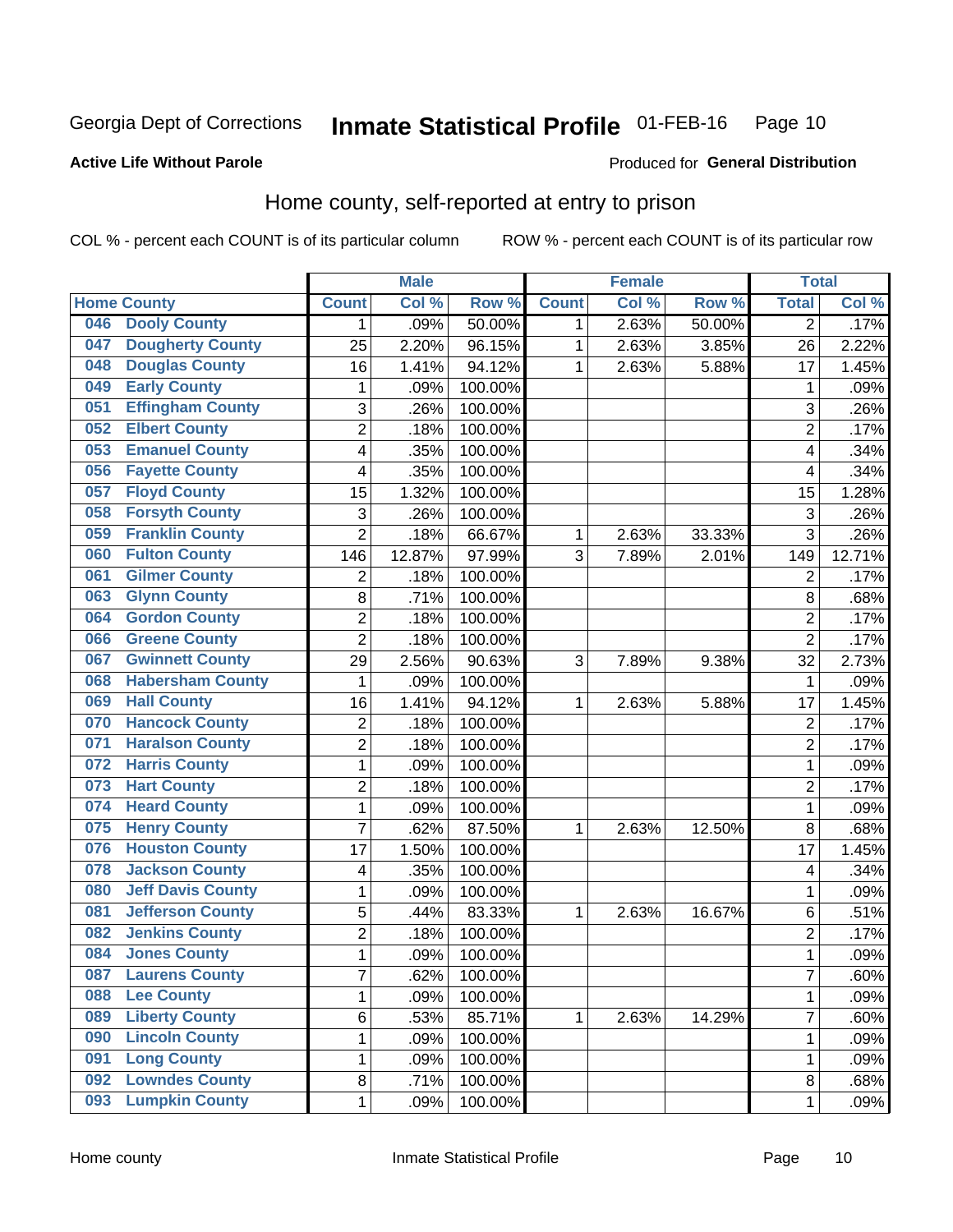#### Inmate Statistical Profile 01-FEB-16 Page 11

### **Active Life Without Parole**

#### Produced for General Distribution

## Home county, self-reported at entry to prison

COL % - percent each COUNT is of its particular column

|                  |                          |                           | <b>Male</b> |         |                | <b>Female</b> |        | <b>Total</b>   |       |
|------------------|--------------------------|---------------------------|-------------|---------|----------------|---------------|--------|----------------|-------|
|                  | <b>Home County</b>       | <b>Count</b>              | Col %       | Row %   | <b>Count</b>   | Col %         | Row %  | <b>Total</b>   | Col % |
| 094              | <b>Macon County</b>      | 1                         | .09%        | 100.00% |                |               |        | 1              | .09%  |
| 095              | <b>Madison County</b>    | 1                         | .09%        | 100.00% |                |               |        | 1              | .09%  |
| 096              | <b>Marion County</b>     | $\mathbf{1}$              | .09%        | 100.00% |                |               |        | 1              | .09%  |
| 097              | <b>Mcduffie County</b>   | $\overline{2}$            | .18%        | 100.00% |                |               |        | 2              | .17%  |
| 098              | <b>Mcintosh County</b>   | $\mathbf{1}$              | .09%        | 100.00% |                |               |        | 1              | .09%  |
| 099              | <b>Meriwether County</b> | $\mathbf{1}$              | .09%        | 100.00% |                |               |        | 1              | .09%  |
| 100              | <b>Miller County</b>     | 2                         | .18%        | 100.00% |                |               |        | 2              | .17%  |
| 101              | <b>Mitchell County</b>   | 1                         | .09%        | 100.00% |                |               |        | 1              | .09%  |
| 102              | <b>Monroe County</b>     | 4                         | .35%        | 100.00% |                |               |        | 4              | .34%  |
| 103              | <b>Montgomery County</b> | 1                         | .09%        | 100.00% |                |               |        | 1              | .09%  |
| 104              | <b>Morgan County</b>     | 1                         | .09%        | 100.00% |                |               |        | 1              | .09%  |
| 106              | <b>Muscogee County</b>   | 25                        | 2.20%       | 100.00% |                |               |        | 25             | 2.13% |
| 107              | <b>Newton County</b>     | $\overline{\mathcal{A}}$  | .35%        | 80.00%  | 1              | 2.63%         | 20.00% | 5              | .43%  |
| 109              | <b>Oglethorpe County</b> | $\overline{\mathbf{4}}$   | .35%        | 100.00% |                |               |        | 4              | .34%  |
| 110              | <b>Paulding County</b>   | 8                         | .71%        | 100.00% |                |               |        | 8              | .68%  |
| 111              | <b>Peach County</b>      | 1                         | .09%        | 100.00% |                |               |        | 1              | .09%  |
| $\overline{112}$ | <b>Pickens County</b>    | $\mathbf{1}$              | .09%        | 100.00% |                |               |        | 1              | .09%  |
| $\overline{113}$ | <b>Pierce County</b>     | $\overline{2}$            | .18%        | 100.00% |                |               |        | $\overline{2}$ | .17%  |
| $\overline{114}$ | <b>Pike County</b>       | 3                         | .26%        | 100.00% |                |               |        | 3              | .26%  |
| $\overline{115}$ | <b>Polk County</b>       | $\ensuremath{\mathsf{3}}$ | .26%        | 100.00% |                |               |        | 3              | .26%  |
| 117              | <b>Putnam County</b>     | 5                         | .44%        | 100.00% |                |               |        | 5              | .43%  |
| 119              | <b>Rabun County</b>      | $\mathbf{1}$              | .09%        | 100.00% |                |               |        | 1              | .09%  |
| 120              | <b>Randolph County</b>   | $\overline{2}$            | .18%        | 100.00% |                |               |        | $\overline{2}$ | .17%  |
| 121              | <b>Richmond County</b>   | 39                        | 3.44%       | 95.12%  | $\overline{2}$ | 5.26%         | 4.88%  | 41             | 3.50% |
| 122              | <b>Rockdale County</b>   | 6                         | .53%        | 100.00% |                |               |        | 6              | .51%  |
| 124              | <b>Screven County</b>    | 1                         | .09%        | 100.00% |                |               |        | 1              | .09%  |
| 125              | <b>Seminole County</b>   | $\overline{2}$            | .18%        | 100.00% |                |               |        | $\overline{2}$ | .17%  |
| 126              | <b>Spalding County</b>   | 10                        | .88%        | 100.00% |                |               |        | 10             | .85%  |
| 127              | <b>Stephens County</b>   | $\overline{2}$            | .18%        | 66.67%  | 1              | 2.63%         | 33.33% | 3              | .26%  |
| 128              | <b>Stewart County</b>    | $\mathbf{1}$              | .09%        | 100.00% |                |               |        | 1              | .09%  |
| 129              | <b>Sumter County</b>     | $\overline{2}$            | .18%        | 100.00% |                |               |        | $\overline{c}$ | .17%  |
| 132              | <b>Tattnall County</b>   | 6                         | .53%        | 100.00% |                |               |        | 6              | .51%  |
| 133              | <b>Taylor County</b>     | $\overline{2}$            | .18%        | 100.00% |                |               |        | 2              | .17%  |
| 134              | <b>Telfair County</b>    | $\mathbf 1$               | .09%        | 100.00% |                |               |        | 1              | .09%  |
| 136              | <b>Thomas County</b>     | $\sqrt{5}$                | .44%        | 100.00% |                |               |        | 5              | .43%  |
| 137              | <b>Tift County</b>       | 6                         | .53%        | 100.00% |                |               |        | 6              | .51%  |
| 138              | <b>Toombs County</b>     | 9                         | .79%        | 100.00% |                |               |        | 9              | .77%  |
| 140              | <b>Treutlen County</b>   | 3                         | .26%        | 100.00% |                |               |        | 3              | .26%  |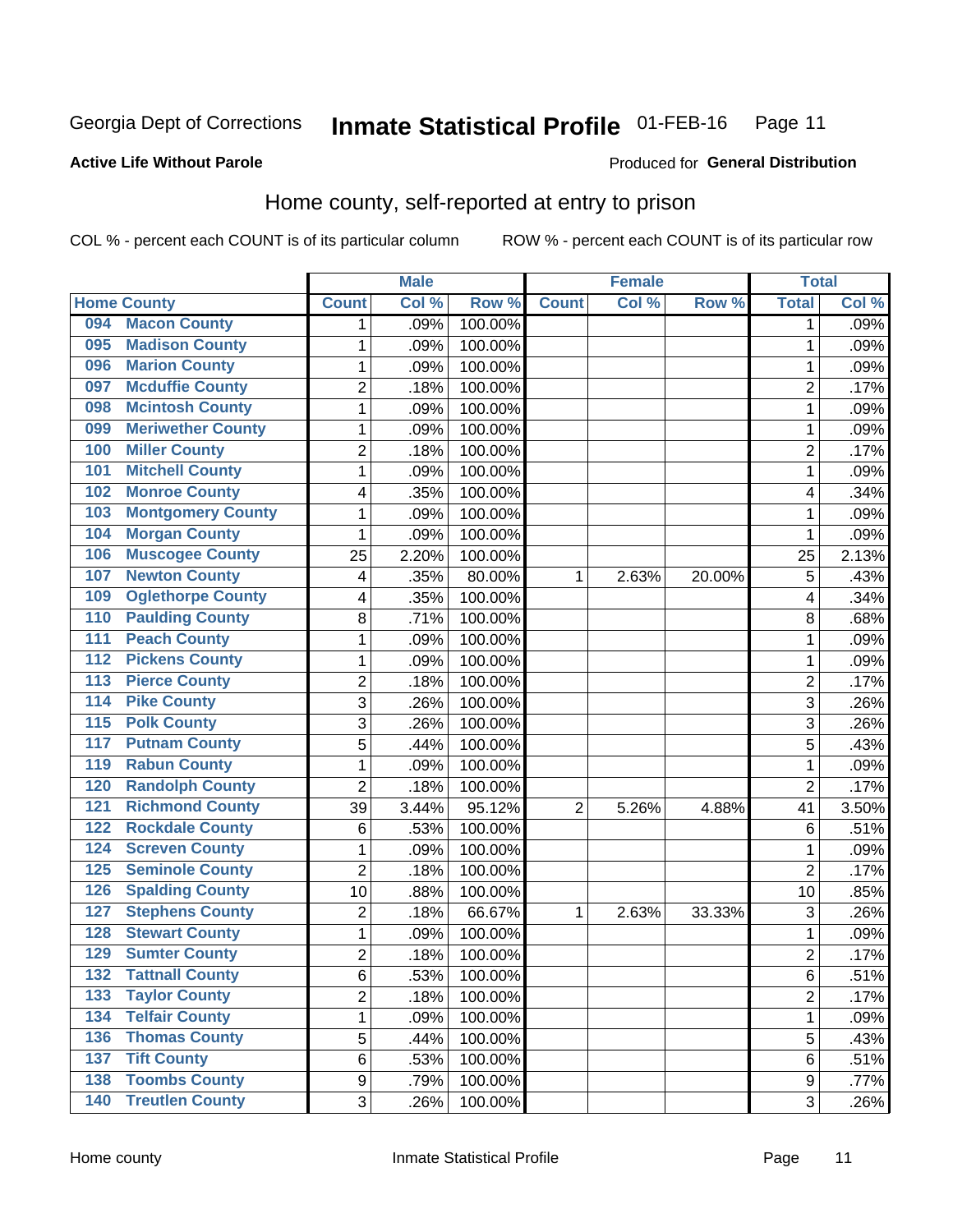#### Inmate Statistical Profile 01-FEB-16 Page 12

### **Active Life Without Parole**

#### Produced for General Distribution

## Home county, self-reported at entry to prison

COL % - percent each COUNT is of its particular column

|                                    |              | <b>Male</b> |         |              | <b>Female</b> |        | <b>Total</b> |       |
|------------------------------------|--------------|-------------|---------|--------------|---------------|--------|--------------|-------|
| <b>Home County</b>                 | <b>Count</b> | Col %       | Row %   | <b>Count</b> | Col %         | Row %  | <b>Total</b> | Col % |
| <b>Troup County</b><br>141         | 3            | .26%        | 100.00% |              |               |        | 3            | .26%  |
| 143<br><b>Twiggs County</b>        |              | .09%        | 100.00% |              |               |        |              | .09%  |
| 145<br><b>Upson County</b>         | 4            | .35%        | 100.00% |              |               |        | 4            | .34%  |
| <b>Walker County</b><br>146        | 6            | .53%        | 85.71%  |              | 2.63%         | 14.29% |              | .60%  |
| <b>Walton County</b><br>147        | 12           | 1.06%       | 100.00% |              |               |        | 12           | 1.02% |
| <b>Ware County</b><br>148          | 8            | .71%        | 100.00% |              |               |        | 8            | .68%  |
| <b>Washington County</b><br>150    | 5            | .44%        | 100.00% |              |               |        | 5            | .43%  |
| <b>Wayne County</b><br>151         | 5            | .44%        | 100.00% |              |               |        | 5            | .43%  |
| <b>White County</b><br>154         | 1            | .09%        | 100.00% |              |               |        |              | .09%  |
| <b>Whitfield County</b><br>155     | 6            | .53%        | 100.00% |              |               |        | 6            | .51%  |
| <b>Wilcox County</b><br>156        | 1            | .09%        | 100.00% |              |               |        |              | .09%  |
| <b>Wilkes County</b><br>157        | 1            | .09%        | 100.00% |              |               |        |              | .09%  |
| <b>Wilkinson County</b><br>158     | 2            | .18%        | 100.00% |              |               |        | 2            | .17%  |
| <b>Worth County</b><br>159         |              | .09%        | 100.00% |              |               |        |              | .09%  |
| <b>Other Custody/Out Of</b><br>999 | 3            | .26%        | 100.00% |              |               |        | 3            | .26%  |
| <b>State</b>                       |              |             |         |              |               |        |              |       |
| <b>Total Rported</b>               | 1,134        | 100%        | 96.76%  | 38           | 100%          | 3.24%  | 1,172        | 100%  |

| oorted<br>n a |                |                      |          |
|---------------|----------------|----------------------|----------|
| $\sim$        | $\overline{A}$ | $\ddot{\phantom{0}}$ | 170      |
|               | 194            | vu                   | $\cdots$ |

| Mode (most frequent) | <b>Fulton County</b> | <b>Gwinnett County</b> | <b>Fulton County</b> |
|----------------------|----------------------|------------------------|----------------------|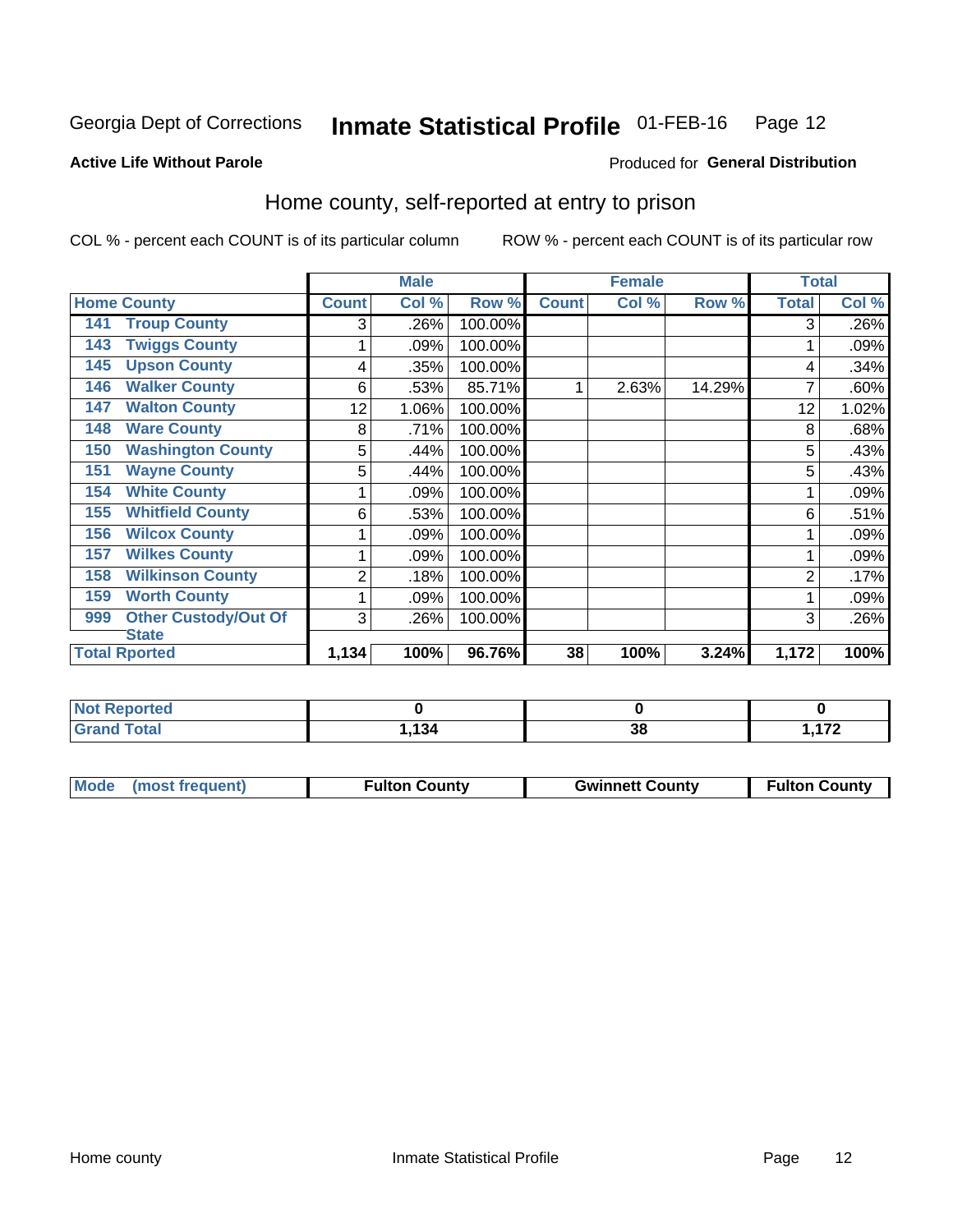#### Inmate Statistical Profile 01-FEB-16 Page 13

#### **Active Life Without Parole**

### Produced for General Distribution

## Employment status before prison, self-reported at entry to prison

COL % - percent each COUNT is of its particular column

|                           |         | <b>Male</b> |         |                 | <b>Female</b> |       |       | <b>Total</b> |
|---------------------------|---------|-------------|---------|-----------------|---------------|-------|-------|--------------|
| <b>Employment Status</b>  | Count l | Col %       | Row %   | <b>Count</b>    | Col %         | Row % | Total | Col %        |
| <b>Full Time</b><br>01    | 442     | 47.02%      | 96.93%  | 14              | 43.75%        | 3.07% | 456   | 46.91%       |
| <b>Part Time</b><br>02    | 61      | 6.49%       | 100.00% |                 |               |       | 61    | 6.28%        |
| Unempl $<$ 6M<br>03       | 72      | 7.66%       | 98.63%  |                 | 3.13%         | 1.37% | 73    | 7.51%        |
| Unempl > 6M<br>04         | 204     | 21.70%      | 94.44%  | 12 <sup>2</sup> | 37.50%        | 5.56% | 216   | 22.22%       |
| <b>Never Worked</b><br>05 | 85      | 9.04%       | 98.84%  |                 | 3.13%         | 1.16% | 86    | 8.85%        |
| <b>Student</b><br>06      | 26      | 2.77%       | 100.00% |                 |               |       | 26    | 2.67%        |
| <b>Incapable</b><br>07    | 50      | 5.32%       | 92.59%  |                 | 12.50%        | 7.41% | 54    | 5.56%        |
| <b>Total Reported</b>     | 940     | 100%        | 96.71%  | 32              | 100%          | 3.29% | 972   | 100%         |

| i Albert<br>----<br>тес<br>m. | 194<br>$  -$ |          | nnn<br>ZUU               |
|-------------------------------|--------------|----------|--------------------------|
| <b>Total</b>                  | <b>134</b>   | ^'<br>၁၀ | $\overline{\phantom{a}}$ |

| Mc | ∴ull | ----<br>ıme<br>w |
|----|------|------------------|
|    |      |                  |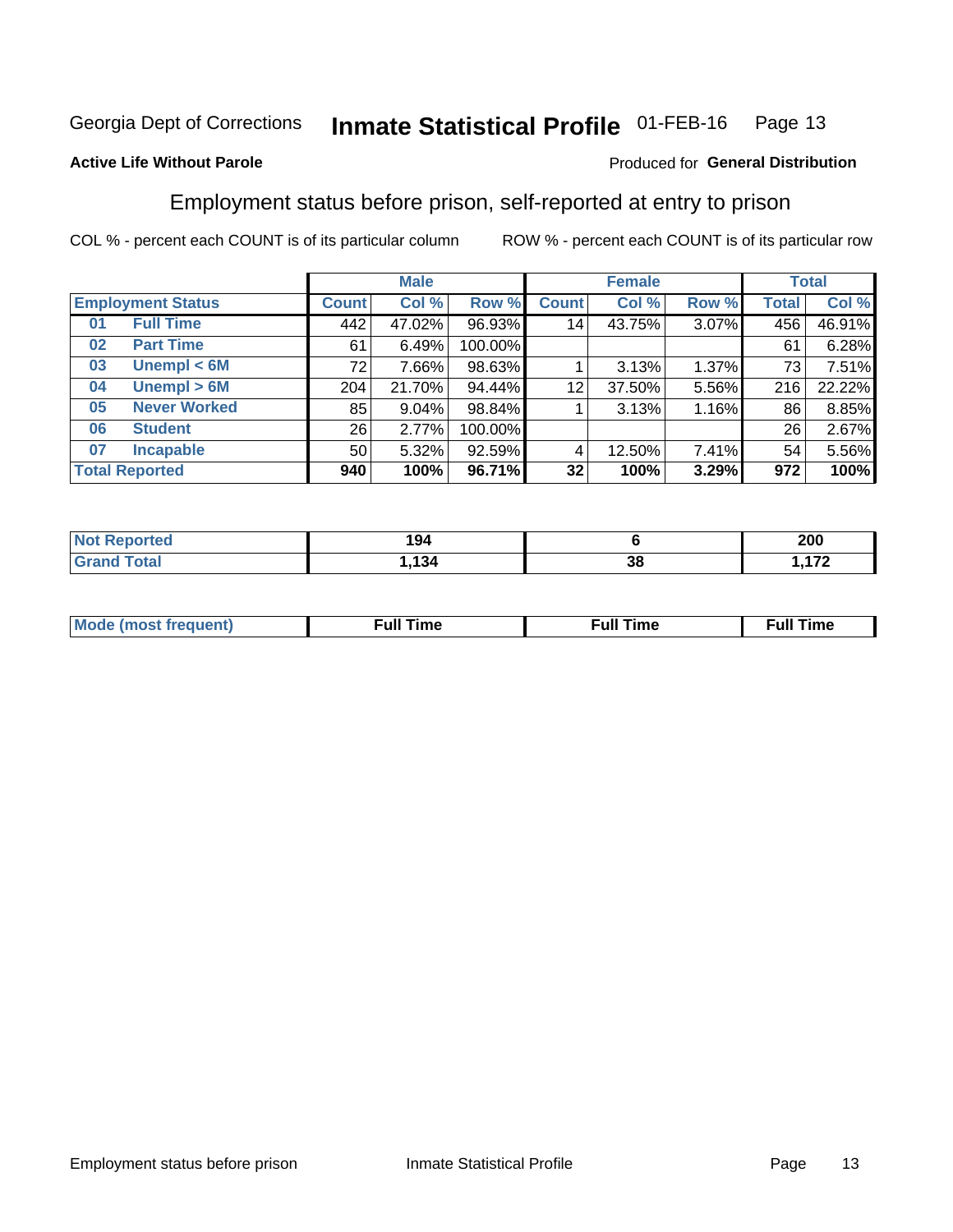### **Active Life Without Parole**

Produced for General Distribution

### Age at admission

COL % - percent each COUNT is of its particular column

|                         |                 | <b>Male</b> |         |                | <b>Female</b> |        |                | <b>Total</b> |
|-------------------------|-----------------|-------------|---------|----------------|---------------|--------|----------------|--------------|
| <b>Age At Admission</b> | <b>Count</b>    | Col %       | Row %   | <b>Count</b>   | Col %         | Row %  | <b>Total</b>   | Col %        |
| 15                      | 2               | 0.18%       | 100.00% |                |               |        | 2              | 0.17%        |
| 16                      | 1               | 0.09%       | 100.00% |                |               |        | $\mathbf{1}$   | 0.09%        |
| $\overline{17}$         | $6\phantom{1}6$ | 0.53%       | 100.00% |                |               |        | 6              | 0.51%        |
| 18                      | 10              | 0.88%       | 100.00% |                |               |        | 10             | 0.85%        |
| 19                      | 22              | 1.94%       | 100.00% |                |               |        | 22             | 1.88%        |
| $\overline{20}$         | 23              | 2.03%       | 95.83%  | 1              | 2.63%         | 4.17%  | 24             | 2.05%        |
| 21                      | 28              | 2.47%       | 100.00% |                |               |        | 28             | 2.39%        |
| 22                      | 57              | 5.03%       | 98.28%  | 1              | 2.63%         | 1.72%  | 58             | 4.95%        |
| 23                      | 41              | 3.62%       | 97.62%  | 1              | 2.63%         | 2.38%  | 42             | 3.58%        |
| 24                      | 43              | 3.79%       | 95.56%  | $\overline{2}$ | 5.26%         | 4.44%  | 45             | 3.84%        |
| $\overline{25}$         | 40              | 3.53%       | 93.02%  | 3              | 7.89%         | 6.98%  | 43             | 3.67%        |
| 26                      | 46              | 4.06%       | 100.00% |                |               |        | 46             | 3.92%        |
| $\overline{27}$         | 41              | 3.62%       | 93.18%  | 3              | 7.89%         | 6.82%  | 44             | 3.75%        |
| 28                      | 49              | 4.32%       | 98.00%  | 1              | 2.63%         | 2.00%  | 50             | 4.27%        |
| 29                      | 52              | 4.59%       | 100.00% |                |               |        | 52             | 4.44%        |
| 30                      | 40              | 3.53%       | 100.00% |                |               |        | 40             | 3.41%        |
| 31                      | 50              | 4.41%       | 100.00% |                |               |        | 50             | 4.27%        |
| 32                      | 49              | 4.32%       | 96.08%  | $\overline{c}$ | 5.26%         | 3.92%  | 51             | 4.35%        |
| 33                      | 35              | 3.09%       | 97.22%  | 1              | 2.63%         | 2.78%  | 36             | 3.07%        |
| 34                      | 23              | 2.03%       | 92.00%  | $\overline{2}$ | 5.26%         | 8.00%  | 25             | 2.13%        |
| 35                      | 30              | 2.65%       | 96.77%  | 1              | 2.63%         | 3.23%  | 31             | 2.65%        |
| 36                      | 42              | 3.70%       | 100.00% |                |               |        | 42             | 3.58%        |
| $\overline{37}$         | 29              | 2.56%       | 100.00% |                |               |        | 29             | 2.47%        |
| 38                      | 30              | 2.65%       | 100.00% |                |               |        | 30             | 2.56%        |
| 39                      | 30              | 2.65%       | 85.71%  | 5              | 13.16%        | 14.29% | 35             | 2.99%        |
| 40                      | 20              | 1.76%       | 90.91%  | $\overline{2}$ | 5.26%         | 9.09%  | 22             | 1.88%        |
| 41                      | 31              | 2.73%       | 93.94%  | $\overline{2}$ | 5.26%         | 6.06%  | 33             | 2.82%        |
| 42                      | 31              | 2.73%       | 100.00% |                |               |        | 31             | 2.65%        |
| 43                      | 23              | 2.03%       | 92.00%  | $\overline{2}$ | 5.26%         | 8.00%  | 25             | 2.13%        |
| 44                      | 19              | 1.68%       | 90.48%  | $\overline{2}$ | 5.26%         | 9.52%  | 21             | 1.79%        |
| 45                      | 26              | 2.29%       | 100.00% |                |               |        | 26             | 2.22%        |
| 46                      | 23              | 2.03%       | 88.46%  | 3              | 7.89%         | 11.54% | 26             | 2.22%        |
| 47                      | 18              | 1.59%       | 100.00% |                |               |        | 18             | 1.54%        |
| 48                      | 15              | 1.32%       | 83.33%  | 3              | 7.89%         | 16.67% | 18             | 1.54%        |
| 49                      | 16              | 1.41%       | 100.00% |                |               |        | 16             | 1.37%        |
| 50                      | 15              | 1.32%       | 100.00% |                |               |        | 15             | 1.28%        |
| $\overline{51}$         | 8               | 0.71%       | 100.00% |                |               |        | 8              | 0.68%        |
| 52                      | 10              | 0.88%       | 100.00% |                |               |        | 10             | 0.85%        |
| 53                      | 10              | 0.88%       | 100.00% |                |               |        | 10             | 0.85%        |
| 54                      | $\overline{7}$  | 0.62%       | 100.00% |                |               |        | $\overline{7}$ | 0.60%        |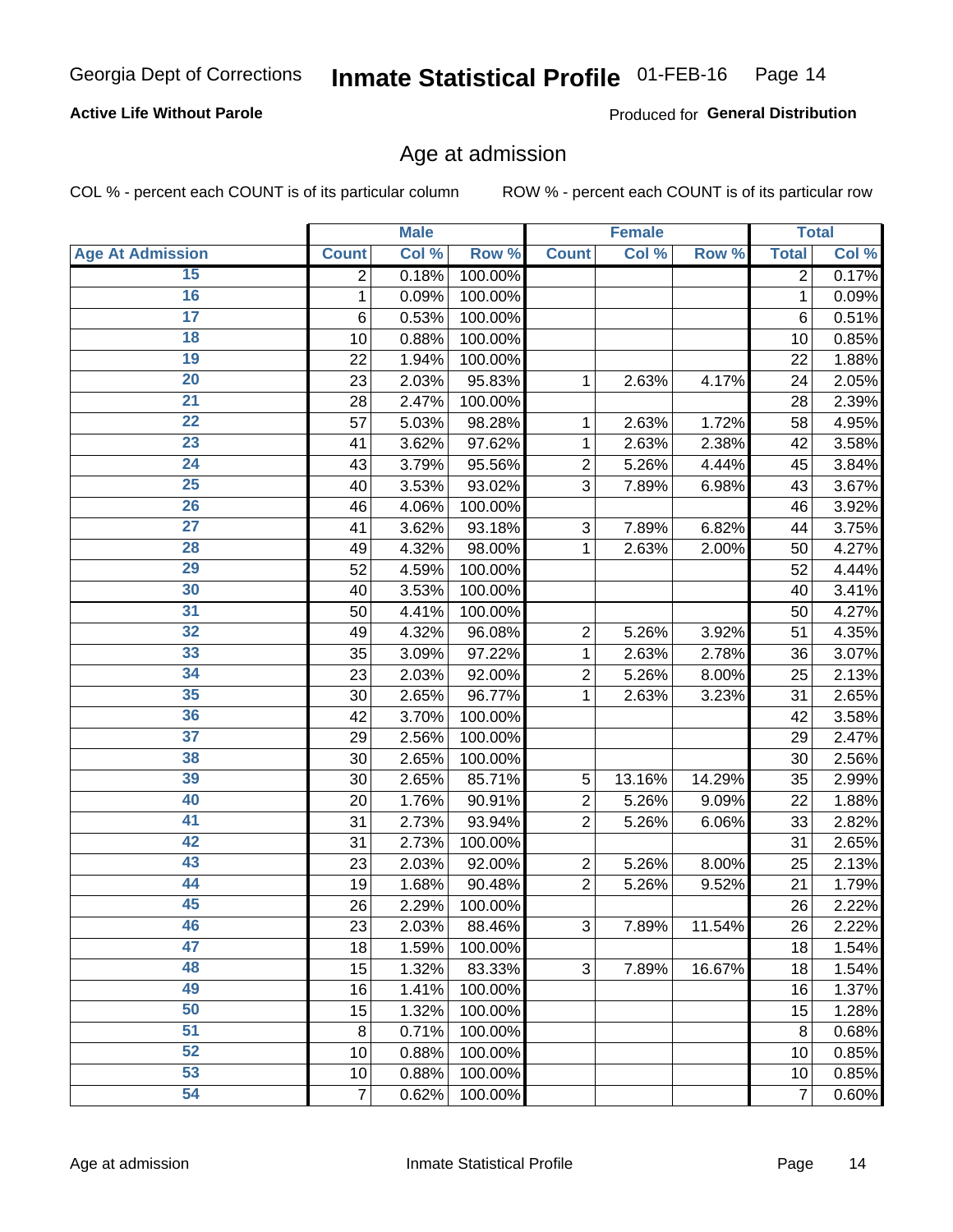#### Inmate Statistical Profile 01-FEB-16 Page 15

### **Active Life Without Parole**

Produced for General Distribution

### Age at admission

COL % - percent each COUNT is of its particular column

|                         |              | <b>Male</b> |         |              | <b>Female</b> |        |                | <b>Total</b> |
|-------------------------|--------------|-------------|---------|--------------|---------------|--------|----------------|--------------|
| <b>Age At Admission</b> | <b>Count</b> | Col %       | Row %   | <b>Count</b> | Col %         | Row %  | <b>Total</b>   | Col %        |
| 55                      | 5.           | 0.44%       | 83.33%  |              | 2.63%         | 16.67% | 6              | 0.51%        |
| 56                      | 9            | 0.79%       | 100.00% |              |               |        | 9              | 0.77%        |
| 57                      |              | 0.62%       | 100.00% |              |               |        | 7              | 0.60%        |
| 58                      | 6            | 0.53%       | 100.00% |              |               |        | 6              | 0.51%        |
| 60                      | 3            | 0.26%       | 100.00% |              |               |        | 3              | 0.26%        |
| 62                      |              | 0.09%       | 100.00% |              |               |        |                | 0.09%        |
| 63                      |              | 0.09%       | 100.00% |              |               |        |                | 0.09%        |
| 64                      | 4            | 0.35%       | 100.00% |              |               |        | 4              | 0.34%        |
| 65                      | 2            | 0.18%       | 100.00% |              |               |        | $\overline{2}$ | 0.17%        |
| 66                      |              | 0.09%       | 100.00% |              |               |        |                | 0.09%        |
| 67                      |              | 0.09%       | 100.00% |              |               |        |                | 0.09%        |
| 69                      | 2            | 0.18%       | 100.00% |              |               |        | 2              | 0.17%        |
| 71                      |              | 0.09%       | 100.00% |              |               |        |                | 0.09%        |
| <b>Total Reported</b>   | 1,134        | 100%        | 96.76%  | 38           | 100%          | 3.24%  | 1,172          | 100%         |

| <b>Not Reported</b> |      |         |     |
|---------------------|------|---------|-----|
| <b>Grand Total</b>  | ,134 | ົ<br>၁၀ | 170 |

| <b>Mean</b><br>(average) | 33.80 | 35.92 | 33.87    |
|--------------------------|-------|-------|----------|
| Median (middle)          | JZ    | 39    | າາ<br>∠د |
| Mode<br>(most frequent)  | --    | 39    | n.<br>LL |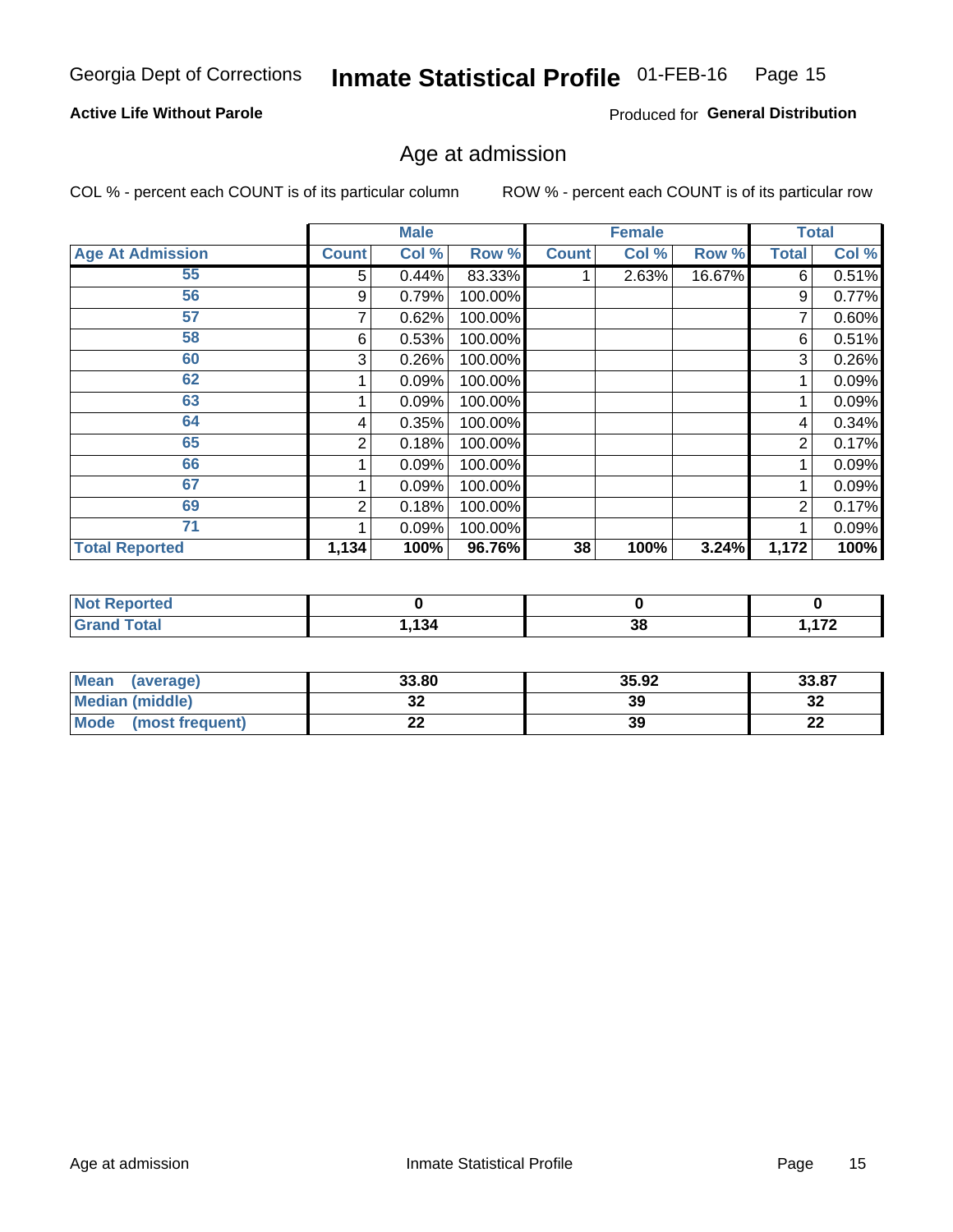### **Active Life Without Parole**

### Produced for General Distribution

### Height, measured at entry to prison

COL % - percent each COUNT is of its particular column

|                       |                | <b>Male</b> |         |                 | <b>Female</b> |         |                         | <b>Total</b> |
|-----------------------|----------------|-------------|---------|-----------------|---------------|---------|-------------------------|--------------|
| <b>Height</b>         | <b>Count</b>   | Col %       | Row %   | <b>Count</b>    | Col %         | Row %   | <b>Total</b>            | Col %        |
| $\bf{0}$              | $\overline{3}$ | 0.26%       | 100.00% |                 |               |         | 3                       | 0.26%        |
| 4'10"                 |                |             |         | $\mathbf{1}$    | 2.63%         | 100.00% | 1                       | 0.09%        |
| 5'00''                | 1              | 0.09%       | 100.00% |                 |               |         | 1                       | 0.09%        |
| 5'01"                 | 3              | 0.26%       | 60.00%  | $\overline{2}$  | 5.26%         | 40.00%  | 5                       | 0.43%        |
| 5'02"                 | 4              | 0.35%       | 100.00% |                 |               |         | 4                       | 0.34%        |
| 5'03''                | 10             | 0.88%       | 62.50%  | 6               | 15.79%        | 37.50%  | 16                      | 1.37%        |
| 5'04"                 | 15             | 1.32%       | 57.69%  | 11              | 28.95%        | 42.31%  | 26                      | 2.22%        |
| 5'05"                 | 32             | 2.82%       | 88.89%  | 4               | 10.53%        | 11.11%  | 36                      | 3.07%        |
| 5'06''                | 84             | 7.41%       | 95.45%  | 4               | 10.53%        | 4.55%   | 88                      | 7.51%        |
| 5'07''                | 75             | 6.61%       | 93.75%  | 5               | 13.16%        | 6.25%   | 80                      | 6.83%        |
| 5'08''                | 112            | 9.88%       | 99.12%  | 1               | 2.63%         | 0.88%   | 113                     | 9.64%        |
| 5'09''                | 141            | 12.43%      | 98.60%  | $\overline{2}$  | 5.26%         | 1.40%   | 143                     | 12.20%       |
| 5'10''                | 142            | 12.52%      | 100.00% |                 |               |         | 142                     | 12.12%       |
| 5'11"                 | 139            | 12.26%      | 100.00% |                 |               |         | 139                     | 11.86%       |
| 6'00''                | 125            | 11.02%      | 99.21%  | 1.              | 2.63%         | 0.79%   | 126                     | 10.75%       |
| 6'01''                | 91             | 8.02%       | 100.00% |                 |               |         | 91                      | 7.76%        |
| 6'02"                 | 78             | 6.88%       | 100.00% |                 |               |         | 78                      | 6.66%        |
| 6'03''                | 40             | 3.53%       | 97.56%  | $\mathbf{1}$    | 2.63%         | 2.44%   | 41                      | 3.50%        |
| 6'04"                 | 26             | 2.29%       | 100.00% |                 |               |         | 26                      | 2.22%        |
| 6'05"                 | 5              | 0.44%       | 100.00% |                 |               |         | 5                       | 0.43%        |
| 6'06''                | 4              | 0.35%       | 100.00% |                 |               |         | $\overline{\mathbf{4}}$ | 0.34%        |
| 6'07''                | 1              | 0.09%       | 100.00% |                 |               |         | 1                       | 0.09%        |
| 6'09''                | $\overline{2}$ | 0.18%       | 100.00% |                 |               |         | $\overline{2}$          | 0.17%        |
| 6'11''                | 1              | 0.09%       | 100.00% |                 |               |         | 1                       | 0.09%        |
| <b>Total Reported</b> | 1,134          | 100%        | 96.76%  | $\overline{38}$ | 100%          | 3.24%   | 1,172                   | 100%         |

| <b>Not Reported</b><br> |      |          |     |
|-------------------------|------|----------|-----|
| <i>i</i> otal           | ,134 | າດ<br>90 | ィフヘ |

| <b>Mean</b> | (average)       | 5'10" | 5'05" | 5'10"<br>J |
|-------------|-----------------|-------|-------|------------|
|             |                 |       |       |            |
| <b>Mode</b> | (most frequent) | 5'10" | 5'04" | 5'09"      |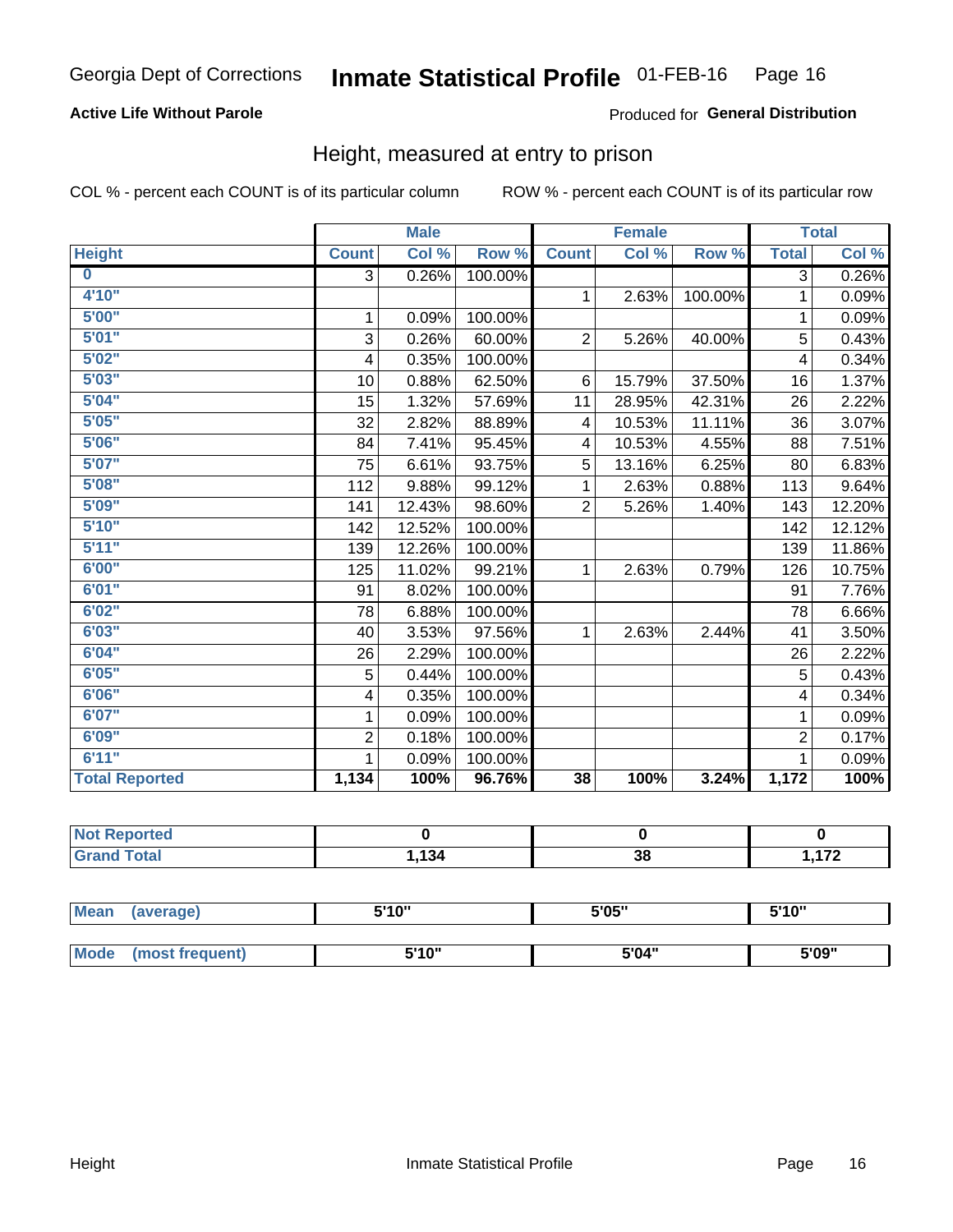**Active Life Without Parole** 

Produced for General Distribution

### Weight, measured at entry to prison

COL % - percent each COUNT is of its particular column

|                       |                         | <b>Male</b> |         |                 | <b>Female</b>   |         |                | <b>Total</b> |
|-----------------------|-------------------------|-------------|---------|-----------------|-----------------|---------|----------------|--------------|
| <b>Weight</b>         | <b>Count</b>            | Col %       | Row %   | <b>Count</b>    | Col %           | Row %   | <b>Total</b>   | Col %        |
| 100 - 109 pounds      |                         |             |         | 1               | 2.63%           | 100.00% | 1              | 0.09%        |
| 110 - 119 pounds      |                         |             |         | $\overline{2}$  | 5.26%           | 100.00% | $\overline{2}$ | 0.17%        |
| 120 - 129 pounds      | 6                       | 0.53%       | 85.71%  | $\mathbf{1}$    | 2.63%           | 14.29%  | $\overline{7}$ | 0.60%        |
| 130 - 139 pounds      | 32                      | 2.83%       | 94.12%  | $\overline{2}$  | 5.26%           | 5.88%   | 34             | 2.91%        |
| 140 - 149 pounds      | 77                      | 6.81%       | 95.06%  | 4               | 10.53%          | 4.94%   | 81             | 6.93%        |
| 150 - 159 pounds      | 106                     | 9.38%       | 98.15%  | $\overline{2}$  | 5.26%           | 1.85%   | 108            | 9.25%        |
| 160 - 169 pounds      | 131                     | 11.59%      | 97.76%  | $\overline{3}$  | 7.89%           | 2.24%   | 134            | 11.47%       |
| 170 - 179 pounds      | 145                     | 12.83%      | 95.39%  | $\overline{7}$  | 18.42%          | 4.61%   | 152            | 13.01%       |
| 180 - 189 pounds      | 139                     | 12.30%      | 98.58%  | $\overline{c}$  | 5.26%           | 1.42%   | 141            | 12.07%       |
| 190 - 199 pounds      | 97                      | 8.58%       | 97.00%  | $\overline{3}$  | 7.89%           | 3.00%   | 100            | 8.56%        |
| 200 - 209 pounds      | 101                     | 8.94%       | 98.06%  | $\overline{2}$  | 5.26%           | 1.94%   | 103            | 8.82%        |
| 210 - 219 pounds      | 71                      | 6.28%       | 93.42%  | 5               | 13.16%          | 6.58%   | 76             | 6.51%        |
| 220 - 229 pounds      | 68                      | 6.02%       | 100.00% |                 |                 |         | 68             | 5.82%        |
| 230 - 239 pounds      | 48                      | 4.25%       | 97.96%  | $\mathbf{1}$    | 2.63%           | 2.04%   | 49             | 4.20%        |
| 240 - 249 pounds      | 31                      | 2.74%       | 100.00% |                 |                 |         | 31             | 2.65%        |
| 250 - 259 pounds      | 26                      | 2.30%       | 100.00% |                 |                 |         | 26             | 2.23%        |
| 260 - 269 pounds      | 12                      | 1.06%       | 100.00% |                 |                 |         | 12             | 1.03%        |
| 270 - 279 pounds      | 12                      | 1.06%       | 100.00% |                 |                 |         | 12             | 1.03%        |
| 280 - 289 pounds      | 9                       | 0.80%       | 81.82%  | $\overline{2}$  | 5.26%           | 18.18%  | 11             | 0.94%        |
| 290 - 299 pounds      | $\overline{\mathbf{4}}$ | 0.35%       | 100.00% |                 |                 |         | 4              | 0.34%        |
| 300 - 309 pounds      | 3                       | 0.27%       | 100.00% |                 |                 |         | 3              | 0.26%        |
| 310 - 319 pounds      | $\overline{2}$          | 0.18%       | 100.00% |                 |                 |         | $\overline{2}$ | 0.17%        |
| 320 - 329 pounds      | 5                       | 0.44%       | 100.00% |                 |                 |         | 5              | 0.43%        |
| 330 - 339 pounds      | 3                       | 0.27%       | 100.00% |                 |                 |         | 3              | 0.26%        |
| 360 - 369 pounds      | $\mathbf 1$             | 0.09%       | 100.00% |                 |                 |         | $\mathbf{1}$   | 0.09%        |
| 390 - 399 pounds      |                         |             |         | 1               | 2.63%           | 100.00% | 1              | 0.09%        |
| 400 pounds and over   | $\mathbf{1}$            | 0.09%       | 100.00% |                 |                 |         | $\mathbf{1}$   | 0.09%        |
| <b>Total Reported</b> | 1,130                   | 100%        | 96.75%  | $\overline{38}$ | 100%            | 3.25%   | 1,168          | 100.0%       |
| <b>Not Reported</b>   |                         | 4           |         |                 | $\mathbf 0$     |         |                | 4            |
| <b>Grand Total</b>    |                         | 1,134       |         |                 | $\overline{38}$ |         |                | 1,172        |
|                       |                         |             |         |                 |                 |         |                |              |
| $\overline{1}$        |                         |             |         |                 |                 |         |                |              |

| Mean<br>(average)       | 189 | 181 | 189 |
|-------------------------|-----|-----|-----|
| Median (middle)         | 182 | 172 | 181 |
| Mode<br>(most frequent) | 180 | 210 | 180 |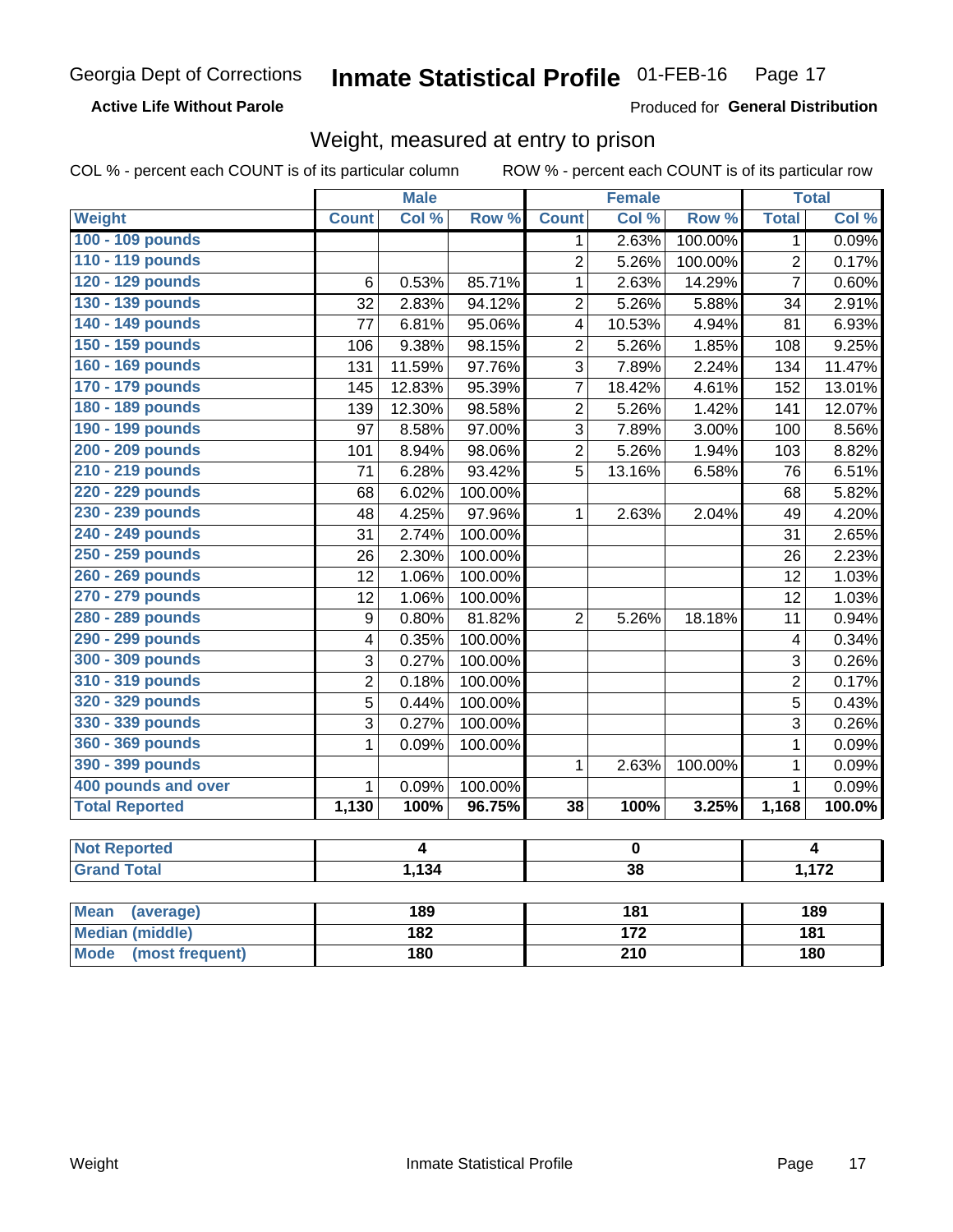#### Inmate Statistical Profile 01-FEB-16 Page 18

#### **Active Life Without Parole**

#### Produced for General Distribution

## Veterans validated by Veteran's Administration

COL % - percent each COUNT is of its particular column

|                         | <b>Male</b>  |          |                    | <b>Female</b> |       |         | <b>Total</b> |        |
|-------------------------|--------------|----------|--------------------|---------------|-------|---------|--------------|--------|
| <b>Military service</b> | <b>Count</b> | Col %    | <b>Row % Count</b> |               | Col % | Row %   | <b>Total</b> | Col %  |
| <b>Others</b><br>0      | 43           | 43.00%   | 100.00%            |               |       |         | 43           | 43.00% |
| <b>Air Force</b>        | 42           | 42.00%   | 100.00%            |               |       |         | 42           | 42.00% |
| <b>Army</b>             | 5            | $5.00\%$ | 100.00%            |               |       |         | 5            | 5.00%  |
| <b>Navy</b><br>3        |              | 2.00%    | 100.00%            |               |       |         | ◠            | 2.00%  |
| <b>Coast Guard</b><br>5 |              | 8.00%    | 100.00%            |               |       |         | 8            | 8.00%  |
| <b>Total Reported</b>   | 100          | 100%     | 100.00%            |               |       | $.00\%$ | 100          | 100%   |

| rteo        | .034 | っこ              | פר ה                |
|-------------|------|-----------------|---------------------|
| N           |      | ၁၀              |                     |
| $F = 4 - F$ | 12 A | - -<br>っこ<br>90 | 170<br>. <i>.</i> . |

| Mo<br><b>Null</b><br>วthers<br>______<br>_____<br>____ |
|--------------------------------------------------------|
|--------------------------------------------------------|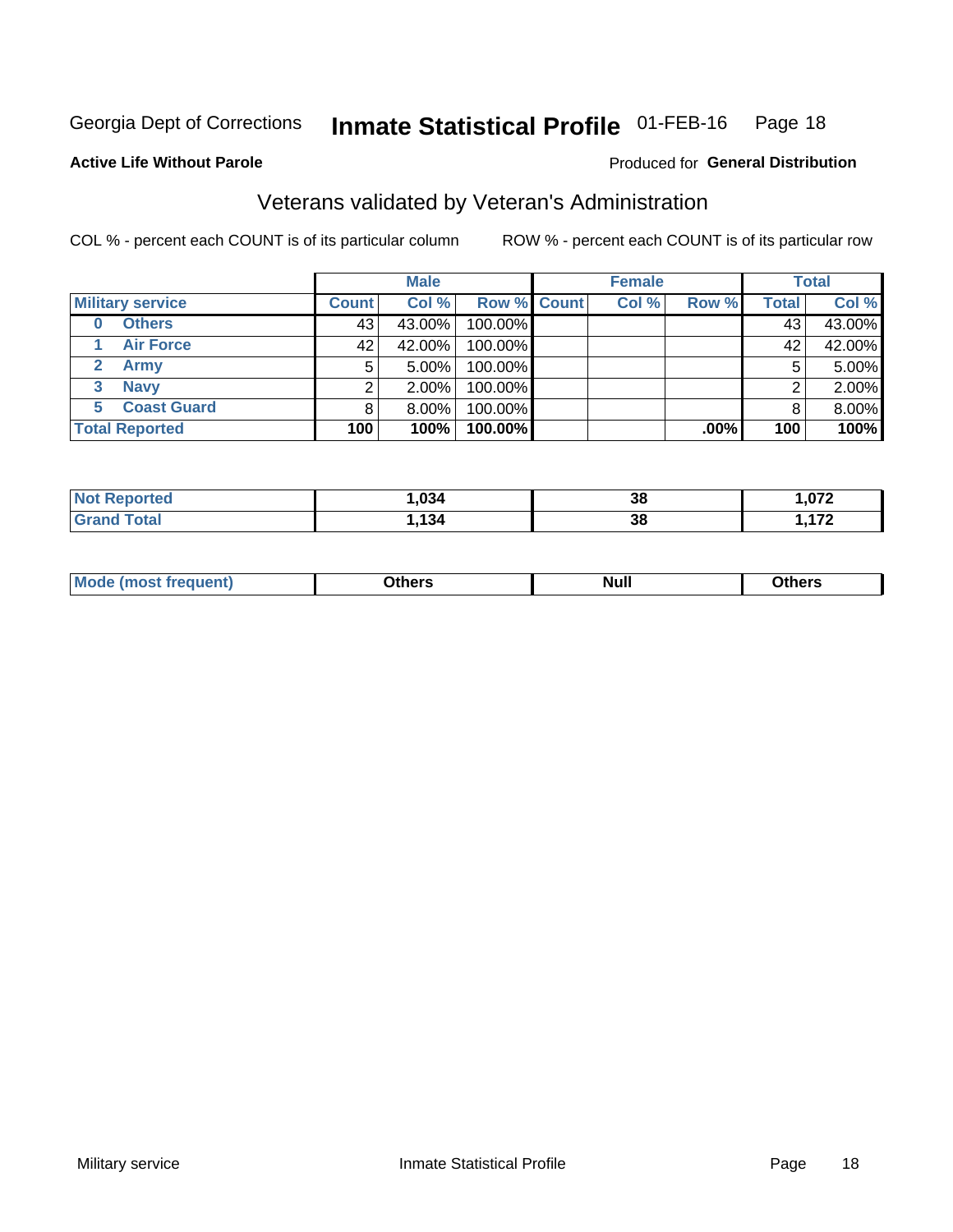#### Inmate Statistical Profile 01-FEB-16 Page 19

**Active Life Without Parole** 

Produced for General Distribution

### Type of admission to prison

COL % - percent each COUNT is of its particular column

|                                      |                 | <b>Male</b> |                    |    | <b>Female</b> |       |              | <b>Total</b> |
|--------------------------------------|-----------------|-------------|--------------------|----|---------------|-------|--------------|--------------|
| <b>Type of Admission</b>             | <b>Count</b>    | Col %       | <b>Row % Count</b> |    | Col %         | Row % | <b>Total</b> | Col %        |
| <b>New Sentence</b><br>52            | 1,072           | 95.54%      | 96.66%             | 37 | 100.00%       | 3.34% | 1,109        | 95.69%       |
| <b>Probation Rev Partial</b><br>53   | 3               | .27%        | 100.00%            |    |               |       | 3            | .26%         |
| <b>Probation Rev Remainder</b><br>54 | 6               | .53%        | 100.00%            |    |               |       | 6            | .52%         |
| <b>Parole Rev New Sentence</b><br>55 | 16              | 1.43%       | 100.00%            |    |               |       | 16           | 1.38%        |
| 56 Parole Rev No New                 | 12 <sub>2</sub> | 1.07%       | 100.00%            |    |               |       | 12           | 1.04%        |
| <b>Sentence</b>                      |                 |             |                    |    |               |       |              |              |
| <b>Life W/O Parole</b><br>70         | 13              | 1.16%       | 100.00%            |    |               |       | 13           | 1.12%        |
| <b>Total Reported</b>                | 1,122           | 100%        | 96.81%             | 37 | 100%          | 3.19% | 1,159        | 100%         |

| Reported<br>NOT F<br>$\sim$ |           |                      | ıw         |
|-----------------------------|-----------|----------------------|------------|
| Total                       | <b>AQ</b> | $\overline{ }$<br>၁၀ | 170<br>. . |

| <b>Mode (most frequent)</b> | <b>New Sentence</b> | <b>New Sentence</b> | <b>New Sentence</b> |
|-----------------------------|---------------------|---------------------|---------------------|
|                             |                     |                     |                     |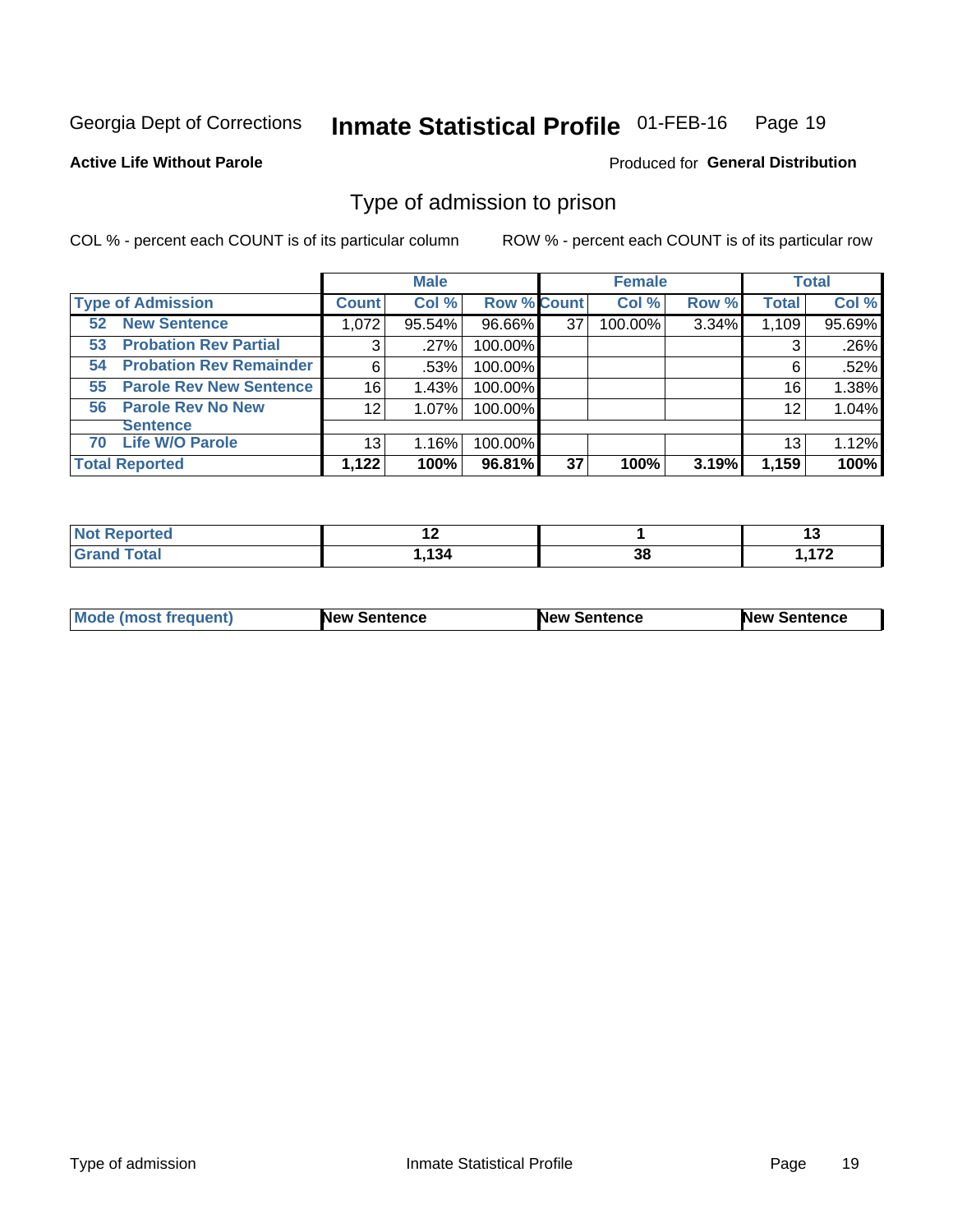## Inmate Statistical Profile 01-FEB-16 Page 20

**Active Life Without Parole** 

Produced for General Distribution

## Current / last supervision level

COL % - percent each COUNT is of its particular column

|                        |              | <b>Male</b> |             |    | <b>Female</b> |          |        | Total  |
|------------------------|--------------|-------------|-------------|----|---------------|----------|--------|--------|
| <b>Security Status</b> | <b>Count</b> | Col%        | Row % Count |    | Col %         | Row %    | Total, | Col %  |
| 4 Medium               |              | .26% '      | 75.00%      |    | 2.63%         | 25.00%   | 4      | .34%   |
| 5 Close                | 1.131        | 99.74%      | 96.83%      | 37 | $97.37\%$     | $3.17\%$ | .168   | 99.66% |
| <b>Total Reported</b>  | 1,134        | 100%        | 96.76%      | 38 | 100%          | 3.24%    | 1.172  | 100%   |

| <b>Still being diagnosed</b> |       |    |      |
|------------------------------|-------|----|------|
| <b>Not Reported</b>          |       |    |      |
| <b>Grand Total</b>           | 1.134 | 38 | .172 |

| <b>Mode (most frequent)</b> | Close | ∵lose | Close |
|-----------------------------|-------|-------|-------|
|                             |       |       |       |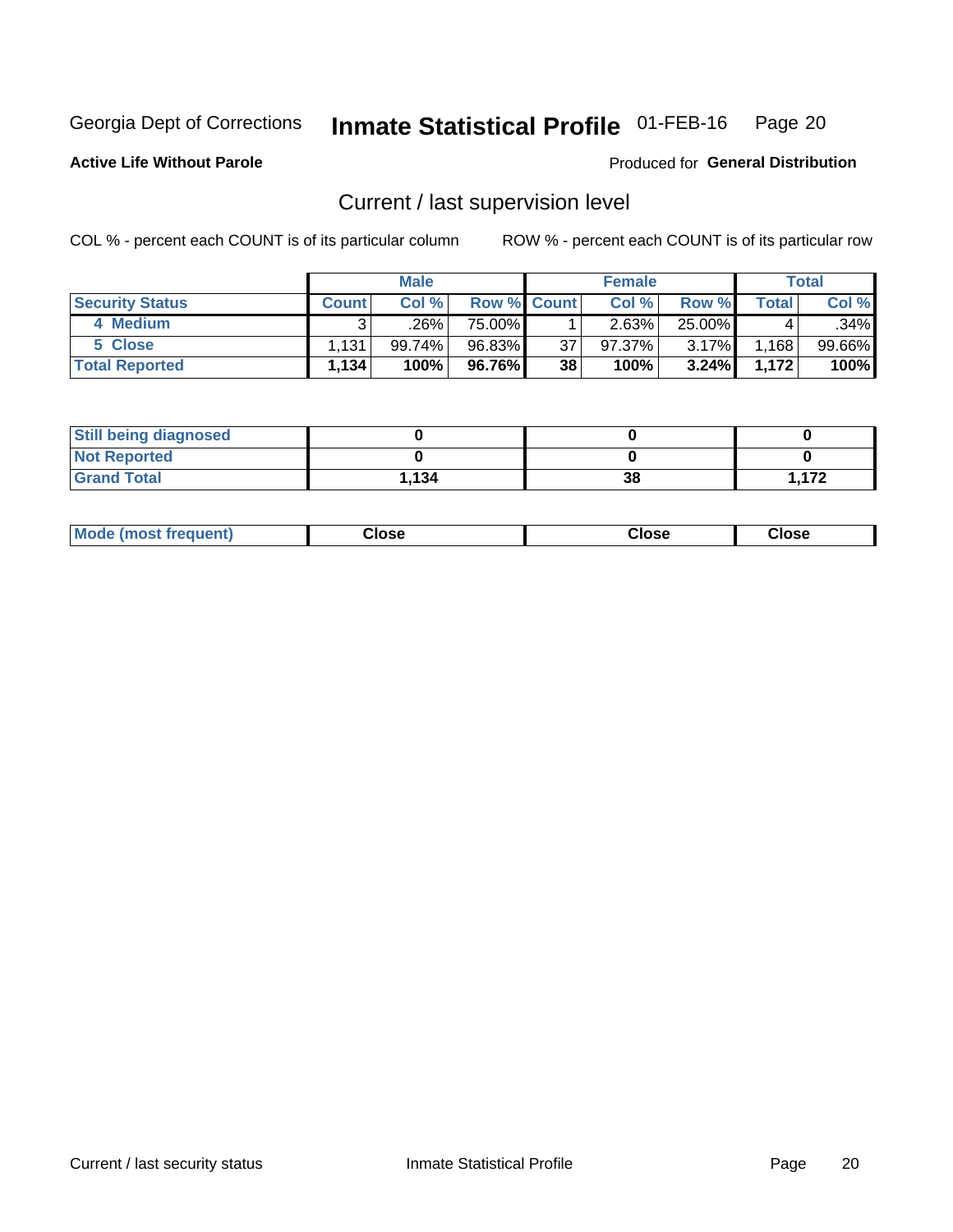#### Inmate Statistical Profile 01-FEB-16 Page 21

**Active Life Without Parole** 

Produced for General Distribution

## Current / last type of institution

COL % - percent each COUNT is of its particular column

|                            |              | <b>Male</b> |             |    | <b>Female</b> |       |              | <b>Total</b> |
|----------------------------|--------------|-------------|-------------|----|---------------|-------|--------------|--------------|
| <b>Type of Institution</b> | <b>Count</b> | Col %       | Row % Count |    | Col %         | Row % | <b>Total</b> | Col %        |
| <b>State Prison</b>        | .133         | $99.91\%$   | $96.75\%$   | 38 | 100.00%       | 3.25% | 1.171        | 99.91%       |
| <b>Transitional Center</b> |              | .09%        | 100.00%     |    |               |       |              | .09% l       |
| <b>Total Reported</b>      | 1,134        | 100%        | 96.76%      | 38 | 100%          | 3.24% | 1.172        | 100%         |

| <b>Reported</b> |       |    |     |
|-----------------|-------|----|-----|
| <b>otal</b>     | 4 O A | າດ | 470 |
|                 | דטו   | ၁၀ | .   |

|  | <b>Mode (most frequent)</b> | State Prison | <b>State Prison</b> | risonl<br>State |
|--|-----------------------------|--------------|---------------------|-----------------|
|--|-----------------------------|--------------|---------------------|-----------------|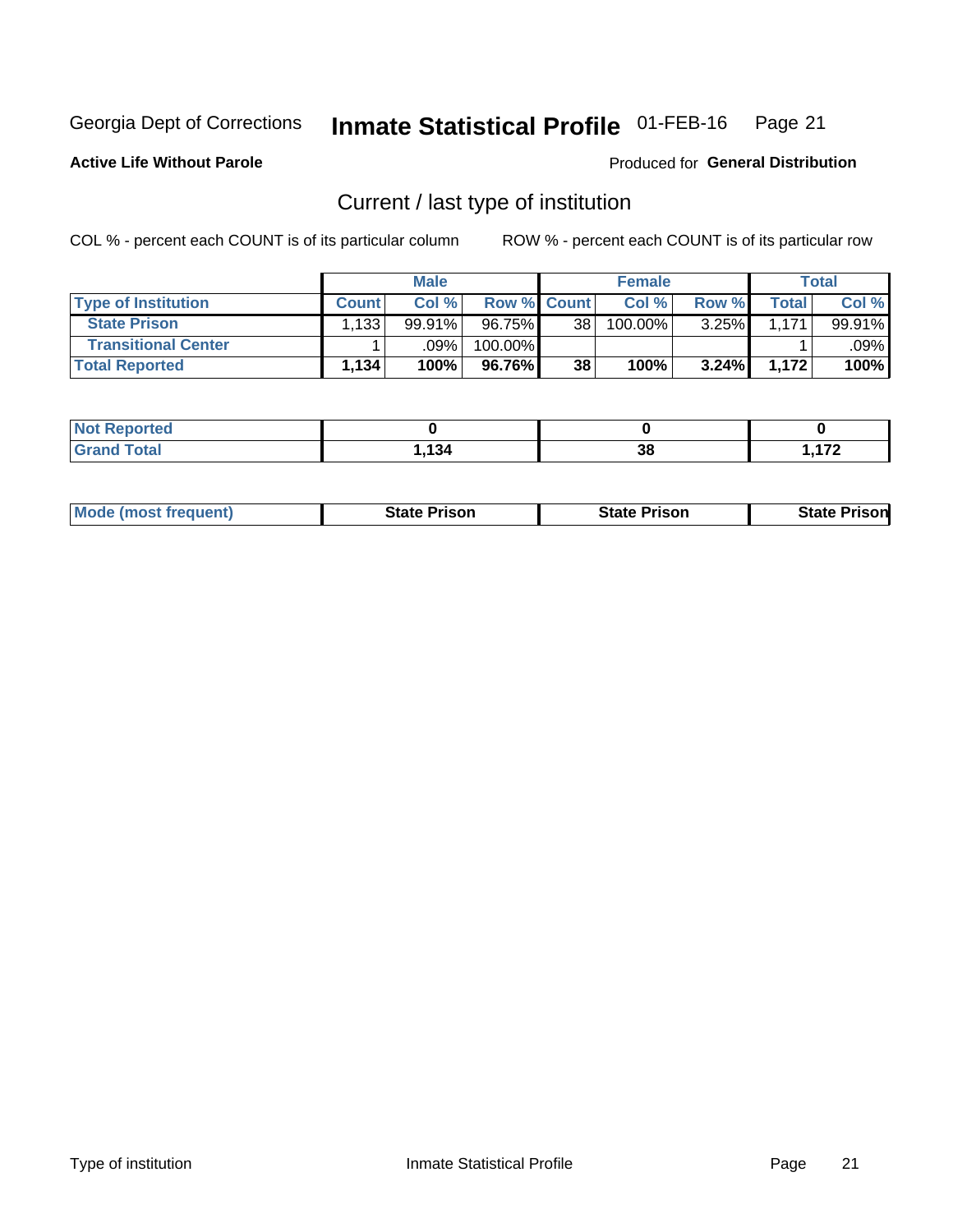#### Inmate Statistical Profile 01-FEB-16 Page 22

**Active Life Without Parole** 

#### Produced for General Distribution

## Institution type - transitional centers

COL % - percent each COUNT is of its particular column

|                                          |              | Male       |                    | <b>Female</b> |       |              | Total   |
|------------------------------------------|--------------|------------|--------------------|---------------|-------|--------------|---------|
| <b>Institution Type - Trans. Centers</b> | <b>Count</b> | Col%       | <b>Row % Count</b> | Col%          | Row % | <b>Total</b> | Col %   |
| <b>Clayton Tc</b>                        |              | $100.00\%$ | 100.00%            |               |       |              | 100.00% |
| <b>Total Reported</b>                    |              | $100\%$    | $100\%$            |               | %     |              | 100%    |

| <b>Not Reported</b>  |  |  |
|----------------------|--|--|
| <b>Total</b><br>r va |  |  |

| Mode (most frequent) | <b>Clayton Tc</b> | <b>Null</b> | <b>Clayton Tc</b> |
|----------------------|-------------------|-------------|-------------------|
|                      |                   |             |                   |
|                      |                   |             |                   |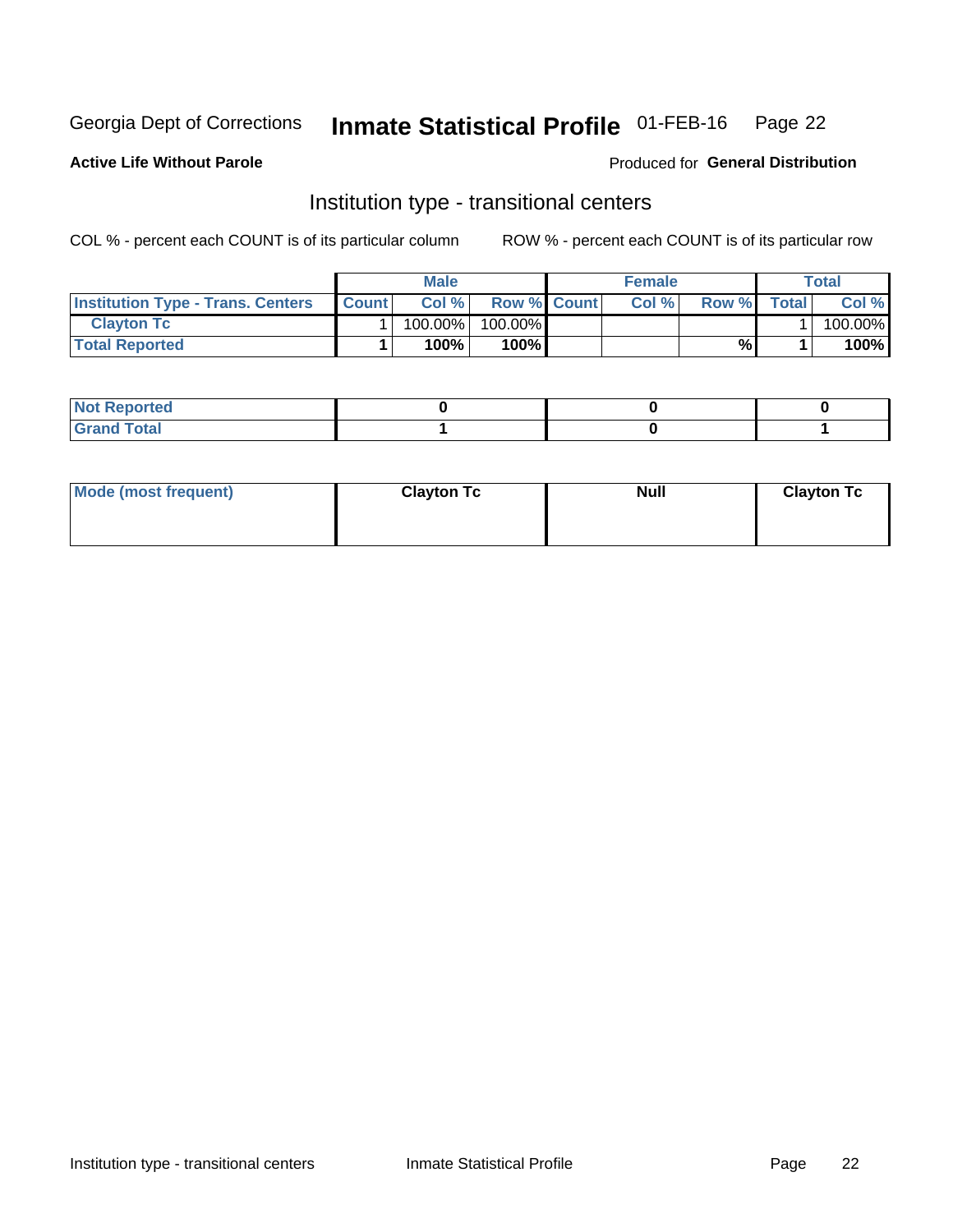## Inmate Statistical Profile 01-FEB-16 Page 23

**Active Life Without Parole** 

Produced for General Distribution

### Institution type - county prisons

COL % - percent each COUNT is of its particular column

|                                                    | <b>Male</b> |  | <b>Female</b>            |             | <b>Total</b> |
|----------------------------------------------------|-------------|--|--------------------------|-------------|--------------|
| <b>Institution Type - County Prisons   Count  </b> | Col %       |  | <b>Row % Count Col %</b> | Row % Total | Col %        |
| <b>Total Reported</b>                              |             |  |                          |             |              |

| <b>Not Reported</b>   |  |  |
|-----------------------|--|--|
| <b>Total</b><br>Granc |  |  |

| Mode (most frequent) | <b>Null</b> | <b>Null</b><br><b>Null</b> |
|----------------------|-------------|----------------------------|
|                      |             |                            |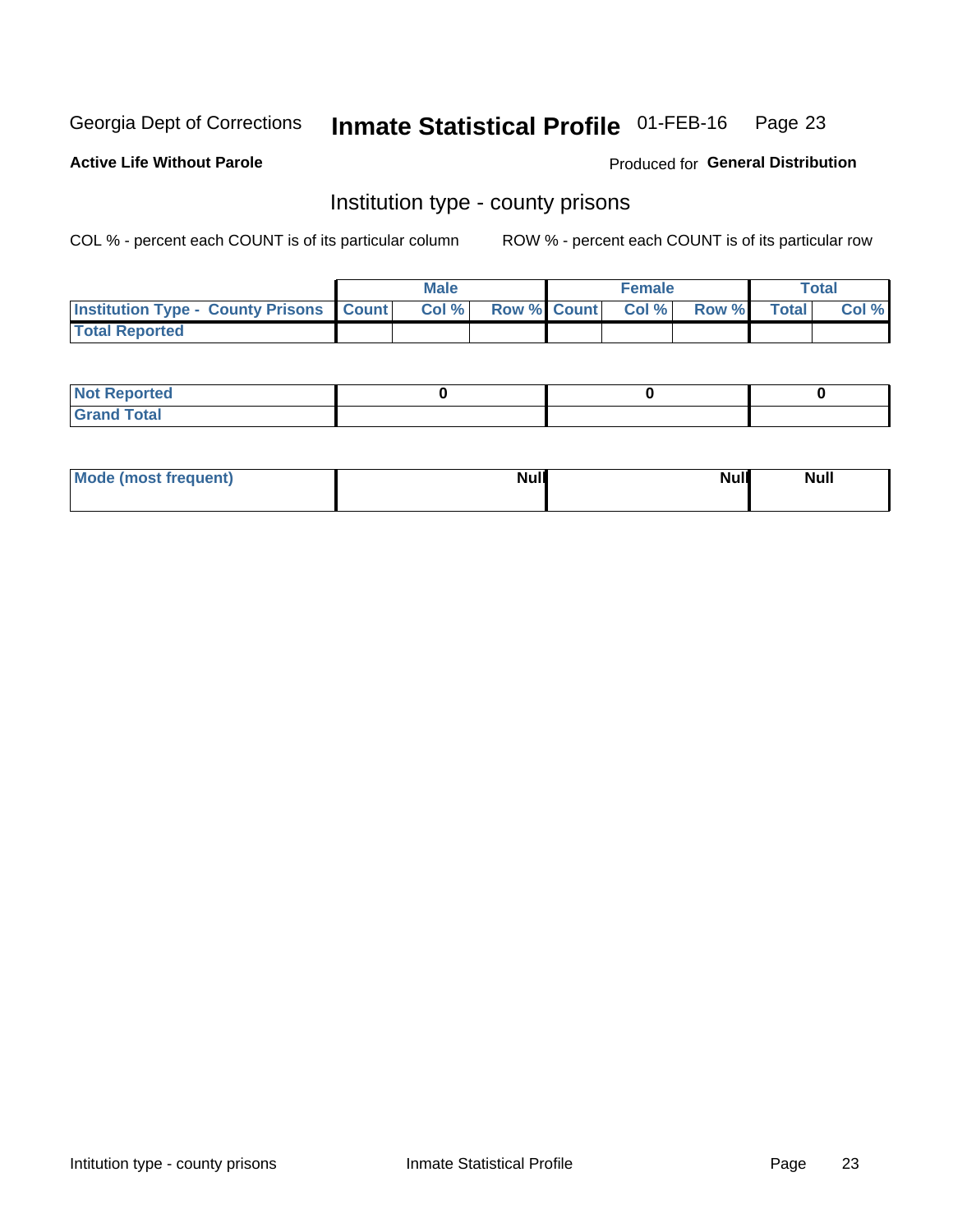#### Inmate Statistical Profile 01-FEB-16 Page 24

### **Active Life Without Parole**

#### Produced for General Distribution

## Institution type - state prisons

COL % - percent each COUNT is of its particular column

|                                         |                | <b>Male</b>               |         |                 | <b>Female</b>                 |         | <b>Total</b>                        |        |
|-----------------------------------------|----------------|---------------------------|---------|-----------------|-------------------------------|---------|-------------------------------------|--------|
| <b>Institution Type - State Prisons</b> | <b>Count</b>   | Col %                     | Row %   | <b>Count</b>    | Col %                         | Row %   | <b>Total</b>                        | Col %  |
| <b>Arrendale State Prison</b>           |                |                           |         | 21              | 55.26%                        | 100.00% | 21                                  | 1.79%  |
| <b>Augusta State Med. Prison</b>        | 68             | 6.00%                     | 100.00% |                 |                               |         | 68                                  | 5.81%  |
| <b>Autry State Prison</b>               | 1              | .09%                      | 100.00% |                 |                               |         | 1                                   | .09%   |
| <b>Baldwin State Prison</b>             | 30             | 2.65%                     | 100.00% |                 |                               |         | 30                                  | 2.56%  |
| <b>Central State Prison</b>             | 2              | .18%                      | 100.00% |                 |                               |         | 2                                   | .17%   |
| <b>Coastal State Prison</b>             | $\overline{2}$ | .18%                      | 100.00% |                 |                               |         | $\overline{2}$                      | .17%   |
| <b>Dooly State Prison</b>               | 1              | .09%                      | 100.00% |                 |                               |         |                                     | .09%   |
| <b>Ga Diag Class Prison</b>             | 44             | 3.88%                     | 100.00% |                 |                               |         | 44                                  | 3.76%  |
| <b>Ga State Prison</b>                  | 27             | 2.38%                     | 100.00% |                 |                               |         | 27                                  | 2.31%  |
| <b>Hancock State Prison</b>             | 109            | 9.62%                     | 100.00% |                 |                               |         | 109                                 | 9.31%  |
| <b>Hays State Prison</b>                | 122            | 10.77%                    | 100.00% |                 |                               |         | 122                                 | 10.42% |
| <b>Macon State Prison</b>               | 199            | 17.56%                    | 100.00% |                 |                               |         | 199                                 | 16.99% |
| <b>Phillips State Prison</b>            | 15             | 1.32%                     | 100.00% |                 |                               |         | 15                                  | 1.28%  |
| <b>Pulaski State Prison</b>             |                |                           |         | 17              | 44.74%                        | 100.00% | 17                                  | 1.45%  |
| <b>Smith State Prison</b>               | 148            | 13.06%                    | 100.00% |                 |                               |         | 148                                 | 12.64% |
| <b>Telfair State Prison</b>             | 147            | 12.97%                    | 100.00% |                 |                               |         | 147                                 | 12.55% |
| <b>Valdosta State Prison</b>            | 118            | 10.41%                    | 100.00% |                 |                               |         | 118                                 | 10.08% |
| <b>Ware State Prison</b>                | 99             | 8.74%                     | 100.00% |                 |                               |         | 99                                  | 8.45%  |
| <b>Wilcox State Prison</b>              | 1              | .09%                      | 100.00% |                 |                               |         | 1                                   | .09%   |
| <b>Total Reported</b>                   | 1,133          | 100%                      | 96.75%  | 38              | 100%                          | 3.25%   | 1,171                               | 100%   |
| <b>Not Reported</b>                     |                | 0                         |         | $\bf{0}$        |                               |         | $\bf{0}$                            |        |
| <b>Grand Total</b>                      |                | 1,133                     |         | $\overline{38}$ |                               | 1,171   |                                     |        |
| <b>Mode (most frequent)</b>             |                | <b>Macon State Prison</b> |         |                 | <b>Arrendale State Prison</b> |         | <b>Macon State</b><br><b>Prison</b> |        |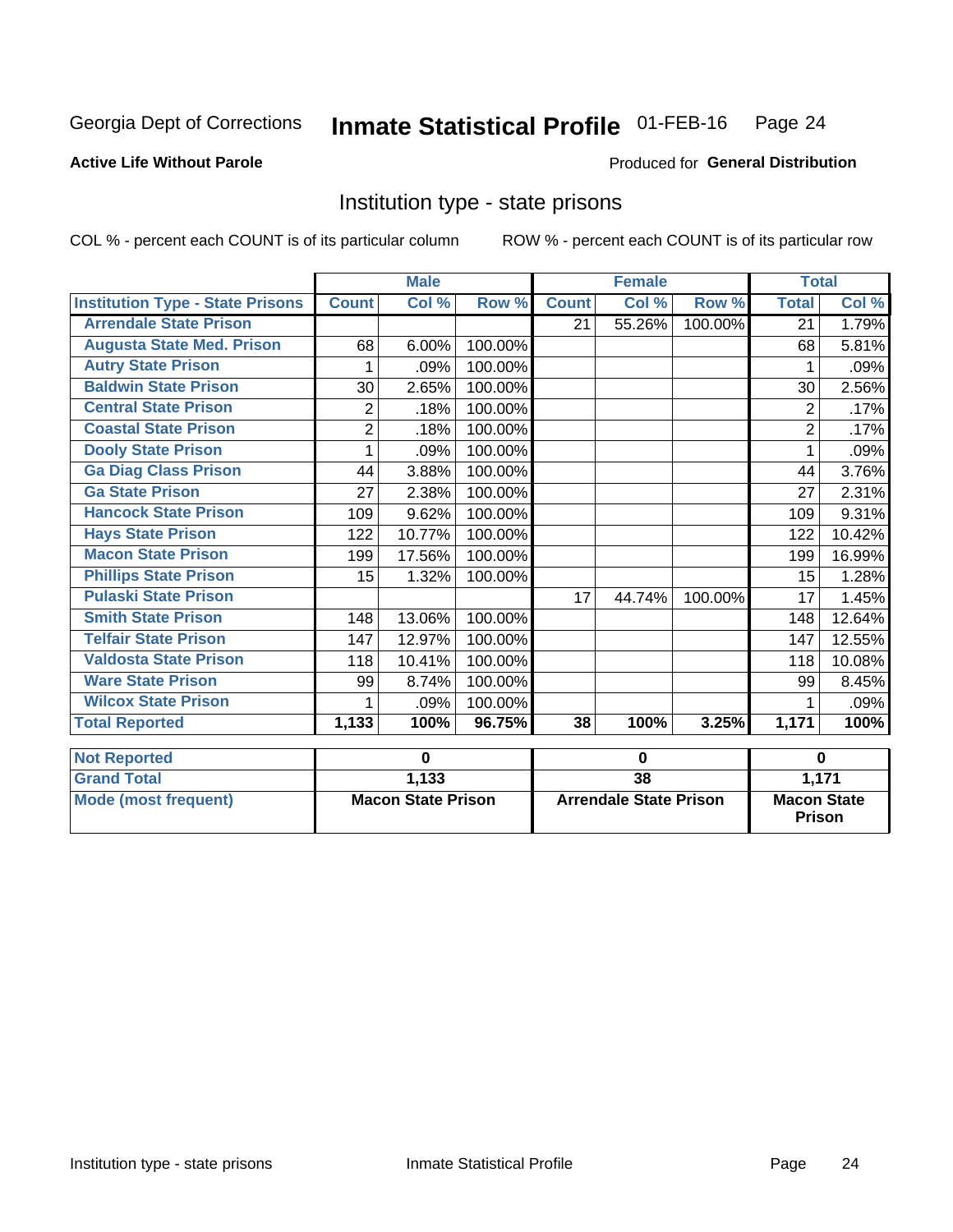## Inmate Statistical Profile 01-FEB-16 Page 25

#### **Active Life Without Parole**

#### Produced for General Distribution

## Institution type - private prisons

COL % - percent each COUNT is of its particular column

|                                                 | <b>Male</b> |                    | <b>Female</b> |             | Total |
|-------------------------------------------------|-------------|--------------------|---------------|-------------|-------|
| <b>Institution Type - Private Prisons Count</b> | Col %       | <b>Row % Count</b> | Col %         | Row % Total | Col % |
| <b>Total Reported</b>                           |             |                    |               |             |       |

| Not Reported           |  |  |
|------------------------|--|--|
| <b>Cotal</b><br>______ |  |  |

| <b>Mo</b><br>frequent) | <b>Null</b> | <b>Null</b> | . . I *<br><b>IVUII</b> |
|------------------------|-------------|-------------|-------------------------|
|                        |             |             |                         |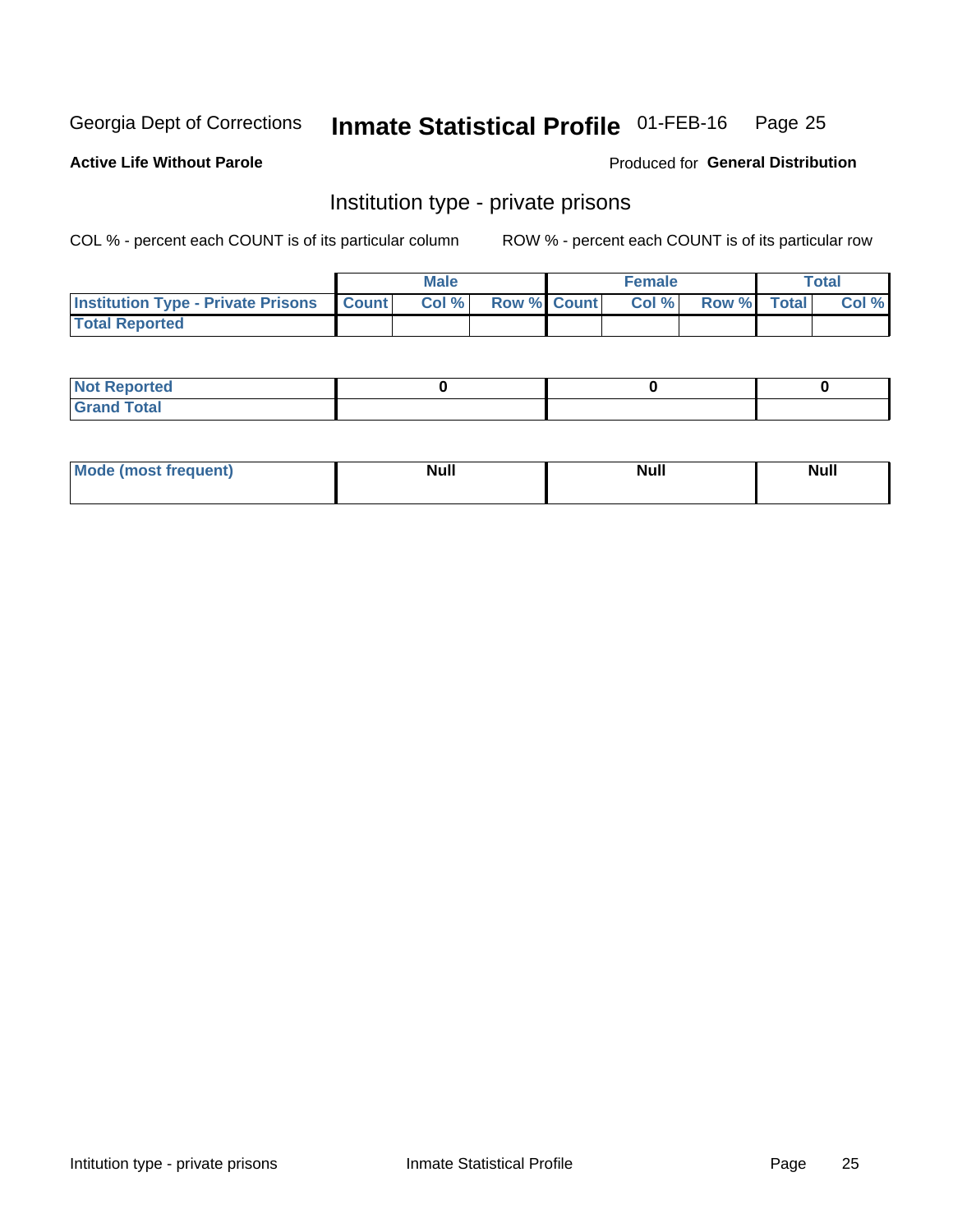#### Inmate Statistical Profile 01-FEB-16 Page 26

#### **Active Life Without Parole**

### Produced for General Distribution

## Institution type - inmate boot camp

COL % - percent each COUNT is of its particular column

|                                      |              | <b>Male</b> |               |              | <b>Female</b> |             | <b>Total</b> |
|--------------------------------------|--------------|-------------|---------------|--------------|---------------|-------------|--------------|
| <b>Institution Type - Boot Camps</b> | <b>Count</b> | Col %       | <b>Row %I</b> | <b>Count</b> | Col %         | Row % Total | Col %        |
| <b>Total Rported</b>                 |              |             |               |              |               |             |              |

| <b>Not Reported</b>            |  |  |
|--------------------------------|--|--|
| <b>Total</b><br>C <sub>r</sub> |  |  |

| Mod<br>uamo | Nul.<br>$- - - - - -$ | <b>Null</b> | . .<br>uu.<br>------ |
|-------------|-----------------------|-------------|----------------------|
|             |                       |             |                      |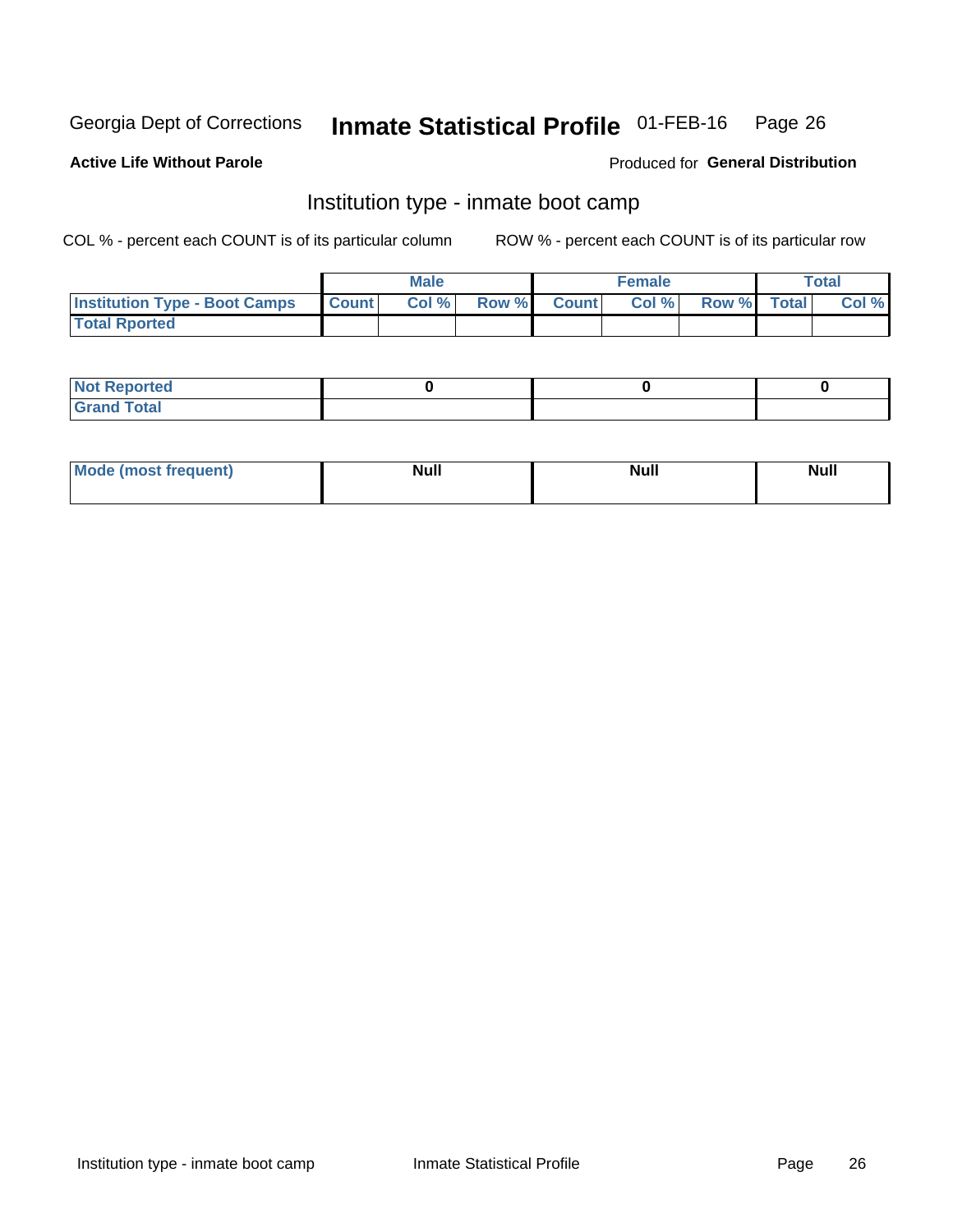#### Inmate Statistical Profile 01-FEB-16 Page 27

**Active Life Without Parole** 

Produced for General Distribution

### Number of disciplinary reports

COL % - percent each COUNT is of its particular column

|                                       |              | <b>Male</b> |                    |    | <b>Female</b> |          |                 | <b>Total</b> |
|---------------------------------------|--------------|-------------|--------------------|----|---------------|----------|-----------------|--------------|
| <b>Number of Disciplinary Reports</b> | <b>Count</b> | Col %       | <b>Row % Count</b> |    | Col %         | Row %    | Total           | Col %        |
|                                       | 284          | 25.04%      | 94.35%             | 17 | 44.74%        | $5.65\%$ | 301             | 25.68%       |
|                                       | 160          | 14.11%      | 96.97%             | 5  | 13.16%        | 3.03%    | 165             | 14.08%       |
|                                       | 107          | 9.44%       | 95.54%             | 5  | 13.16%        | 4.46%    | 112             | 9.56%        |
| 3                                     | 80           | 7.05%       | 96.39%             | 3  | 7.89%         | $3.61\%$ | 83              | 7.08%        |
|                                       | 62           | 5.47%       | 96.88%             | 2  | 5.26%         | 3.13%    | 64              | 5.46%        |
| 5                                     | 56           | 4.94%       | 100.00%            |    |               |          | 56 <sup>1</sup> | 4.78%        |
| <b>More Than 5</b>                    | 385          | 33.95%      | 98.47%             | 6  | 15.79%        | 1.53%    | 391             | 33.36%       |
| <b>Total Reported</b>                 | 1,134        | 100%        | 96.76%             | 38 | 100%          | 3.24%    | 1,172           | 100%         |

| ted<br>NO    |     |          |    |
|--------------|-----|----------|----|
| <b>Total</b> | 134 | 20<br>აი | ית |

| Mean (average)       | 7.50 | 4.45 | 7.40 |
|----------------------|------|------|------|
| Median (middle)      |      |      |      |
| Mode (most frequent) |      |      |      |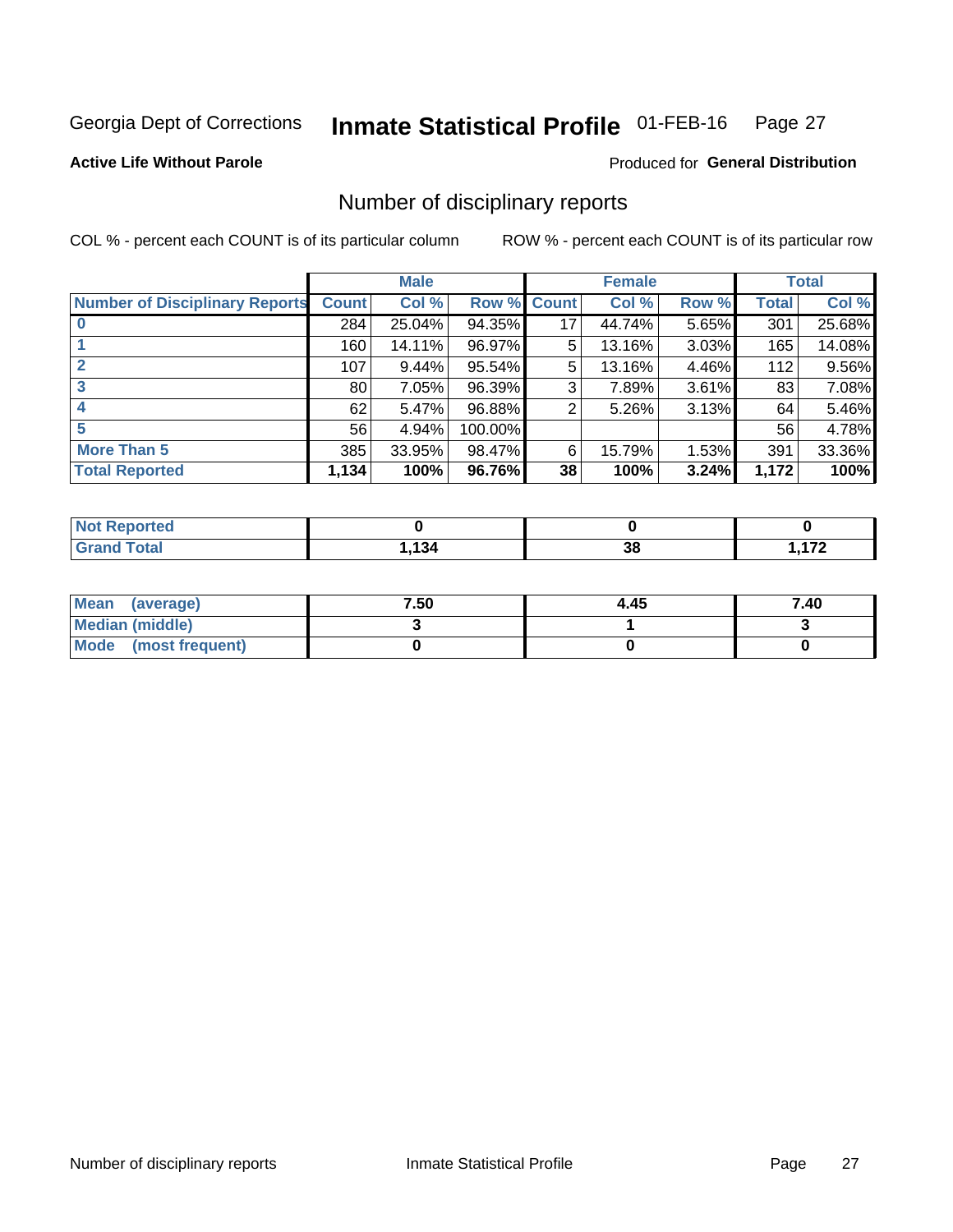#### Inmate Statistical Profile 01-FEB-16 Page 28

**Active Life Without Parole** 

**Produced for General Distribution** 

## Number of transfers

COL % - percent each COUNT is of its particular column

|                            |              | <b>Male</b> |             |    | <b>Female</b> |          |              | <b>Total</b> |
|----------------------------|--------------|-------------|-------------|----|---------------|----------|--------------|--------------|
| <b>Number of Transfers</b> | <b>Count</b> | Col %       | Row % Count |    | Col %         | Row %    | <b>Total</b> | Col %        |
|                            | 24           | 2.12%       | 75.00%      | 8  | 21.05%        | 25.00%   | 32           | 2.73%        |
|                            | 298          | 26.28%      | 94.90%      | 16 | 42.11%        | 5.10%    | 314          | 26.79%       |
| $\mathbf{2}$               | 160          | 14.11%      | 95.81%      | 7  | 18.42%        | 4.19%    | 167          | 14.25%       |
| 3                          | 99           | 8.73%       | 99.00%      |    | 2.63%         | 1.00%    | 100          | 8.53%        |
|                            | 78           | 6.88%       | 98.73%      |    | 2.63%         | 1.27%    | 79           | 6.74%        |
| 5                          | 61           | 5.38%       | 98.39%      |    | 2.63%         | $1.61\%$ | 62           | 5.29%        |
| <b>More Than 5</b>         | 414          | 36.51%      | 99.04%      | 4  | 10.53%        | 0.96%    | 418          | 35.67%       |
| <b>Total Reported</b>      | 1,134        | 100%        | 96.76%      | 38 | 100%          | 3.24%    | 1,172        | 100%         |

| NO.<br>кно |     |    |                 |
|------------|-----|----|-----------------|
| Гоtal      | 134 | 38 | ィラヘ<br>$\cdots$ |

| Mean (average)       | 5.92 | 1.87 | 5.79 |
|----------------------|------|------|------|
| Median (middle)      |      |      |      |
| Mode (most frequent) |      |      |      |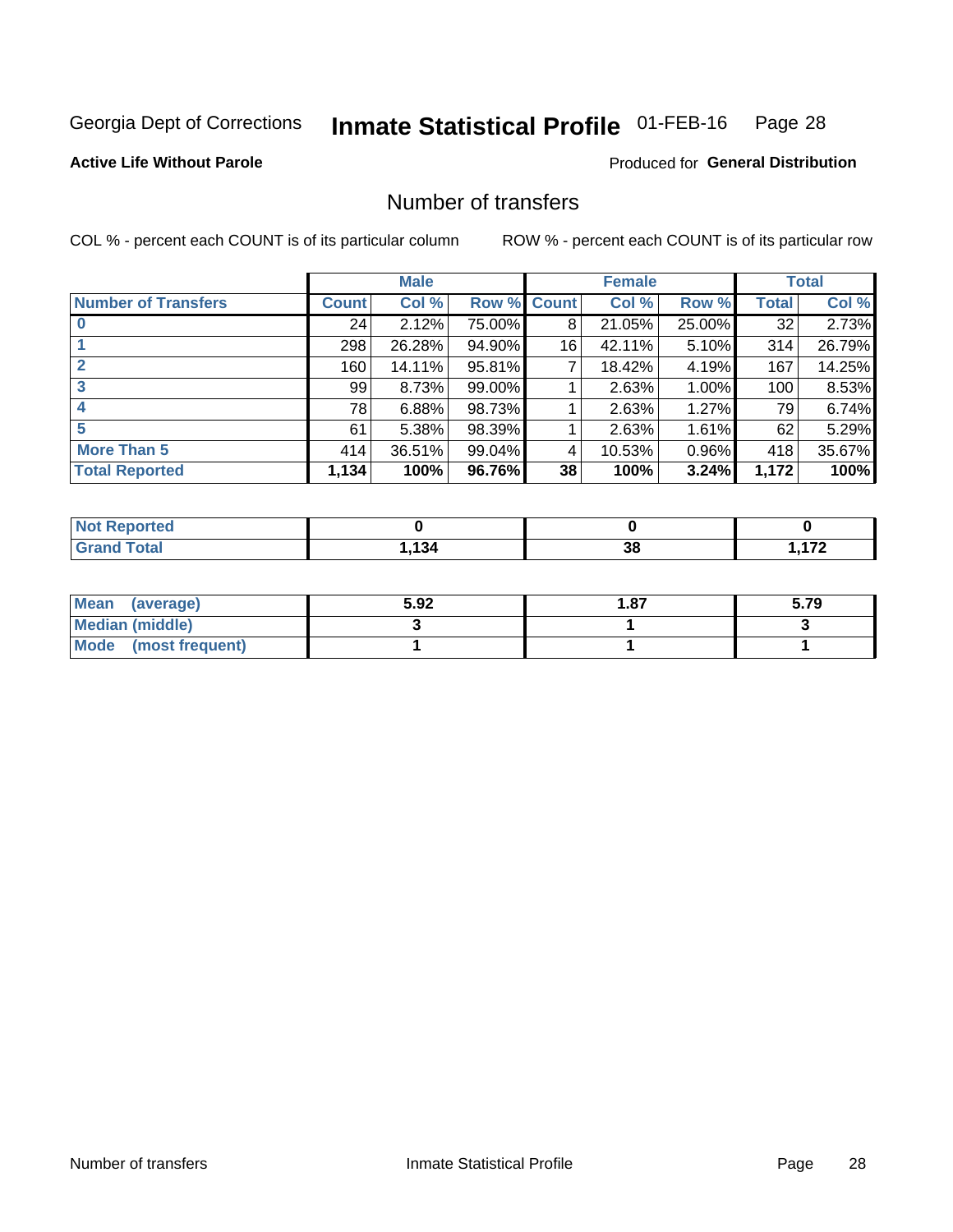## Inmate Statistical Profile 01-FEB-16 Page 29

**Active Life Without Parole** 

Produced for General Distribution

## Number of escapes

COL % - percent each COUNT is of its particular column

|                          |                  | <b>Male</b> |                    |                 | <b>Female</b> |          |       | Total  |
|--------------------------|------------------|-------------|--------------------|-----------------|---------------|----------|-------|--------|
| <b>Number of Escapes</b> | <b>Count</b>     | Col %       | <b>Row % Count</b> |                 | Col %         | Row %    | Total | Col %  |
|                          | 130 <sup>1</sup> | $99.65\%$   | 96.75%             | 38 <sub>1</sub> | $100.00\%$    | 3.25%    | 1,168 | 99.66% |
|                          |                  | 0.18%       | 100.00%            |                 |               |          |       | 0.17%  |
|                          |                  | 0.18%       | $100.00\%$         |                 |               |          |       | 0.17%  |
| <b>Total Reported</b>    | 1,134            | 100%        | 96.76%I            | 38              | 100%          | $3.24\%$ | 1.172 | 100%   |

| <b>Not Reported</b> |      |    |               |
|---------------------|------|----|---------------|
| Total<br>C-r        | .134 | 38 | 170<br>.<br>. |

| Mean (average)       |  | י ש |
|----------------------|--|-----|
| Median (middle)      |  |     |
| Mode (most frequent) |  |     |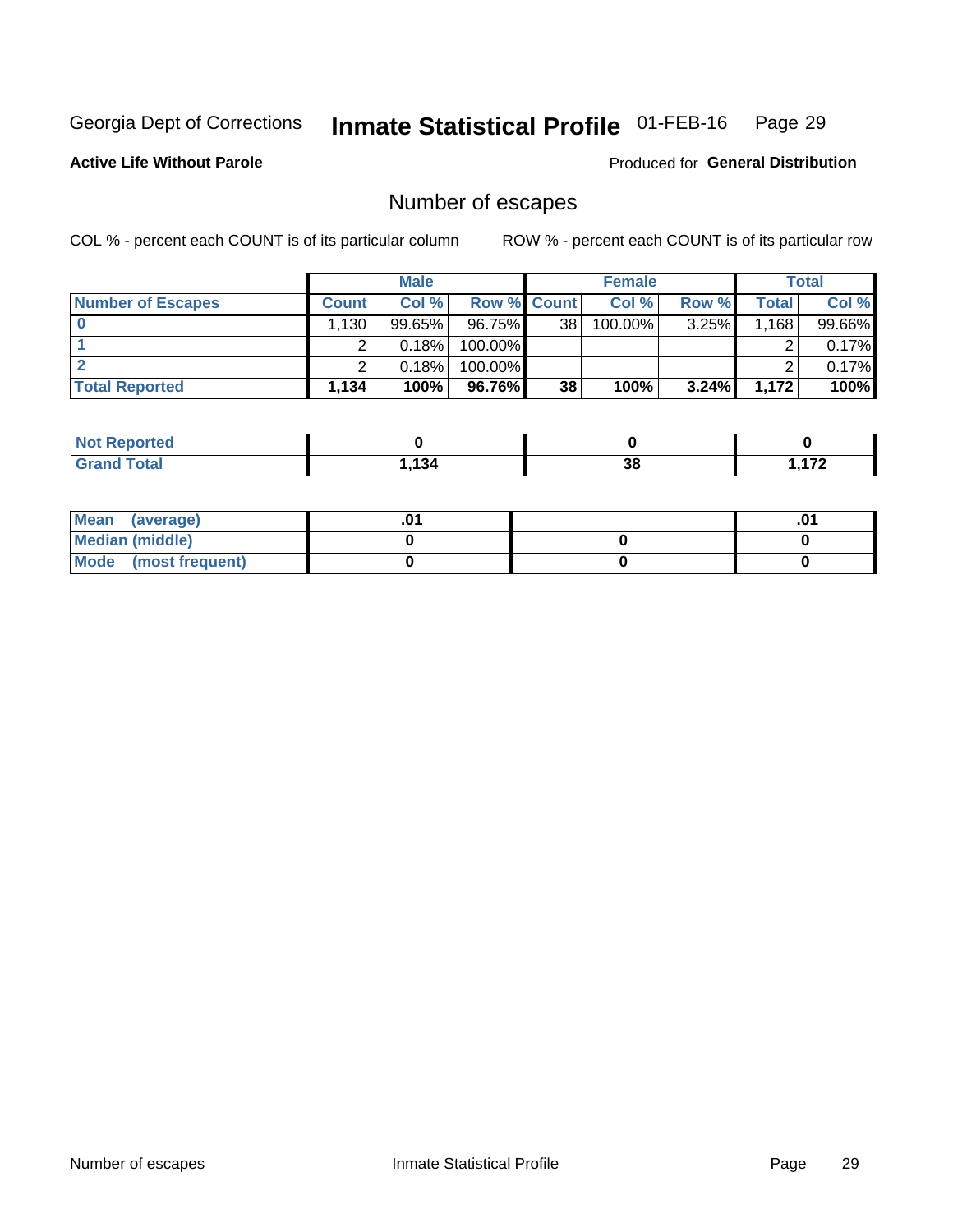### **Active Life Without Parole**

### **Produced for General Distribution**

### Time served in current (or last) institution

COL % - percent each COUNT is of its particular column

|                              |              | <b>Male</b> |         |                | <b>Female</b> |        |              | <b>Total</b> |
|------------------------------|--------------|-------------|---------|----------------|---------------|--------|--------------|--------------|
| <b>Time In Institution</b>   | <b>Count</b> | Col %       | Row %   | <b>Count</b>   | Col %         | Row %  | <b>Total</b> | Col %        |
| 0 to 3 months                | 150          | 13.23%      | 94.94%  | 8              | 21.05%        | 5.06%  | 158          | 13.48%       |
| <b>3.01 to 6 months</b>      | 76           | 6.70%       | 96.20%  | 3              | 7.89%         | 3.80%  | 79           | 6.74%        |
| 6.01 to 9 months             | 66           | 5.82%       | 97.06%  | $\overline{2}$ | 5.26%         | 2.94%  | 68           | 5.80%        |
| 9.01 to 12 months            | 68           | 6.00%       | 98.55%  | 1              | 2.63%         | 1.45%  | 69           | 5.89%        |
| <b>12.01 to 18 months</b>    | 117          | 10.32%      | 95.90%  | 5              | 13.16%        | 4.10%  | 122          | 10.41%       |
| <b>18.01 to 24 months</b>    | 104          | 9.17%       | 98.11%  | $\overline{2}$ | 5.26%         | 1.89%  | 106          | 9.04%        |
| $2.01$ to 3 years            | 158          | 13.93%      | 95.76%  | 7              | 18.42%        | 4.24%  | 165          | 14.08%       |
| 3.01 to 4 years              | 111          | 9.79%       | 100.00% |                |               |        | 111          | 9.47%        |
| $4.01$ to 5 years            | 68           | 6.00%       | 89.47%  | 8              | 21.05%        | 10.53% | 76           | 6.48%        |
| $\overline{5.01}$ to 6 years | 49           | 4.32%       | 100.00% |                |               |        | 49           | 4.18%        |
| 6.01 to 7 years              | 44           | 3.88%       | 100.00% |                |               |        | 44           | 3.75%        |
| $7.01$ to 8 years            | 35           | 3.09%       | 100.00% |                |               |        | 35           | 2.99%        |
| 8.01 to 9 years              | 14           | 1.23%       | 100.00% |                |               |        | 14           | 1.19%        |
| 9.01 to 10 years             | 20           | 1.76%       | 100.00% |                |               |        | 20           | 1.71%        |
| Over 10 years                | 54           | 4.76%       | 96.43%  | 2              | 5.26%         | 3.57%  | 56           | 4.78%        |
| <b>Total Reported</b>        | 1,134        | 100%        | 96.76%  | 38             | 100%          | 3.24%  | 1,172        | 100%         |

| <b>Not Reported</b>     |       |    |     |
|-------------------------|-------|----|-----|
| <b>Total</b><br>. Gran: | 1,134 | 38 | ィフヘ |

| <b>Mean</b><br>(average) | 36 months | 29 months | 36 months |
|--------------------------|-----------|-----------|-----------|
| Median (middle)          | 23 months | 19 months | 23 months |
| Mode (most frequent)     | 16 months | 2 months  | 1 months  |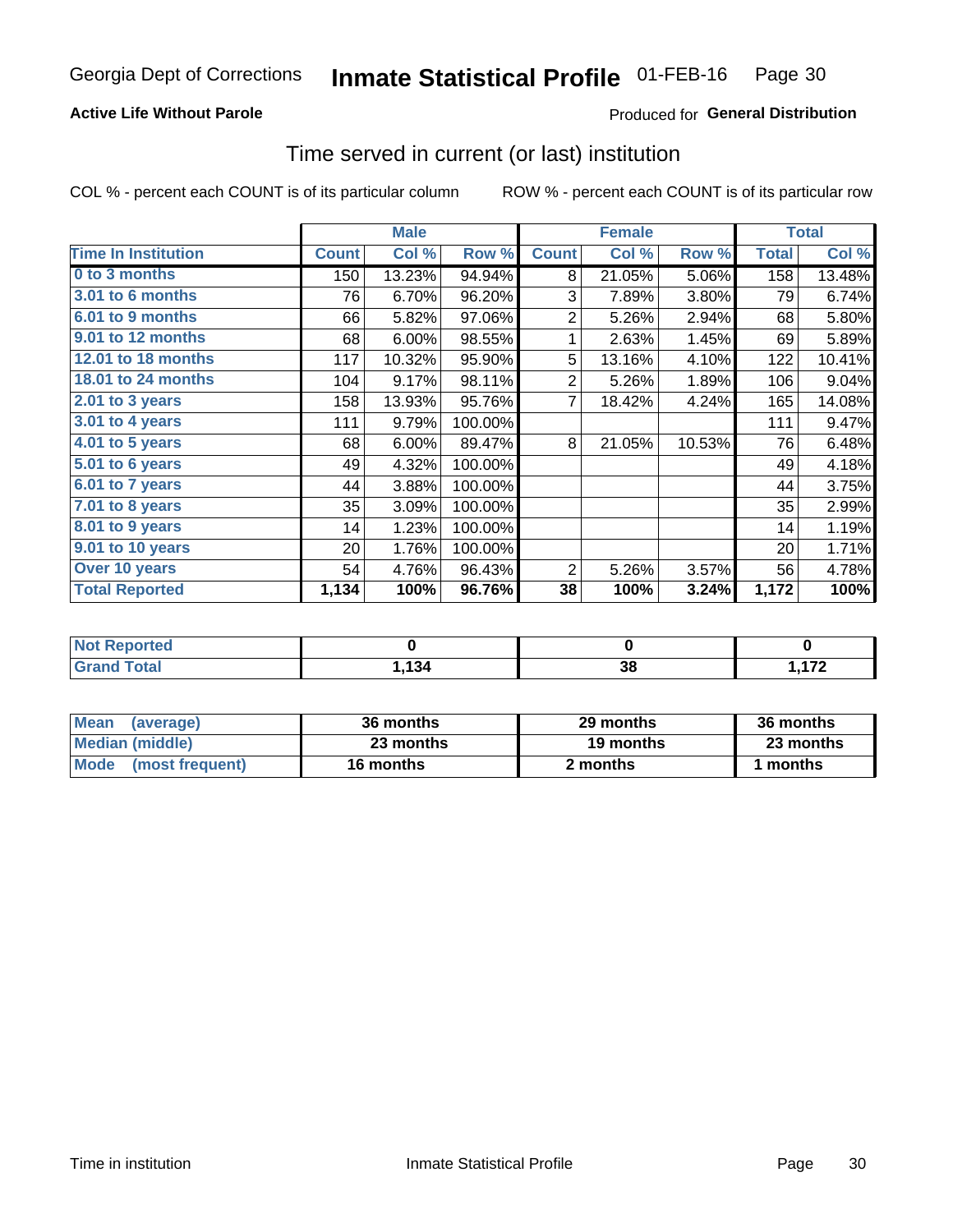#### Inmate Statistical Profile 01-FEB-16 Page 31

#### **Active Life Without Parole**

#### Produced for General Distribution

### Highest grade level attained

COL % - percent each COUNT is of its particular column

|                              |                          | <b>Male</b> |         |                 | <b>Female</b> |        |                | <b>Total</b> |
|------------------------------|--------------------------|-------------|---------|-----------------|---------------|--------|----------------|--------------|
| <b>Grade Level</b>           | <b>Count</b>             | Col %       | Row %   | <b>Count</b>    | Col %         | Row %  | <b>Total</b>   | Col %        |
| No school at all             | $\overline{2}$           | 0.22%       | 100.00% |                 |               |        | 2              | 0.21%        |
| <b>Grade 1</b>               | 1                        | 0.11%       | 100.00% |                 |               |        | 1              | 0.11%        |
| <b>Grade 2</b>               | 1                        | 0.11%       | 100.00% |                 |               |        | $\mathbf{1}$   | 0.11%        |
| Grade 3                      | $\overline{2}$           | 0.22%       | 100.00% |                 |               |        | $\overline{2}$ | 0.21%        |
| Grade 4                      | 4                        | 0.44%       | 100.00% |                 |               |        | 4              | 0.43%        |
| Grade 5                      | 1                        | 0.11%       | 100.00% |                 |               |        | 1              | 0.11%        |
| Grade 6                      | 8                        | 0.88%       | 100.00% |                 |               |        | 8              | 0.86%        |
| <b>Grade 7</b>               | 35                       | 3.84%       | 100.00% |                 |               |        | 35             | 3.76%        |
| Grade 8                      | 70                       | 7.68%       | 100.00% |                 |               |        | 70             | 7.51%        |
| Grade 9                      | 121                      | 13.28%      | 97.58%  | 3               | 14.29%        | 2.42%  | 124            | 13.30%       |
| Grade 10                     | 175                      | 19.21%      | 97.22%  | 5               | 23.81%        | 2.78%  | 180            | 19.31%       |
| Grade 11                     | 149                      | 16.36%      | 98.68%  | $\overline{2}$  | 9.52%         | 1.32%  | 151            | 16.20%       |
| <b>Grade 12 or GED</b>       | 212                      | 23.27%      | 96.36%  | 8               | 38.10%        | 3.64%  | 220            | 23.61%       |
| <b>Some tech school</b>      | 13                       | 1.43%       | 92.86%  | 1               | 4.76%         | 7.14%  | 14             | 1.50%        |
| <b>Completed tech school</b> | 14                       | 1.54%       | 100.00% |                 |               |        | 14             | 1.50%        |
| College, 1 year              | 31                       | 3.40%       | 100.00% |                 |               |        | 31             | 3.33%        |
| College, 2 year              | 34                       | 3.73%       | 97.14%  | 1               | 4.76%         | 2.86%  | 35             | 3.76%        |
| College, 3 year              | 14                       | 1.54%       | 100.00% |                 |               |        | 14             | 1.50%        |
| <b>Bachelor's degree</b>     | 16                       | 1.76%       | 100.00% |                 |               |        | 16             | 1.72%        |
| <b>Master's degree</b>       | $\overline{\mathcal{A}}$ | 0.44%       | 100.00% |                 |               |        | 4              | 0.43%        |
| Ph.D. degree                 | 1                        | 0.11%       | 50.00%  | 1               | 4.76%         | 50.00% | $\overline{c}$ | 0.21%        |
| Law degree                   | 2                        | 0.22%       | 100.00% |                 |               |        | $\overline{c}$ | 0.21%        |
| <b>Medical degree</b>        | 1                        | 0.11%       | 100.00% |                 |               |        | 1              | 0.11%        |
| <b>Total Reported</b>        | 911                      | 100%        | 97.75%  | $\overline{21}$ | 100%          | 2.25%  | 932            | 100%         |

| <b>TTAO</b> | ິດດາ<br>ZZJ |    | 240           |
|-------------|-------------|----|---------------|
|             | 134         | 38 | ---<br>.<br>. |

| <b>Mean</b><br>(average)       | 10.72           | 11.52           | 10.74             |
|--------------------------------|-----------------|-----------------|-------------------|
| Median (middle)                | Grade 11        | Grade 12 or GED | Grade 11          |
| <b>Mode</b><br>(most frequent) | Grade 12 or GED | Grade 12 or GED | I Grade 12 or GED |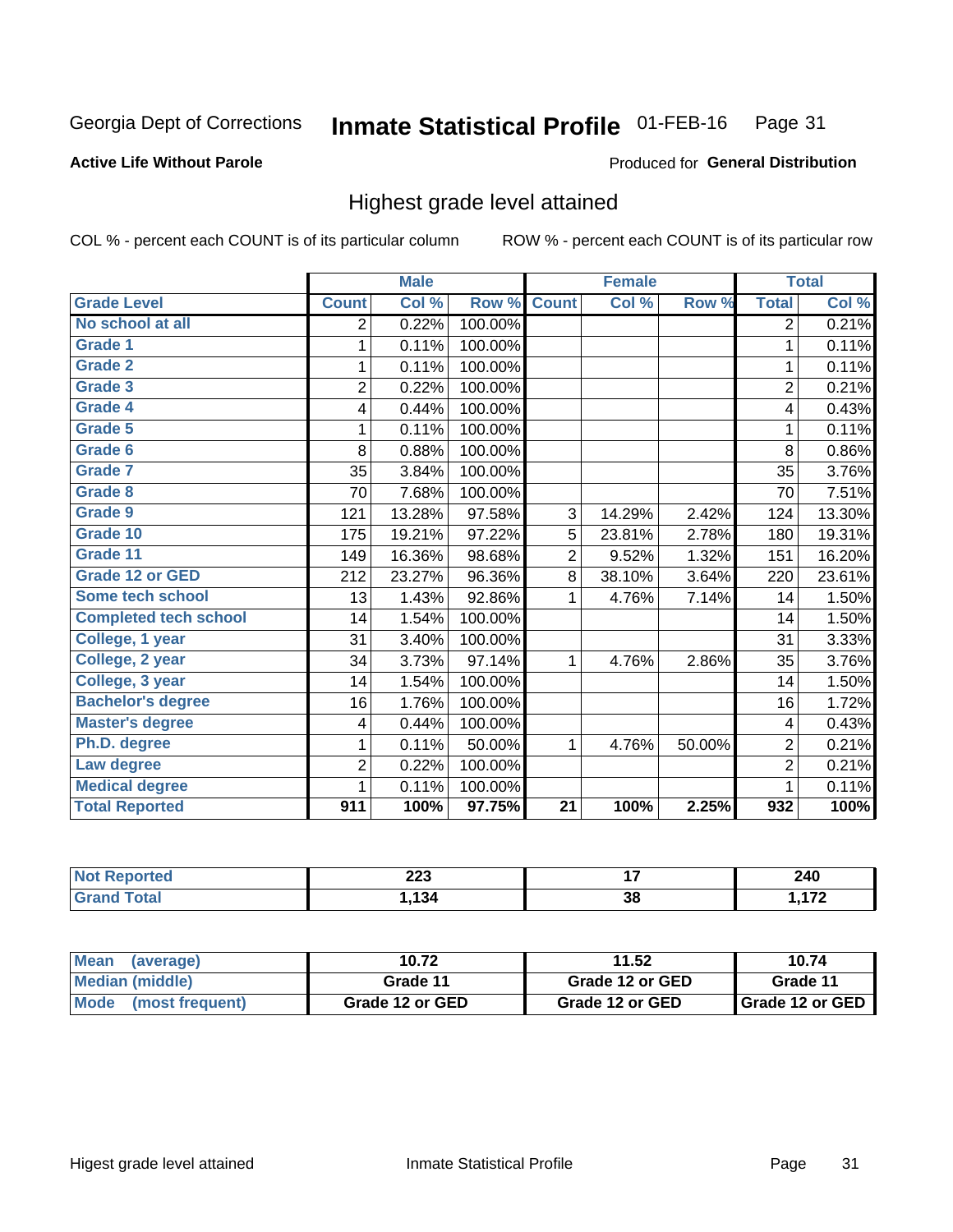#### Inmate Statistical Profile 01-FEB-16 Page 32

#### **Active Life Without Parole**

### **Produced for General Distribution**

## Culture fair IQ scores

COL % - percent each COUNT is of its particular column

|                       |              | <b>Male</b> |                    |                | <b>Female</b> |       |              | <b>Total</b> |
|-----------------------|--------------|-------------|--------------------|----------------|---------------|-------|--------------|--------------|
| <b>IQ Scores</b>      | <b>Count</b> | Col %       | <b>Row % Count</b> |                | Col %         | Row % | <b>Total</b> | Col %        |
| $60 - 69$             | 35           | 3.45%       | 100.00%            |                |               |       | 35           | 3.36%        |
| $70 - 79$             | 77           | 7.59%       | 97.47%             | $\overline{2}$ | 7.14%         | 2.53% | 79           | 7.58%        |
| $80 - 89$             | 141          | 13.91%      | 95.92%             | 6              | 21.43%        | 4.08% | 147          | 14.11%       |
| $90 - 99$             | 249          | 24.56%      | 96.51%             | 9              | 32.14%        | 3.49% | 258          | 24.76%       |
| $100 - 109$           | 279          | 27.51%      | 98.24%             | 5              | 17.86%        | 1.76% | 284          | 27.26%       |
| $110 - 119$           | 192          | 18.93%      | 98.46%             | 3              | 10.71%        | 1.54% | 195          | 18.71%       |
| $120 - 129$           | 39           | 3.85%       | 92.86%             | 3              | 10.71%        | 7.14% | 42           | 4.03%        |
| $130 - 139$           | 2            | 0.20%       | 100.00%            |                |               |       | 2            | 0.19%        |
| <b>Total Reported</b> | 1,014        | 100%        | 97.31%             | 28             | 100%          | 2.69% | 1,042        | 100%         |

| <b>Not Reported</b>  | 109   |    | 116  |
|----------------------|-------|----|------|
| Not Valid (under 60) |       |    | 14   |
| <b>Grand Total</b>   | 1,134 | 38 | .172 |

| <b>Mean</b><br>(average) | 98  | 99  | 98  |
|--------------------------|-----|-----|-----|
| Median (middle)          | 100 | 96  | 100 |
| Mode (most frequent)     | 99  | 102 | 99  |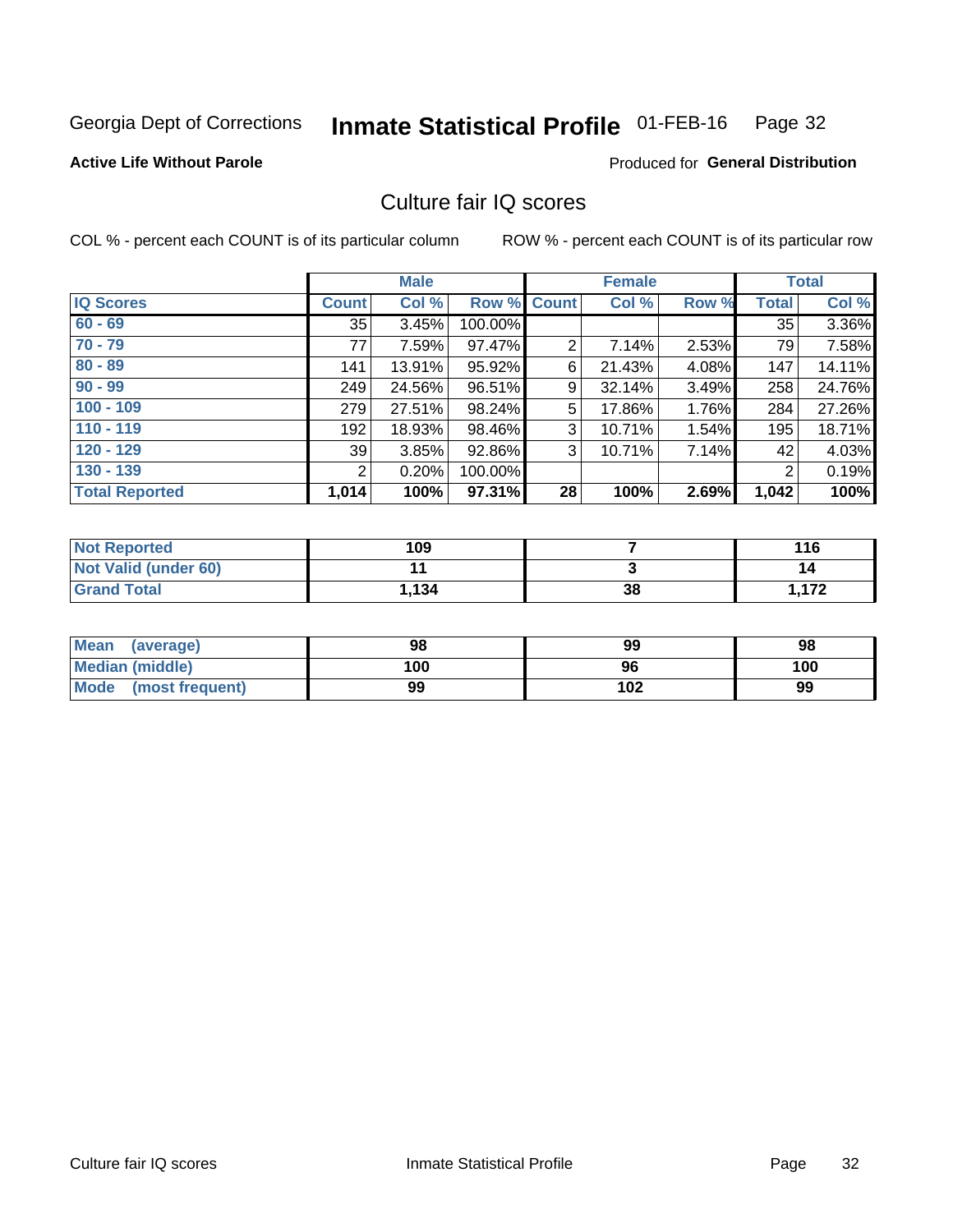#### Inmate Statistical Profile 01-FEB-16 Page 33

#### **Active Life Without Parole**

### Produced for General Distribution

## Wide Range Achievement Test (WRAT) reading score

COL % - percent each COUNT is of its particular column

|                           |                 | <b>Male</b> |         |                | <b>Female</b> |       |              | <b>Total</b> |
|---------------------------|-----------------|-------------|---------|----------------|---------------|-------|--------------|--------------|
| <b>WRAT Reading Score</b> | <b>Count</b>    | Col %       | Row %   | <b>Count</b>   | Col %         | Row % | <b>Total</b> | Col %        |
| 0.1 to 0.9                | 23              | 2.22%       | 100.00% |                |               |       | 23           | 2.16%        |
| 1.0 to 1.9                | 16              | 1.55%       | 100.00% |                |               |       | 16           | 1.50%        |
| 2.0 to 2.9                | 39              | 3.77%       | 97.50%  | 1              | 3.23%         | 2.50% | 40           | 3.75%        |
| 3.0 to 3.9                | 67              | 6.47%       | 95.71%  | 3              | 9.68%         | 4.29% | 70           | 6.57%        |
| 4.0 to 4.9                | 83              | 8.02%       | 97.65%  | $\overline{2}$ | 6.45%         | 2.35% | 85           | 7.97%        |
| 5.0 to 5.9                | 98              | 9.47%       | 98.00%  | $\overline{2}$ | 6.45%         | 2.00% | 100          | 9.38%        |
| 6.0 to 6.9                | 97              | 9.37%       | 97.98%  | $\overline{2}$ | 6.45%         | 2.02% | 99           | 9.29%        |
| 7.0 to 7.9                | 30 <sup>°</sup> | 2.90%       | 100.00% |                |               |       | 30           | 2.81%        |
| 8.0 to 8.9                | 79              | 7.63%       | 97.53%  | $\overline{2}$ | 6.45%         | 2.47% | 81           | 7.60%        |
| 9.0 to 9.9                | 65              | 6.28%       | 97.01%  | $\overline{2}$ | 6.45%         | 2.99% | 67           | 6.29%        |
| 10.0 to 10.9              | 52              | 5.02%       | 98.11%  | 1              | 3.23%         | 1.89% | 53           | 4.97%        |
| 11.0 to 11.9              | 99              | 9.57%       | 95.19%  | 5              | 16.13%        | 4.81% | 104          | 9.76%        |
| 12.0 to 12.9              | 231             | 22.32%      | 96.65%  | 8              | 25.81%        | 3.35% | 239          | 22.42%       |
| 13                        | 56              | 5.41%       | 94.92%  | 3              | 9.68%         | 5.08% | 59           | 5.53%        |
| <b>Total Reported</b>     | 1,035           | 100%        | 97.09%  | 31             | 100.0%        | 2.91% | 1,066        | 100%         |
|                           |                 |             |         |                |               |       |              |              |

| <b>Not Reported</b> | 99   |    | 106 |
|---------------------|------|----|-----|
| <b>Grand Total</b>  | .134 | 38 | 170 |

| <b>Mean</b><br>(average)       | 8.47 | 9.39                     | 8.49 |
|--------------------------------|------|--------------------------|------|
| <b>Median (middle)</b>         | 8.9  | 11 <sub>2</sub><br>. . Z | 8.9  |
| <b>Mode</b><br>(most frequent) | 12.9 | 12.9                     | 12.9 |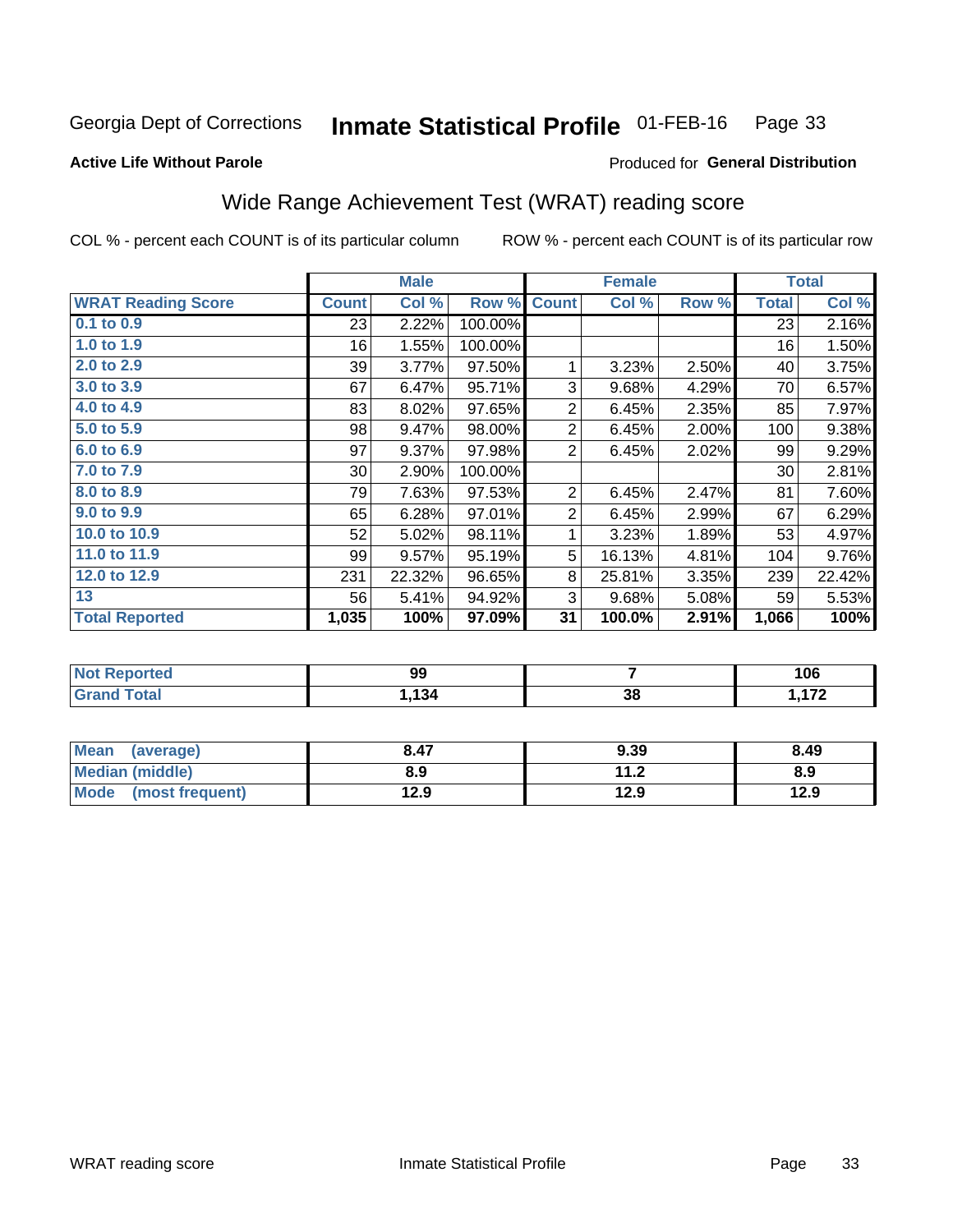#### Inmate Statistical Profile 01-FEB-16 Page 34

### **Active Life Without Parole**

## Produced for General Distribution

## Wide Range Achievement Test (WRAT) math score

COL % - percent each COUNT is of its particular column

|                              |                |        |         |                | <b>Female</b> |          |                | <b>Total</b> |
|------------------------------|----------------|--------|---------|----------------|---------------|----------|----------------|--------------|
| <b>WRAT Mathematic Score</b> | <b>Count</b>   | Col %  | Row %   | <b>Count</b>   | Col %         | Row %    | <b>Total</b>   | Col %        |
| 0.1 to 0.9                   | $\overline{2}$ | 0.19%  | 100.00% |                |               |          | $\overline{2}$ | 0.19%        |
| 1.0 to 1.9                   | 8              | 0.77%  | 100.00% |                |               |          | 8              | 0.75%        |
| 2.0 to 2.9                   | 24             | 2.32%  | 96.00%  | 1              | 3.23%         | 4.00%    | 25             | 2.35%        |
| 3.0 to 3.9                   | 58             | 5.60%  | 96.67%  | $\overline{2}$ | 6.45%         | 3.33%    | 60             | 5.63%        |
| 4.0 to 4.9                   | 113            | 10.92% | 97.41%  | 3              | 9.68%         | 2.59%    | 116            | 10.88%       |
| 5.0 to 5.9                   | 139            | 13.43% | 98.58%  | $\overline{2}$ | 6.45%         | 1.42%    | 141            | 13.23%       |
| 6.0 to 6.9                   | 232            | 22.42% | 97.48%  | 6              | 19.35%        | 2.52%    | 238            | 22.33%       |
| 7.0 to 7.9                   | 108            | 10.43% | 97.30%  | 3              | 9.68%         | 2.70%    | 111            | 10.41%       |
| 8.0 to 8.9                   | 98             | 9.47%  | 98.00%  | $\overline{2}$ | 6.45%         | $2.00\%$ | 100            | 9.38%        |
| 9.0 to 9.9                   | 77             | 7.44%  | 96.25%  | 3              | 9.68%         | 3.75%    | 80             | 7.50%        |
| 10.0 to 10.9                 | 26             | 2.51%  | 100.00% |                |               |          | 26             | 2.44%        |
| 11.0 to 11.9                 | 33             | 3.19%  | 100.00% |                |               |          | 33             | 3.10%        |
| 12.0 to 12.9                 | 108            | 10.43% | 93.10%  | 8              | 25.81%        | 6.90%    | 116            | 10.88%       |
| 13                           | 9              | 0.87%  | 90.00%  | 1              | 3.23%         | 10.00%   | 10             | 0.94%        |
| <b>Total Reported</b>        | 1,035          | 100%   | 97.09%  | 31             | 100.0%        | 2.91%    | 1,066          | 100.0%       |

| <b>Not Reported</b>    | 99   |    | 106 |
|------------------------|------|----|-----|
| <b>Total</b><br>'Grand | .134 | 38 | 170 |

| <b>Mean</b><br>(average)       | 7 22<br>7د.∶ | 8.22 | 7.35 |
|--------------------------------|--------------|------|------|
| Median (middle)                | 6.9          |      | 6.9  |
| <b>Mode</b><br>(most frequent) | 12.9         | 12.9 | 12.9 |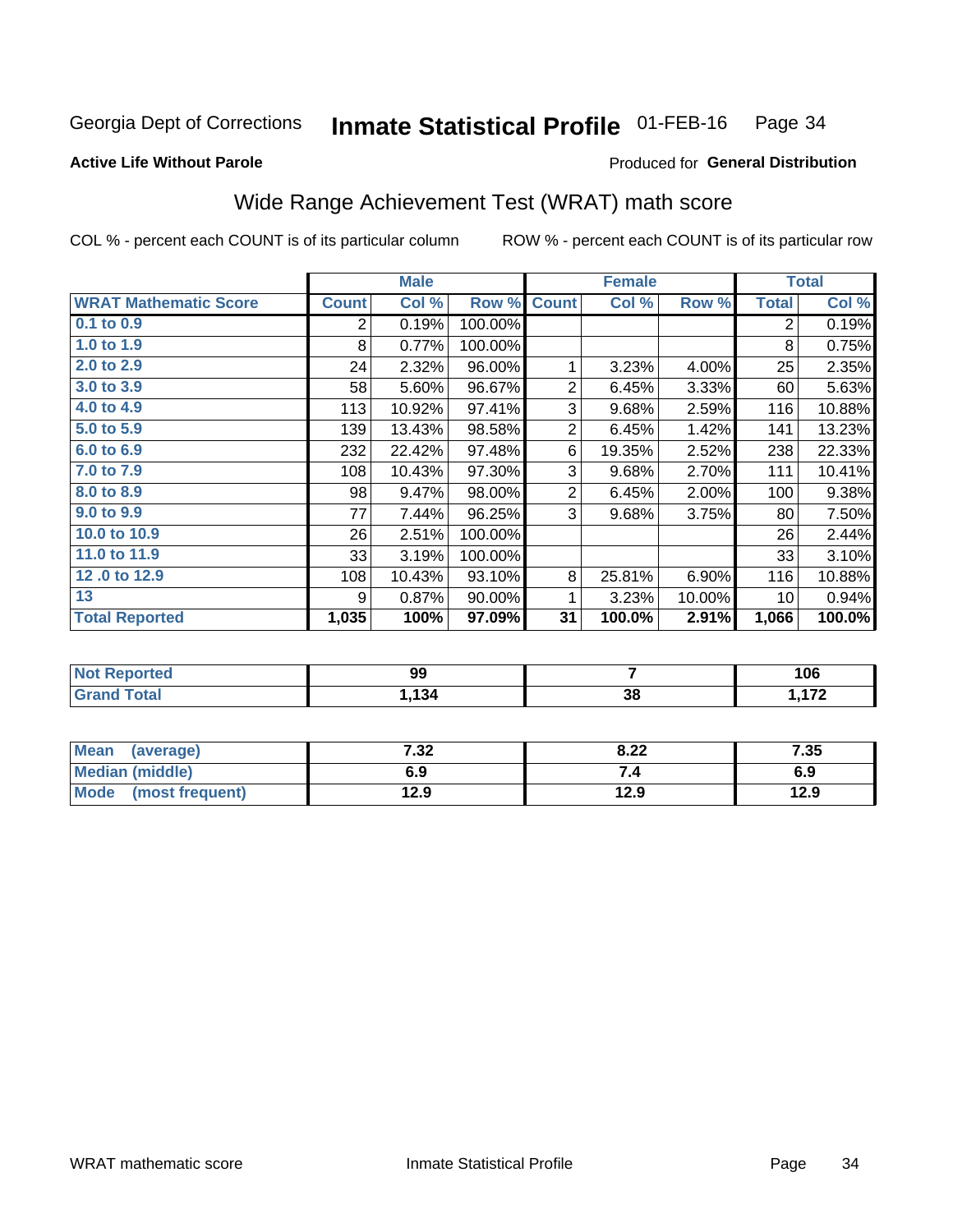#### **Inmate Statistical Profile 01-FEB-16** Page 35

#### **Active Life Without Parole**

### Produced for General Distribution

## Wide Range Achievement Test (WRAT) spelling score

COL % - percent each COUNT is of its particular column

|                            |              | <b>Male</b> |         |                  | <b>Female</b>  |       |              | <b>Total</b> |
|----------------------------|--------------|-------------|---------|------------------|----------------|-------|--------------|--------------|
| <b>WRAT Spelling Score</b> | <b>Count</b> | Col %       | Row %   | <b>Count</b>     | Col %          | Row % | <b>Total</b> | Col %        |
| $0.1$ to $0.9$             | 17           | 1.65%       | 100.00% |                  |                |       | 17           | 1.60%        |
| 1.0 to 1.9                 | 29           | 2.81%       | 100.00% |                  |                |       | 29           | 2.73%        |
| 2.0 to 2.9                 | 49           | 4.74%       | 98.00%  | 1                | 3.23%          | 2.00% | 50           | 4.70%        |
| 3.0 to 3.9                 | 65           | 6.29%       | 97.01%  | $\overline{2}$   | 6.45%          | 2.99% | 67           | 6.30%        |
| 4.0 to 4.9                 | 64           | 6.20%       | 98.46%  | 1                | 3.23%          | 1.54% | 65           | 6.11%        |
| 5.0 to 5.9                 | 123          | 11.91%      | 99.19%  | 1                | 3.23%          | 0.81% | 124          | 11.65%       |
| 6.0 to 6.9                 | 101          | 9.78%       | 99.02%  | 1                | 3.23%          | 0.98% | 102          | 9.59%        |
| 7.0 to 7.9                 | 91           | 8.81%       | 96.81%  | 3                | 9.68%          | 3.19% | 94           | 8.83%        |
| 8.0 to 8.9                 | 92           | 8.91%       | 97.87%  | $\overline{2}$   | 6.45%          | 2.13% | 94           | 8.83%        |
| 9.0 to 9.9                 | 57           | 5.52%       | 100.00% |                  |                |       | 57           | 5.36%        |
| 10.0 to 10.9               | 54           | 5.23%       | 100.00% |                  |                |       | 54           | 5.08%        |
| 11.0 to 11.9               | 69           | 6.68%       | 94.52%  | 4                | 12.90%         | 5.48% | 73           | 6.86%        |
| 12.0 to 12.9               | 194          | 18.78%      | 92.82%  | 15 <sub>15</sub> | 48.39%         | 7.18% | 209          | 19.64%       |
| 13                         | 28           | 2.71%       | 96.55%  | 1                | 3.23%          | 3.45% | 29           | 2.73%        |
| <b>Total Reported</b>      | 1,033        | 100%        | 97.09%  | 31               | 100.0%         | 2.91% | 1,064        | 100.0%       |
|                            |              |             |         |                  |                |       |              |              |
| Not Reported               |              | 101         |         |                  | $\overline{ }$ |       |              | 108          |

| .<br>rtea<br>NO<br>$\sim$ | .    |    | -----<br>ט ו |
|---------------------------|------|----|--------------|
| υιαι<br>----              | .134 | 38 | ---<br>. .   |
|                           |      |    |              |

| <b>Mean</b><br>(average)       | 7.95 | 10.15       | 8.01 |
|--------------------------------|------|-------------|------|
| Median (middle)                | .    | 123<br>12.J | 7.75 |
| <b>Mode</b><br>(most frequent) | 12.9 | 12.9        | 12.9 |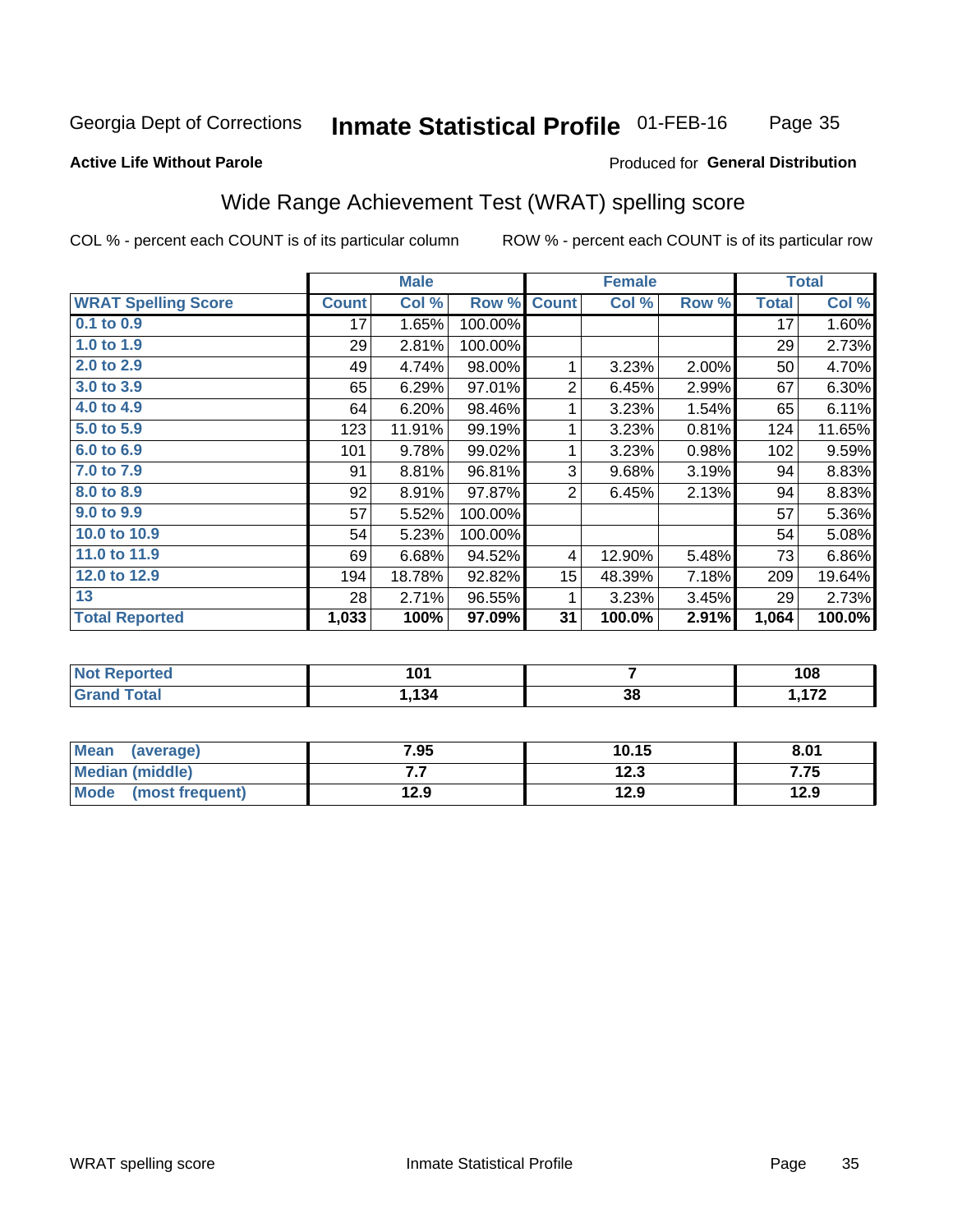#### Inmate Statistical Profile 01-FEB-16 Page 36

### **Active Life Without Parole**

### Produced for General Distribution

## Current / last mental health treatment level

COL % - percent each COUNT is of its particular column

|                                    |              | <b>Male</b> |         |              | <b>Female</b> |       |                 | <b>Total</b> |
|------------------------------------|--------------|-------------|---------|--------------|---------------|-------|-----------------|--------------|
| <b>Mental Health Treatment Lev</b> | <b>Count</b> | Col %       | Row %   | <b>Count</b> | Col %         | Row % | <b>Total</b>    | Col %        |
| 1 No problem at current time       | 223          | 43.90%      | 96.96%  | 7            | 22.58%        | 3.04% | 230             | 42.67%       |
| <b>2 Receiving outpatient</b>      | 208          | 40.94%      | 90.43%  | 22           | 70.97%        | 9.57% | 230             | 42.67%       |
| <b>Treatment</b>                   |              |             |         |              |               |       |                 |              |
| 3 Inpatient, moderate              | 63           | 12.40%      | 96.92%  | 2            | 6.45%         | 3.08% | 65              | 12.06%       |
| Treatment                          |              |             |         |              |               |       |                 |              |
| 4 Inpatient, intensive             | 13           | 2.56%       | 100.00% |              |               |       | 13 <sub>1</sub> | 2.41%        |
| Treatment                          |              |             |         |              |               |       |                 |              |
| <b>5 Undergoing crisis</b>         |              | 0.20%       | 100.00% |              |               |       |                 | 0.19%        |
| <b>stabilization</b>               |              |             |         |              |               |       |                 |              |
| <b>Total Evaluated</b>             | 508          | 100%        | 94.25%  | 31           | 100%          | 5.75% | 539             | 100%         |

| <b>evaluation</b><br>'Never had MF | 626   |    | $\sim$<br>ნათ |
|------------------------------------|-------|----|---------------|
| $f$ otol                           | 1,134 | 38 | ィラヘ           |

| <b>Median (middle)</b>  | <b>Receiving outpatient</b><br>treatment | <b>Receiving outpatient</b><br>treatment | <b>Receiving</b><br>outpatient<br>treatment |  |  |
|-------------------------|------------------------------------------|------------------------------------------|---------------------------------------------|--|--|
| Mode<br>(most frequent) | No problem at current time               | <b>Receiving outpatient</b><br>treatment | <b>Receiving</b><br>outpatient<br>treatment |  |  |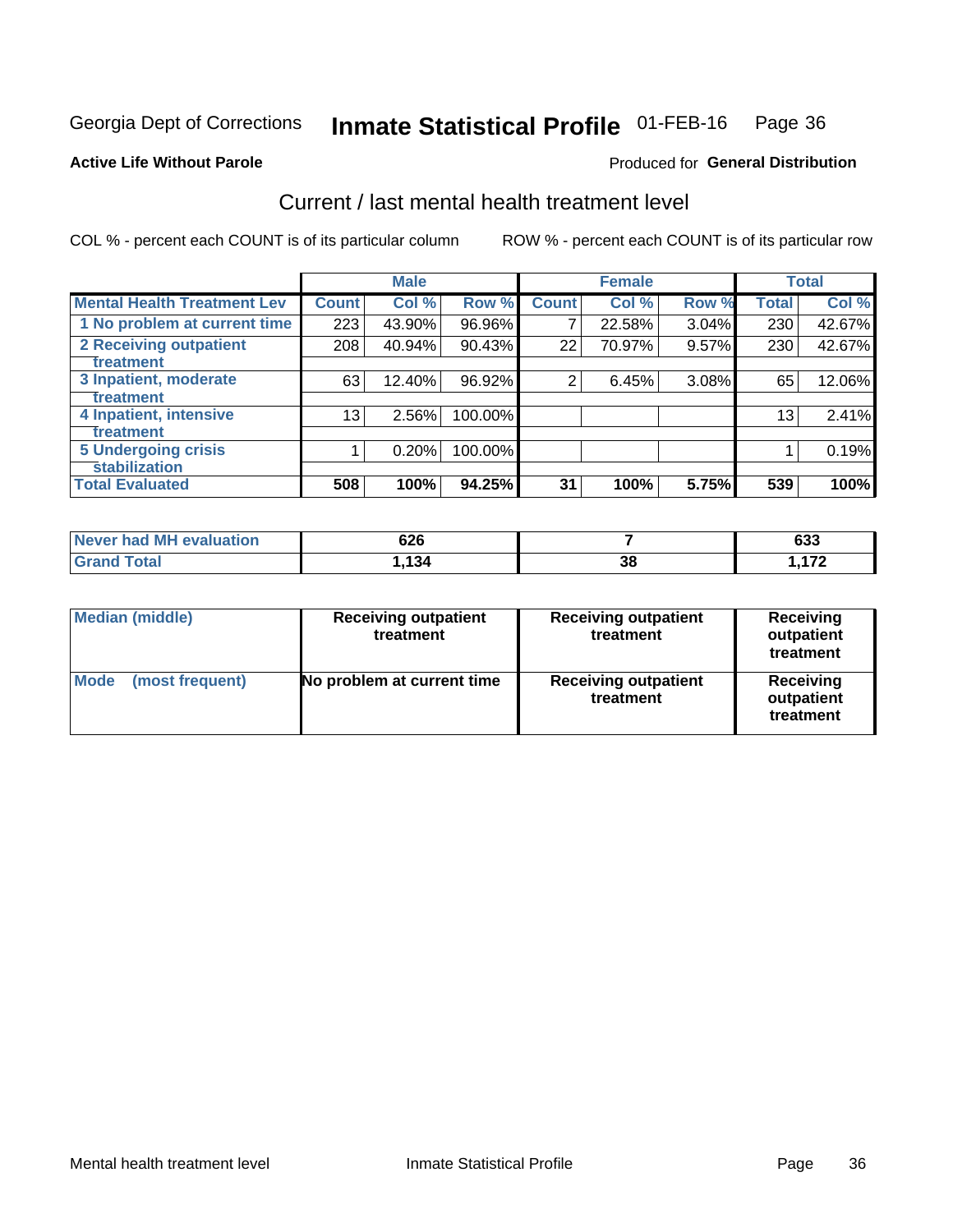#### **Inmate Statistical Profile 01-FEB-16** Page 37

### **Active Life Without Parole**

### Produced for General Distribution

## PULHESDWIT medical scale - 'P' overall condition ('P'hysical)

COL % - percent each COUNT is of its particular column

|                                  |                | <b>Male</b> |         |                    | <b>Female</b> |       |              | <b>Total</b> |
|----------------------------------|----------------|-------------|---------|--------------------|---------------|-------|--------------|--------------|
| 'P' Overall Condition            | Count l        | Col %       |         | <b>Row % Count</b> | Col %         | Row % | <b>Total</b> | Col %        |
| 1 No medical illness             | 750            | 72.82%      | 97.91%  | 16                 | 44.44%        | 2.09% | 766          | 71.86%       |
| 2 Well-controlled chronic        | 252            | 24.47%      | 92.65%  | 20                 | 55.56%        | 7.35% | 272          | 25.52%       |
| <b>lillness</b>                  |                |             |         |                    |               |       |              |              |
| 3 Poorly-controlled chronic      | 26             | $2.52\%$    | 100.00% |                    |               |       | 26           | 2.44%        |
| <b>illness</b>                   |                |             |         |                    |               |       |              |              |
| 4 Significant problems requiring | 2 <sub>1</sub> | 0.19%       | 100.00% |                    |               |       | 2            | 0.19%        |
| special housing                  |                |             |         |                    |               |       |              |              |
| <b>Total Reported</b>            | 1,030          | 100%        | 96.62%  | 36                 | 100%          | 3.38% | 1,066        | 100.0%       |

| raa    | $\sim$          |    | 1 M C |
|--------|-----------------|----|-------|
| $\sim$ | I V4            |    | טט    |
| _____  | $\overline{10}$ | эc | $ -$  |

| Mode | (most frequent) | No medical illness | 2 Well-controlled chronic<br>illness | 1 No medical<br>illness |
|------|-----------------|--------------------|--------------------------------------|-------------------------|
|------|-----------------|--------------------|--------------------------------------|-------------------------|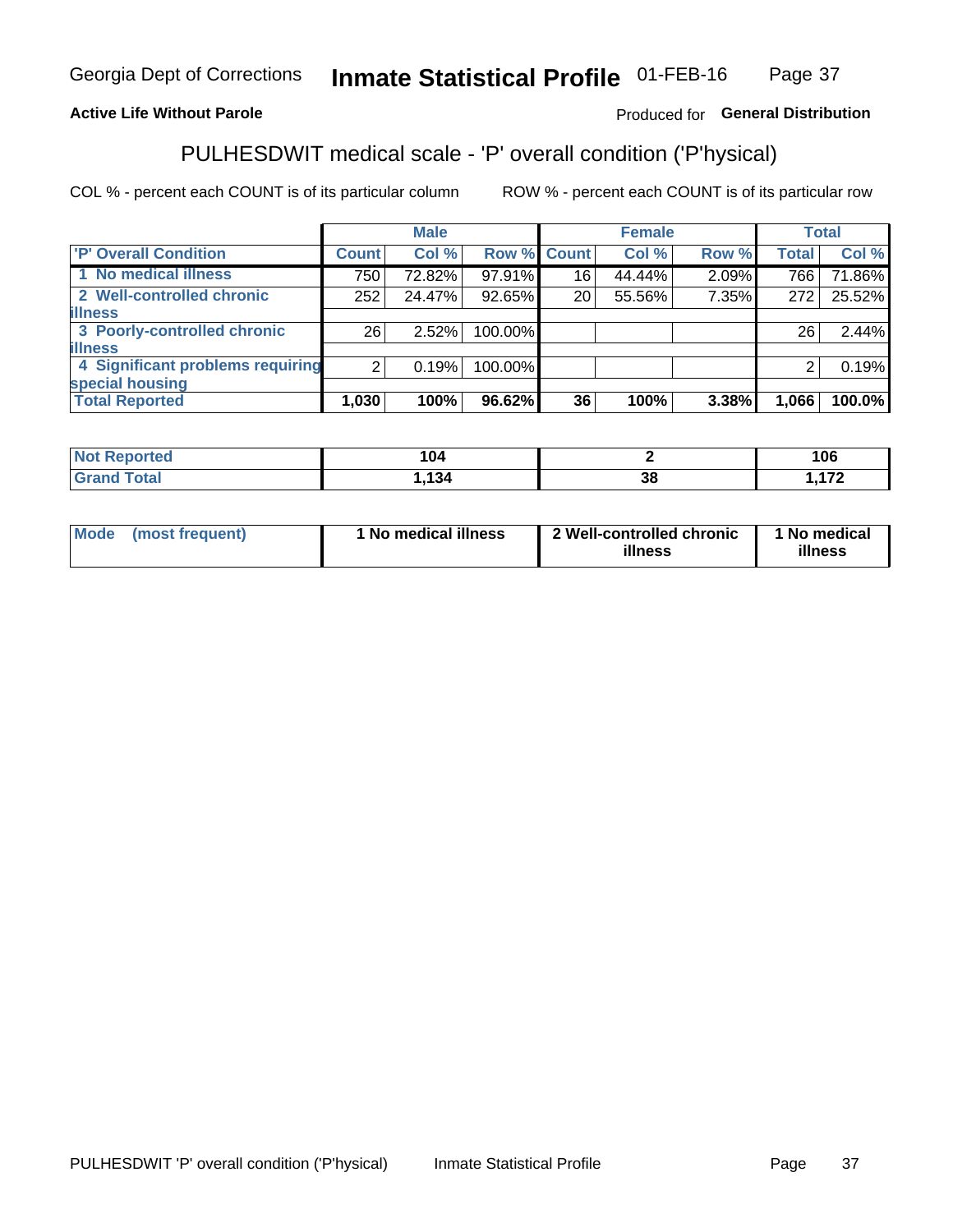### **Active Life Without Parole**

### Produced for General Distribution

## PULHESDWIT medical scale - 'U' upper body

COL % - percent each COUNT is of its particular column

|                              |              | <b>Male</b> |         |              | <b>Female</b> |       |              | <b>Total</b> |
|------------------------------|--------------|-------------|---------|--------------|---------------|-------|--------------|--------------|
| <b>U' Upper Body</b>         | <b>Count</b> | Col %       | Row %   | <b>Count</b> | Col %         | Row % | <b>Total</b> | Col %        |
| 1 Upper bones, joints,       | 973          | 94.56%      | 96.72%  | 33           | 91.67%        | 3.28% | 1,006        | 94.46%       |
| muscles all OK               |              |             |         |              |               |       |              |              |
| 2 One or both arms minimally | 44           | 4.28%       | 93.62%  | 3            | 8.33%         | 6.38% | 47           | 4.41%        |
| limited                      |              |             |         |              |               |       |              |              |
| 3 One or both arms           | 10           | 0.97%       | 100.00% |              |               |       | 10           | 0.94%        |
| <b>moderately limited</b>    |              |             |         |              |               |       |              |              |
| 4 One arm disabled,          |              | 0.10%       | 100.00% |              |               |       |              | 0.09%        |
| paralyzed, or amputated      |              |             |         |              |               |       |              |              |
| 5 Both arms disabled,        |              | 0.10%       | 100.00% |              |               |       |              | 0.09%        |
| paralyzed, or amputated      |              |             |         |              |               |       |              |              |
| <b>Total Reported</b>        | 1,029        | 100%        | 96.62%  | 36           | 100%          | 3.38% | 1,065        | 100%         |

| <b>Not Reported</b> | 105   |    | $10-1$<br>י ט ו |
|---------------------|-------|----|-----------------|
| <b>Grand Total</b>  | 494   | 38 | 170             |
| Grand               | 54. ا |    |                 |

| Mode (most frequent) | 1 Upper bones, joints,<br>muscles all OK | 1 Upper bones, joints,<br>muscles all OK | 1 Upper bones,<br>joints, muscles all<br>ΟK |
|----------------------|------------------------------------------|------------------------------------------|---------------------------------------------|
|----------------------|------------------------------------------|------------------------------------------|---------------------------------------------|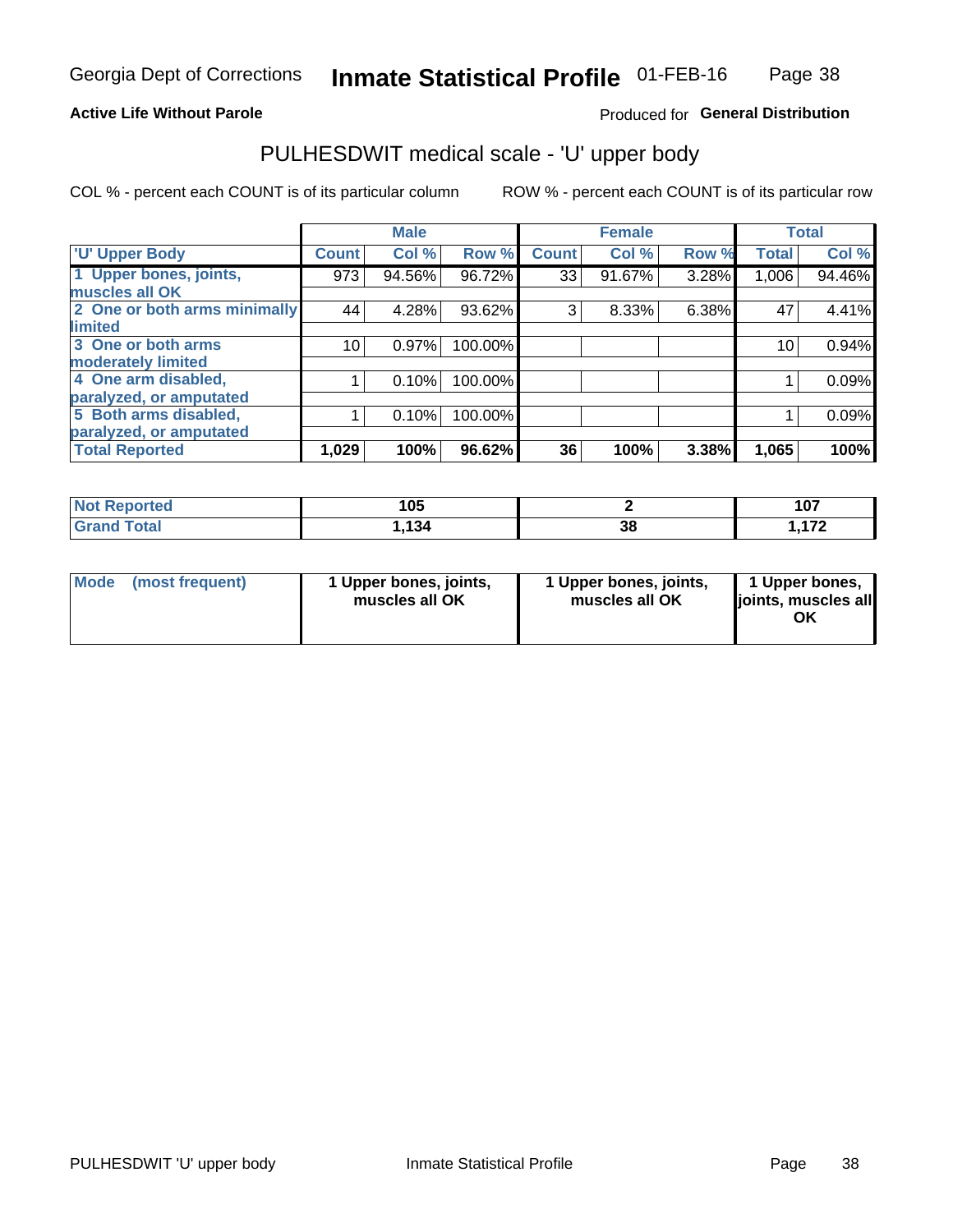### **Active Life Without Parole**

### Produced for General Distribution

## PULHESDWIT medical scale - 'L' lower body

COL % - percent each COUNT is of its particular column

|                                |                | <b>Male</b> |         |              | <b>Female</b> |       |                 | <b>Total</b> |
|--------------------------------|----------------|-------------|---------|--------------|---------------|-------|-----------------|--------------|
| 'L' Lower Body                 | <b>Count</b>   | Col %       | Row %   | <b>Count</b> | Col %         | Row % | <b>Total</b>    | Col %        |
| 1 Lower bones, joints,         | 893            | 86.87%      | 96.54%  | 32           | 88.89%        | 3.46% | 925             | 86.94%       |
| muscles all OK                 |                |             |         |              |               |       |                 |              |
| 2 One or both legs minimally   | 118            | 11.48%      | 96.72%  | 4            | 11.11%        | 3.28% | 122             | 11.47%       |
| limited                        |                |             |         |              |               |       |                 |              |
| 3 One or both legs             | 15             | 1.46%       | 100.00% |              |               |       | 15 <sub>1</sub> | 1.41%        |
| moderately limited             |                |             |         |              |               |       |                 |              |
| 4 One leg disabled, paralyzed, | $\overline{2}$ | 0.19%       | 100.00% |              |               |       | 2               | 0.19%        |
| or amputated                   |                |             |         |              |               |       |                 |              |
| <b>Total Reported</b>          | 1,028          | 100%        | 96.62%  | 36           | 100%          | 3.38% | 1,064           | 100.0%       |

| <b>Not Reported</b>      | 106  |          | 108 |
|--------------------------|------|----------|-----|
| <b>Total</b><br>ا الله ا | .134 | ^^<br>38 | --- |

| Mode | (most frequent) | 1 Lower bones, joints,<br>muscles all OK | 1 Lower bones, joints,<br>muscles all OK | 1 Lower bones,<br>ljoints, muscles all<br>OK |
|------|-----------------|------------------------------------------|------------------------------------------|----------------------------------------------|
|------|-----------------|------------------------------------------|------------------------------------------|----------------------------------------------|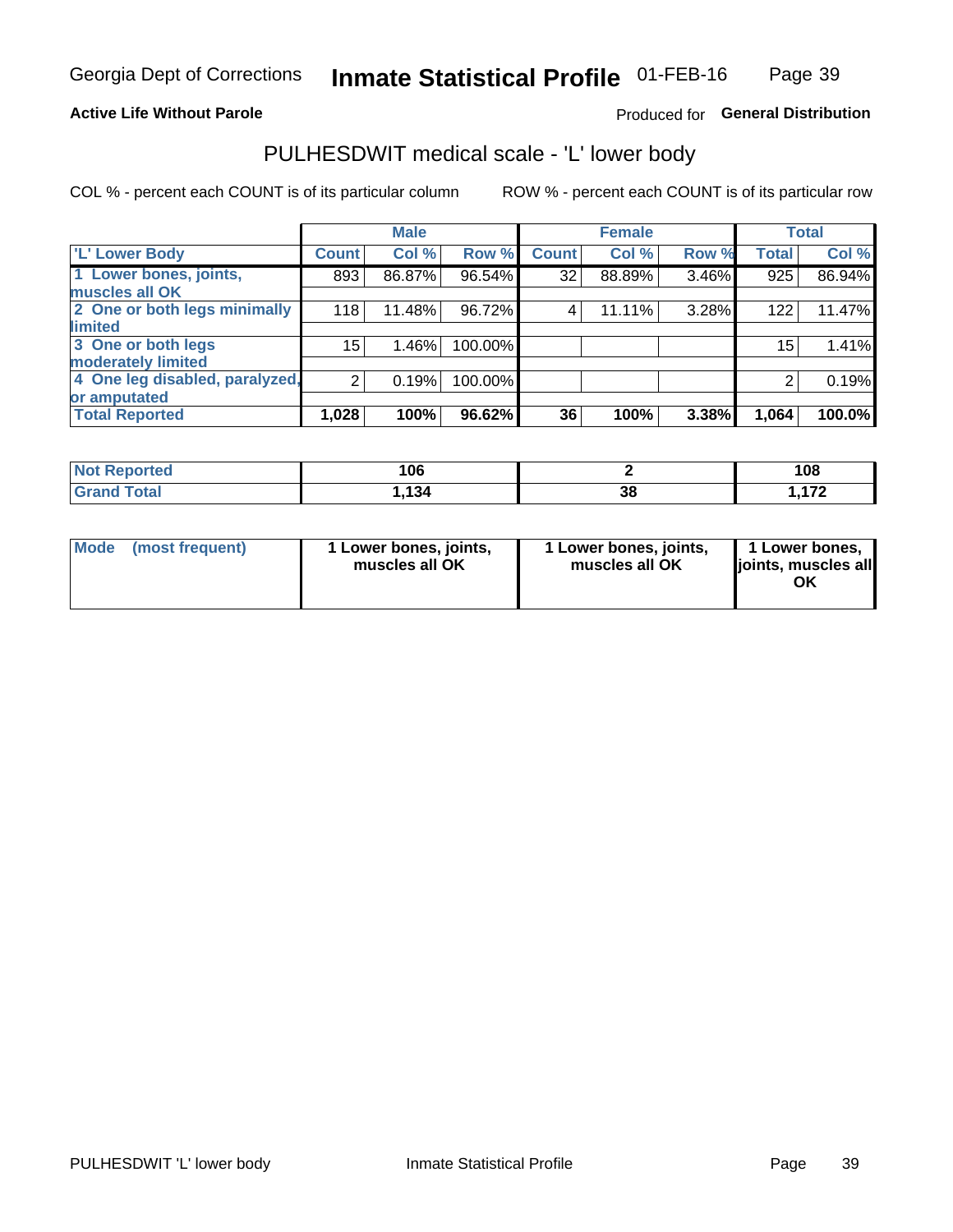### **Active Life Without Parole**

Produced for General Distribution

### PULHESDWIT medical scale - 'H' hearing

COL % - percent each COUNT is of its particular column

|                                                               |              | <b>Male</b> |             |                 | <b>Female</b> |       | <b>Total</b> |        |
|---------------------------------------------------------------|--------------|-------------|-------------|-----------------|---------------|-------|--------------|--------|
| <b>H'</b> Hearing                                             | <b>Count</b> | Col %       | Row % Count |                 | Col%          | Row % | <b>Total</b> | Col %  |
| 1 Normal hearing both ears                                    | 1.012        | 98.54%      | 96.56%      | 36 <sup>1</sup> | $100.00\%$    | 3.44% | 1,048        | 98.59% |
| 2 Some loss in one ear with<br>other OK, or mild loss in both | 10           | $0.97\%$    | 100.00%     |                 |               |       | 10           | 0.94%  |
| 3 Total loss in one ear with<br>mild loss in other            | 5            | 0.49%       | 100.00%     |                 |               |       |              | 0.47%  |
| <b>Total Reported</b>                                         | 1,027        | 100%        | 96.61%      | 36              | 100%          | 3.39% | 1,063        | 100%   |

| keported.<br><b>NOT</b> | 107  |    | 109 |
|-------------------------|------|----|-----|
| <b>otal</b>             | ,134 | 38 | ィフヘ |

| Mode (most frequent) | 1 Normal hearing both ears 1 Normal hearing both ears 1 Normal hearing |           |
|----------------------|------------------------------------------------------------------------|-----------|
|                      |                                                                        | both ears |
|                      |                                                                        |           |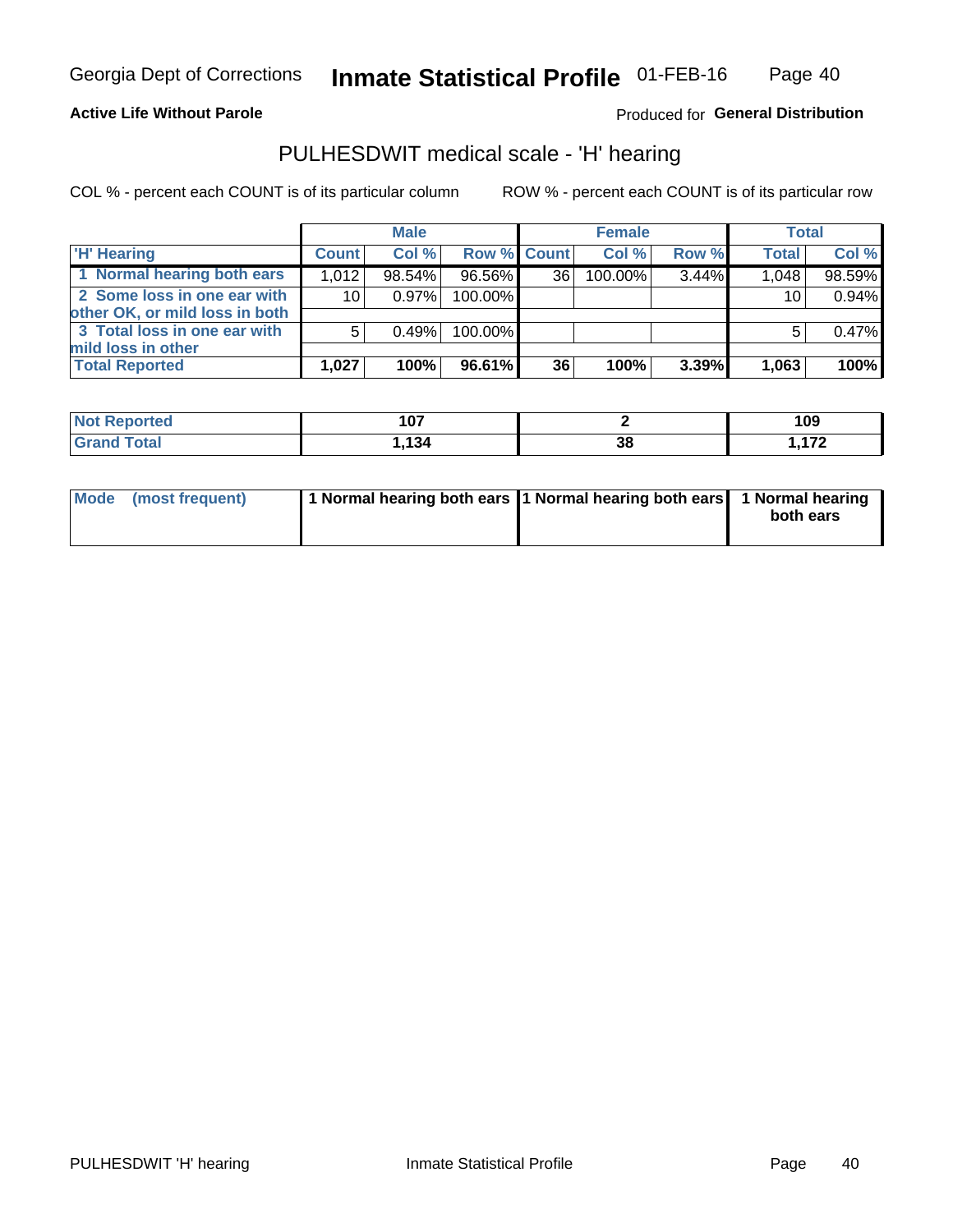### **Active Life Without Parole**

### Produced for General Distribution

## PULHESDWIT medical scale - 'E' vision

COL % - percent each COUNT is of its particular column

|                                |              | <b>Male</b> |             |    | <b>Female</b> |        |              | <b>Total</b> |
|--------------------------------|--------------|-------------|-------------|----|---------------|--------|--------------|--------------|
| 'E' Vision                     | <b>Count</b> | Col %       | Row % Count |    | Col %         | Row %  | <b>Total</b> | Col %        |
| 1 Correctable to 20/40 in both | 758          | 77.11%      | 98.31%      | 13 | 37.14%        | 1.69%  | 771          | 75.74%       |
| eyes                           |              |             |             |    |               |        |              |              |
| 2 Correctable to 20/70 in one  | 202          | 20.55%      | 91.82%      | 18 | 51.43%        | 8.18%  | 220          | 21.61%       |
| eye, may be blind in other     |              |             |             |    |               |        |              |              |
| 3 Correctable to 20/200 in one | 20           | 2.03%       | 86.96%      | 3  | 8.57%         | 13.04% | 23           | 2.26%        |
| eye, may be blind in other     |              |             |             |    |               |        |              |              |
| 4 One eye not correctable to   | 3            | 0.31%       | 75.00%      |    | 2.86%         | 25.00% | 4            | 0.39%        |
| 20/200, other may be blind     |              |             |             |    |               |        |              |              |
| <b>Total Reported</b>          | 983          | 100%        | 96.56%      | 35 | 100%          | 3.44%  | 1,018        | 100%         |

| <b>Not Reported</b>   | - -<br>ּט |    | 154      |
|-----------------------|-----------|----|----------|
| <b>Total</b><br>Grand | 1,134     | 38 | 170<br>. |

| Mode (most frequent) | 1 Correctable to 20/40 in both 2 Correctable to 20/70 in one 1 Correctable to<br>eves | eye, may be blind in other 20/40 in both eyes |  |
|----------------------|---------------------------------------------------------------------------------------|-----------------------------------------------|--|
|                      |                                                                                       |                                               |  |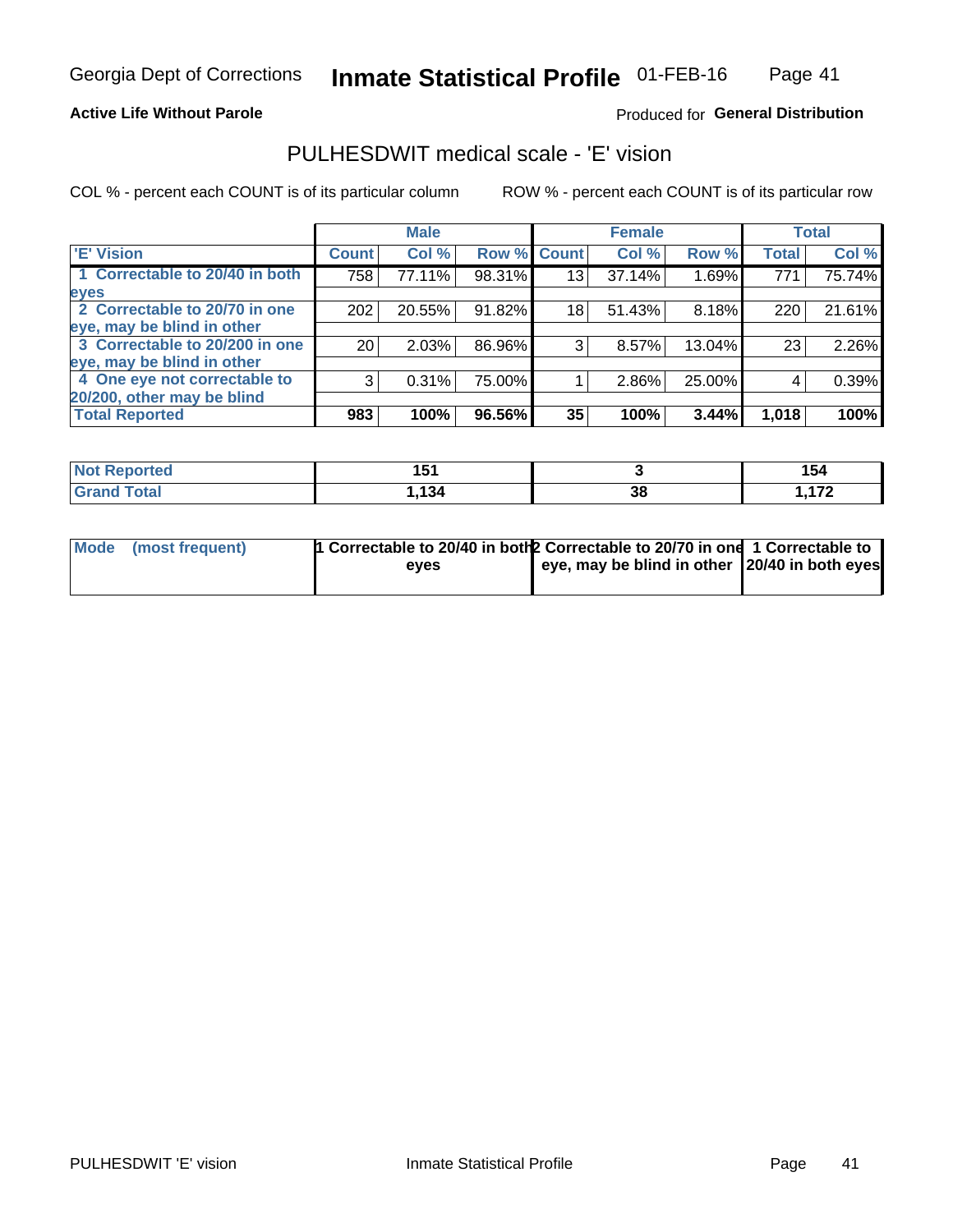### **Active Life Without Parole**

### Produced for General Distribution

## PULHESDWIT medical scale - 'S' pSychiatric

COL % - percent each COUNT is of its particular column

|                                 |              | <b>Male</b> |         |             | <b>Female</b> |        |              | <b>Total</b> |
|---------------------------------|--------------|-------------|---------|-------------|---------------|--------|--------------|--------------|
| 'S' pSychiatric                 | <b>Count</b> | Col %       |         | Row % Count | Col %         | Row %  | <b>Total</b> | Col %        |
| 1 No impairment or disorders    | 859          | 81.58%      | 98.85%  | 10          | 37.04%        | 1.15%  | 869          | 80.46%       |
| 2 Stable, or in remission, or   | 135          | 12.82%      | 89.40%  | 16          | 59.26%        | 10.60% | 151          | 13.98%       |
| mild impairment or retardation  |              |             |         |             |               |        |              |              |
| 3 Requires moderate inpatient   | 51           | 4.84%       | 98.08%  |             | 3.70%         | 1.92%  | 52           | 4.81%        |
| treatment                       |              |             |         |             |               |        |              |              |
| 4 Requires intensive inpatient  |              | 0.66%       | 100.00% |             |               |        |              | 0.65%        |
| <b>treatment</b>                |              |             |         |             |               |        |              |              |
| 5 Requires Crisis Stabilization |              | 0.09%       | 100.00% |             |               |        |              | 0.09%        |
| Unit (CSU) inpatient care       |              |             |         |             |               |        |              |              |
| <b>Total Reported</b>           | 1,053        | 100%        | 97.50%  | 27          | 100%          | 2.50%  | 1,080        | 100%         |

| <b>Not Reported</b> | о.<br>. .    |    | ΩC<br>94 |
|---------------------|--------------|----|----------|
| <b>Grand Total</b>  | 121<br>- 194 | 38 | 170      |

| Mode (most frequent) | 1 No impairment or disorders 2 Stable, or in remission, 11 No impairment or |                       |           |
|----------------------|-----------------------------------------------------------------------------|-----------------------|-----------|
|                      |                                                                             | or mild impairment or | disorders |
|                      |                                                                             | retardation           |           |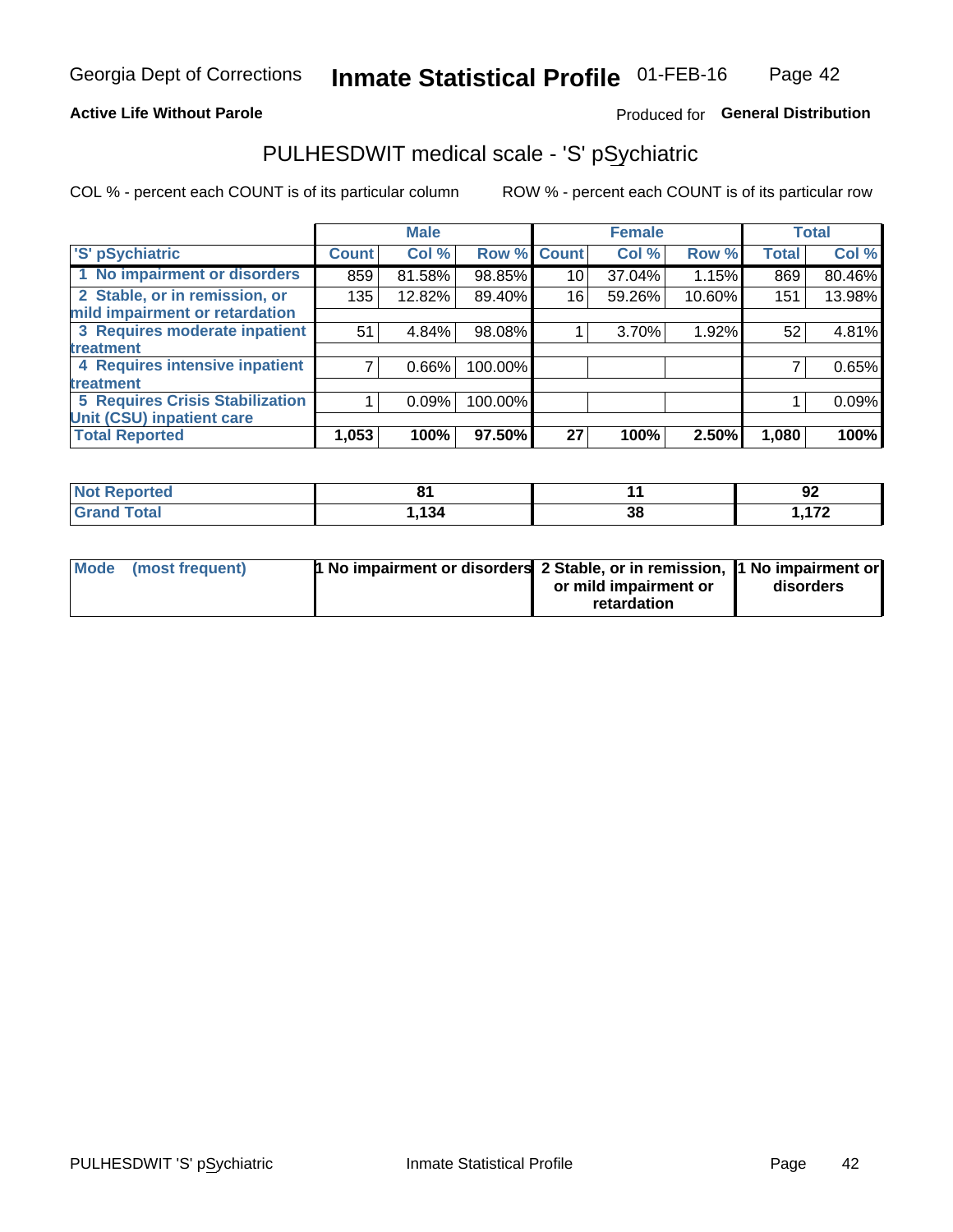**Active Life Without Parole** 

Produced for General Distribution

## PULHESDWIT medical scale - 'D' dental

COL % - percent each COUNT is of its particular column

|                                 |              | <b>Male</b> |         |             | <b>Female</b> |       |              | <b>Total</b> |
|---------------------------------|--------------|-------------|---------|-------------|---------------|-------|--------------|--------------|
| 'D' Dental                      | <b>Count</b> | Col %       |         | Row % Count | Col %         | Row % | <b>Total</b> | Col %        |
| 1 Minimal routine dental health | 725          | 74.59%      | 97.05%  | 22          | 75.86%        | 2.95% | 747          | 74.63%       |
| <b>needs</b>                    |              |             |         |             |               |       |              |              |
| 2 Moderate cavities and/or gum  | 213          | 21.91%      | 96.82%  |             | 24.14%        | 3.18% | 220          | 21.98%       |
| disease                         |              |             |         |             |               |       |              |              |
| 3 Extensive gum disease         | 34           | $3.50\%$    | 100.00% |             |               |       | 34           | 3.40%        |
| and/or widespread decay         |              |             |         |             |               |       |              |              |
| <b>Total Reported</b>           | 972          | 100%        | 97.10%  | 29          | 100%          | 2.90% | 1,001        | $100.0\%$    |

| prτea<br><b>NOT</b><br> | 162             |          |          |
|-------------------------|-----------------|----------|----------|
| <b>Total</b>            | 12 <sub>h</sub> | ŋ.<br>၁၀ | 170<br>. |

| <b>Mode</b>     | Minimal routine dental | 1 Minimal routine dental 1 Minimal routine | dental health |
|-----------------|------------------------|--------------------------------------------|---------------|
| (most frequent) | health needs           | health needs                               | needs         |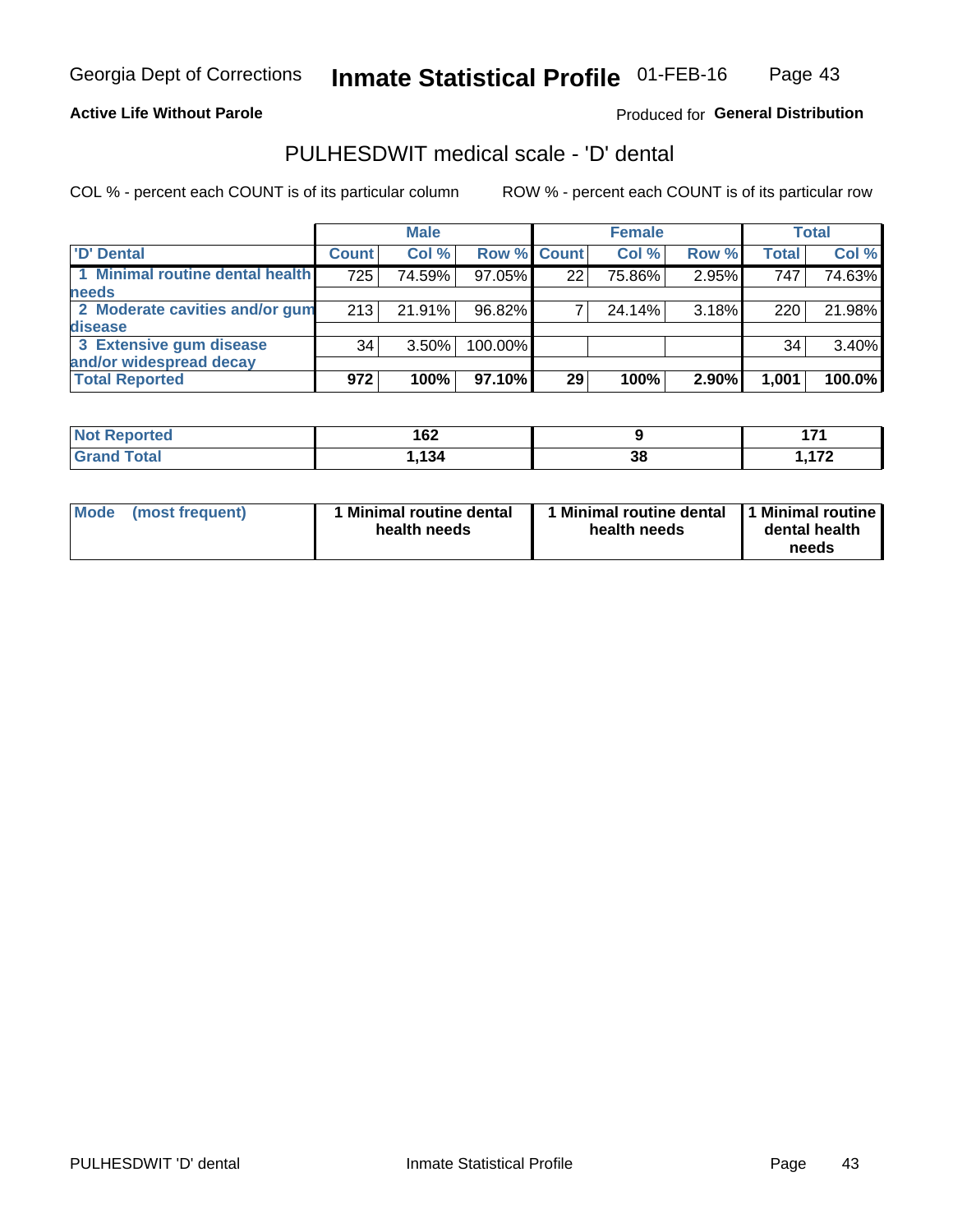### **Active Life Without Parole**

### Produced for General Distribution

### PULHESDWIT medical scale - 'W' work ability

COL % - percent each COUNT is of its particular column

|                                 |              | <b>Male</b> |         |             | <b>Female</b> |       |              | <b>Total</b> |
|---------------------------------|--------------|-------------|---------|-------------|---------------|-------|--------------|--------------|
| <b>W' work ability</b>          | <b>Count</b> | Col %       |         | Row % Count | Col %         | Row % | <b>Total</b> | Col %        |
| 1 Unrestricted work or activity | 854          | 82.91%      | 97.16%  | 25          | 69.44%        | 2.84% | 879          | 82.46%       |
| 2 Minor restrictions on type of | 134          | 13.01%      | 92.41%  | 11          | 30.56%        | 7.59% | 145          | 13.60%       |
| <b>work</b>                     |              |             |         |             |               |       |              |              |
| 3 Moderate restrictions on type | 30           | 2.91%       | 100.00% |             |               |       | 30           | 2.81%        |
| lof work                        |              |             |         |             |               |       |              |              |
| 4 Major restrictions on type of | 8            | 0.78%       | 100.00% |             |               |       | 8            | 0.75%        |
| <b>work</b>                     |              |             |         |             |               |       |              |              |
| 5 Cannot work under any         | 4            | 0.39%       | 100.00% |             |               |       | 4            | 0.38%        |
| <b>circumstances</b>            |              |             |         |             |               |       |              |              |
| <b>Total Reported</b>           | 1,030        | 100%        | 96.62%  | 36          | 100%          | 3.38% | 1,066        | 100%         |

| <b>Not Reported</b> | 104  |          | 106      |
|---------------------|------|----------|----------|
| <b>Grand Total</b>  | .134 | оc<br>JС | 170<br>. |

| Mode            | 1 Unrestricted work or | 1 Unrestricted work or | 1 Unrestricted   |
|-----------------|------------------------|------------------------|------------------|
| (most frequent) | activity               | activity               | work or activity |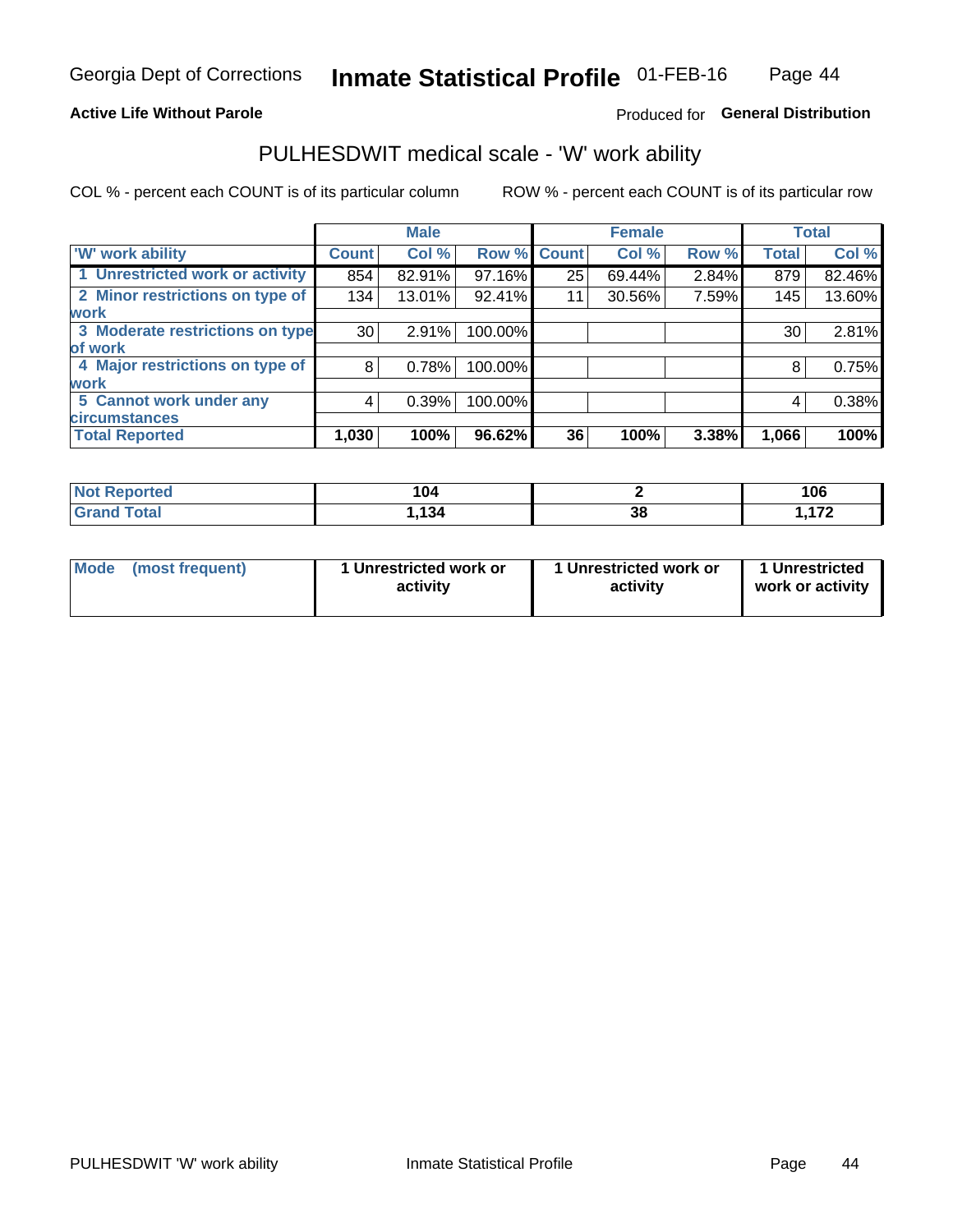#### **Active Life Without Parole**

### Produced for General Distribution

## PULHESDWIT medical scale - 'I' impairment

COL % - percent each COUNT is of its particular column ROW % - percent each COUNT is of its particular row

|                                   |              | <b>Male</b> |             |    | <b>Female</b> |       |              | <b>Total</b> |
|-----------------------------------|--------------|-------------|-------------|----|---------------|-------|--------------|--------------|
| <b>T' Impairment</b>              | <b>Count</b> | Col %       | Row % Count |    | Col %         | Row % | <b>Total</b> | Col %        |
| 1 No impairments or               | 1,016        | 98.74%      | 96.58%      | 36 | 100.00%       | 3.42% | 1,052        | 98.78%       |
| <b>disabilities</b>               |              |             |             |    |               |       |              |              |
| 2 Wheelchair-bound but            |              | 0.68%       | 100.00%     |    |               |       |              | 0.66%        |
| otherwise OK                      |              |             |             |    |               |       |              |              |
| <b>3 Needs low-level Assisted</b> |              | 0.10%       | 100.00%     |    |               |       |              | 0.09%        |
| Living (level I)                  |              |             |             |    |               |       |              |              |
| 4 Needs moderate Assisted         | 2            | 0.19%       | 100.00%     |    |               |       |              | 0.19%        |
| Living (level II)                 |              |             |             |    |               |       |              |              |
| <b>5 Needs maximal Assisted</b>   | 3            | 0.29%       | 100.00%     |    |               |       | 3            | 0.28%        |
| <b>Living (level III)</b>         |              |             |             |    |               |       |              |              |
| <b>Total Reported</b>             | 1,029        | 100%        | 96.62%      | 36 | 100%          | 3.38% | 1,065        | 100%         |

| Reported     | 105  |                       | 107<br>1 V I |
|--------------|------|-----------------------|--------------|
| <b>Total</b> | .134 | 20 <sup>2</sup><br>აი | 170          |

| Mode | (most frequent) | 1 No impairments or<br>disabilities | 1 No impairments or<br>disabilities | 1 No impairments<br>or disabilities |
|------|-----------------|-------------------------------------|-------------------------------------|-------------------------------------|
|------|-----------------|-------------------------------------|-------------------------------------|-------------------------------------|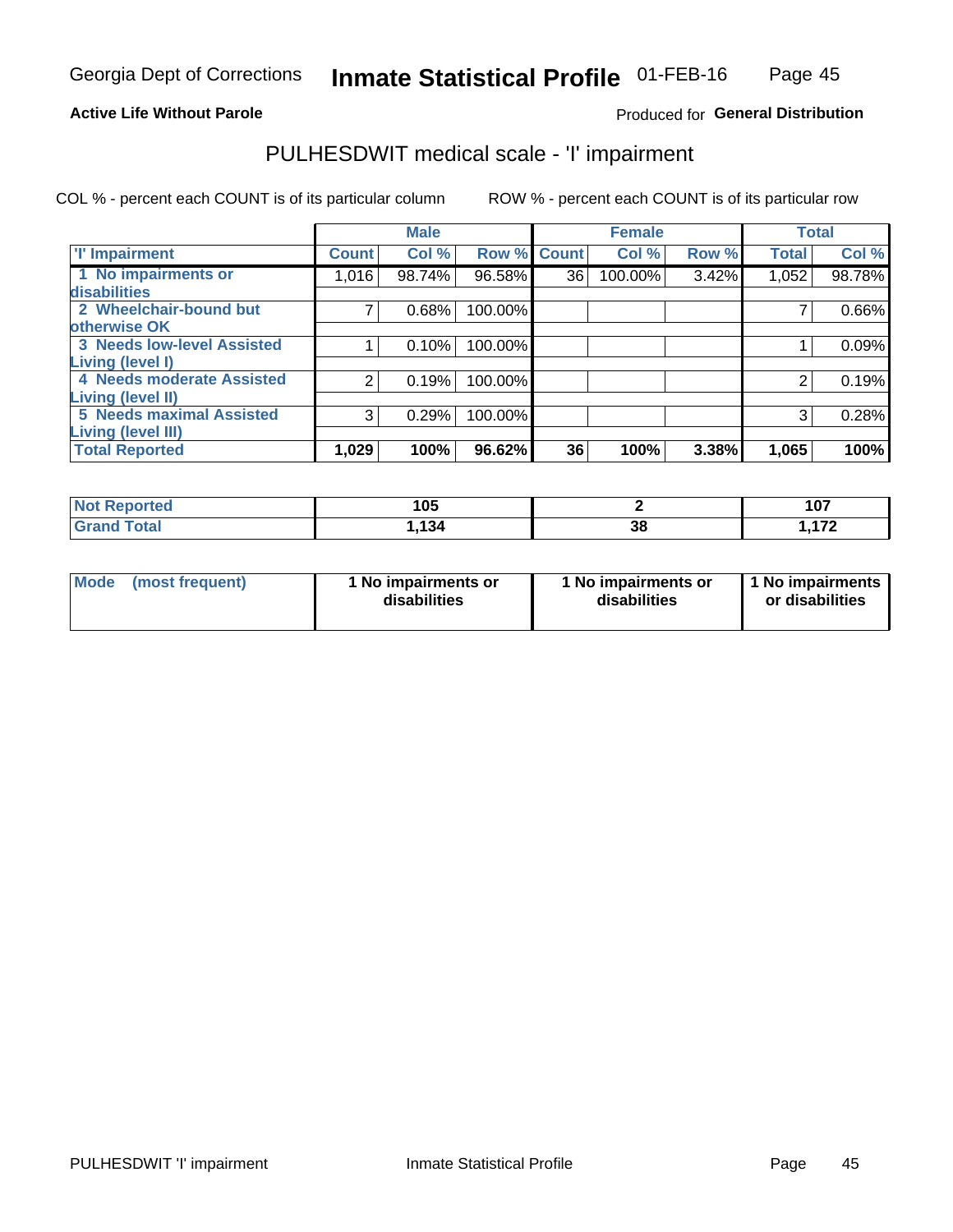### **Active Life Without Parole**

### Produced fo General Distribution

## PULHESDWIT medical scale - 'T' transportability

COL % - percent each COUNT is of its particular column

|                             |              | <b>Male</b> |             |    | <b>Female</b> |       |              | <b>Total</b> |
|-----------------------------|--------------|-------------|-------------|----|---------------|-------|--------------|--------------|
| <b>TT</b> Transportability  | <b>Count</b> | Col %       | Row % Count |    | Col %         | Row % | <b>Total</b> | Col %        |
| 1 Can be transported in any | 1,030        | 99.23%      | 96.62%      | 36 | 100.00%       | 3.38% | 1,066        | 99.26%       |
| ordinary approved vehicle   |              |             |             |    |               |       |              |              |
| 2 Wheelchair-bound, not     |              | 0.19%       | 100.00%     |    |               |       |              | 0.19%        |
| needing special vehicle     |              |             |             |    |               |       |              |              |
| 5 Requires ambulance        | ี            | 0.58%       | 100.00%     |    |               |       |              | 0.56%        |
| transport                   |              |             |             |    |               |       |              |              |
| <b>Total Reported</b>       | 1,038        | 100%        | 96.65%      | 36 | 100%          | 3.35% | 1,074        | 100.0%       |

| <b>eported</b> | 96  |    | 98  |
|----------------|-----|----|-----|
|                | 134 | აი | 470 |

| Mode (most frequent) | 1 Can be transported in any 1 Can be transported in any | ordinary approved vehicle   ordinary approved vehicle   transported in any | 1 Can be<br>ordinary approved<br>vehicle |
|----------------------|---------------------------------------------------------|----------------------------------------------------------------------------|------------------------------------------|
|                      |                                                         |                                                                            |                                          |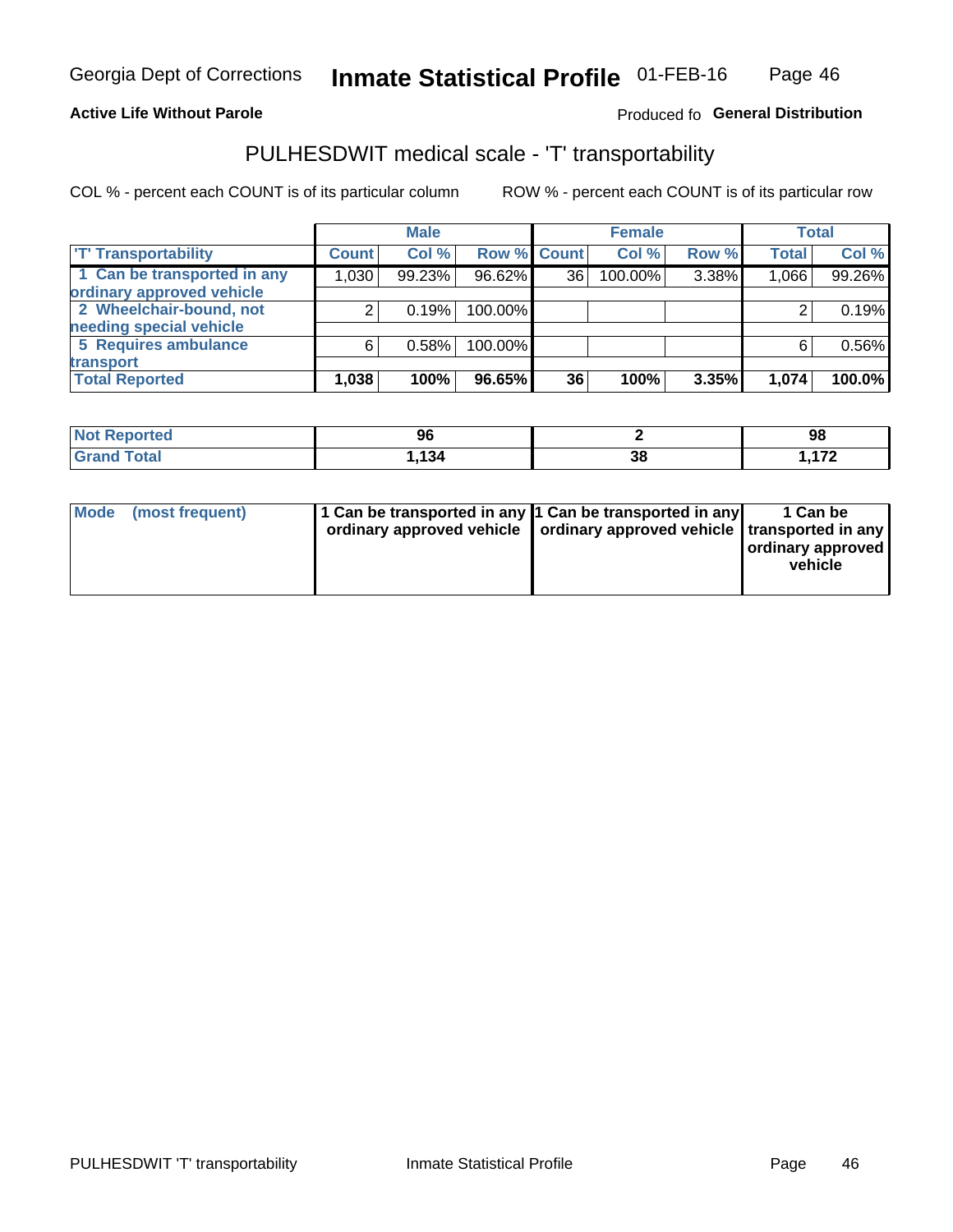#### Inmate Statistical Profile 01-FEB-16 Page 47

#### **Active Life Without Parole**

#### Produced for General Distribution

## Number of prior Georgia incarcerations

COL % - percent each COUNT is of its particular column

|                                       |              | <b>Male</b> |                    |    | <b>Female</b> |       |       | <b>Total</b> |
|---------------------------------------|--------------|-------------|--------------------|----|---------------|-------|-------|--------------|
| <b>Num of Prior GA Incarcerations</b> | <b>Count</b> | Col %       | <b>Row % Count</b> |    | Col %         | Row % | Total | Col %        |
|                                       | 573          | 50.53%      | 95.34%             | 28 | 73.68%        | 4.66% | 601   | 51.28%       |
|                                       | 216          | 19.05%      | 97.74%             | 5  | 13.16%        | 2.26% | 221   | 18.86%       |
|                                       | 137          | 12.08%      | 98.56%             | 2  | 5.26%         | 1.44% | 139   | 11.86%       |
| 3                                     | 97           | 8.55%       | 97.98%             | 2  | 5.26%         | 2.02% | 99    | 8.45%        |
| 4                                     | 54           | 4.76%       | 100.00%            |    |               |       | 54    | 4.61%        |
| 5                                     | 34           | 3.00%       | 100.00%            |    |               |       | 34    | 2.90%        |
| <b>More Than 5</b>                    | 23           | 2.03%       | 95.83%             |    | 2.63%         | 4.17% | 24    | 2.05%        |
| <b>Total Reported</b>                 | 1,134        | 100%        | 96.76%             | 38 | 100%          | 3.24% | 1,172 | 100.0%       |

| orted<br>N       |     |     |                          |
|------------------|-----|-----|--------------------------|
| <b>otal</b>      | 134 | ne. | $\overline{\phantom{a}}$ |
| $\mathbf{v}$ and |     | აი  | .                        |

| Mean (average)       | 1.16 | .58 | 1.14 |
|----------------------|------|-----|------|
| Median (middle)      |      |     |      |
| Mode (most frequent) |      |     |      |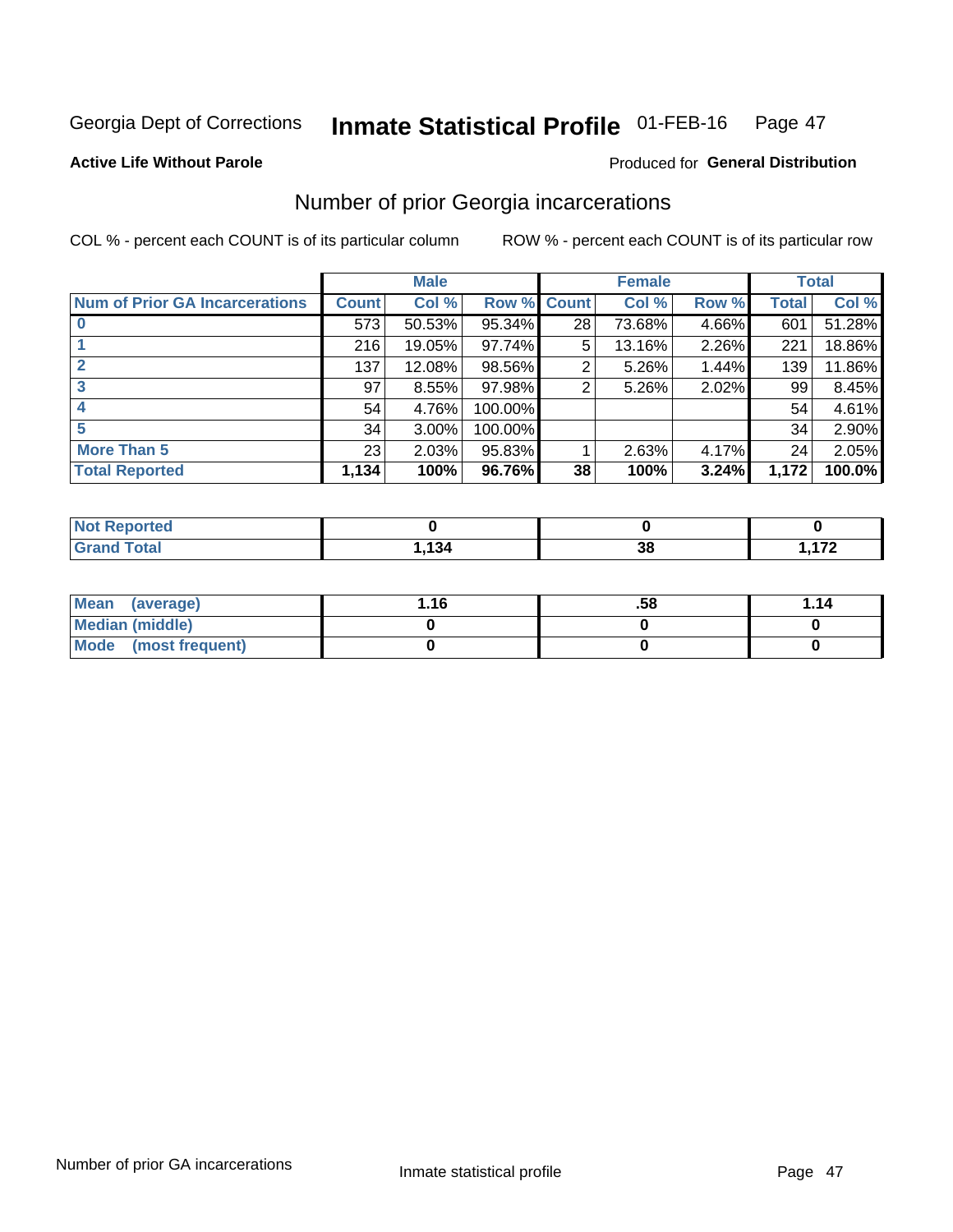#### Inmate Statistical Profile 01-FEB-16 Page 48

**Active Life Without Parole** 

Produced for General Distribution

### Prison sentence in years

COL % - percent each COUNT is of its particular column

ROW % - percent each COUNT is of its particular row

|                                 |         | <b>Male</b> |                    |    | <b>Female</b> |          |       | Total  |
|---------------------------------|---------|-------------|--------------------|----|---------------|----------|-------|--------|
| <b>Prison Sentence In Years</b> | Count l | Col %       | <b>Row % Count</b> |    | Col %         | Row %    | Total | Col %  |
| <b>Life Without Parole</b>      | 1,131   | 99.74%      | 96.75%             | 38 | 100.00%       | 3.25%    | .169  | 99.74% |
| <b>Death</b>                    |         | 0.26%       | 100.00%            |    |               |          |       | 0.26%  |
| <b>Total Reported</b>           | 1,134   | 100%        | 96.76%             | 38 | 100%          | $3.24\%$ | 1.172 | 100%   |

| <b>Reported</b> |      |           |     |
|-----------------|------|-----------|-----|
| <b>cotal</b>    | .134 | o c<br>აი | 170 |

#### **Determinate (numeric) sentences only**

| ' Mea<br><b>Service</b> A<br>ЯМА. |  |  |  |
|-----------------------------------|--|--|--|
|                                   |  |  |  |

All sentences (including determinate), with life, life without parole, and death sentences figured at 45 years

| Me:<br>апе<br>᠇<br> | $\sim$<br>$\sim$ |  |
|---------------------|------------------|--|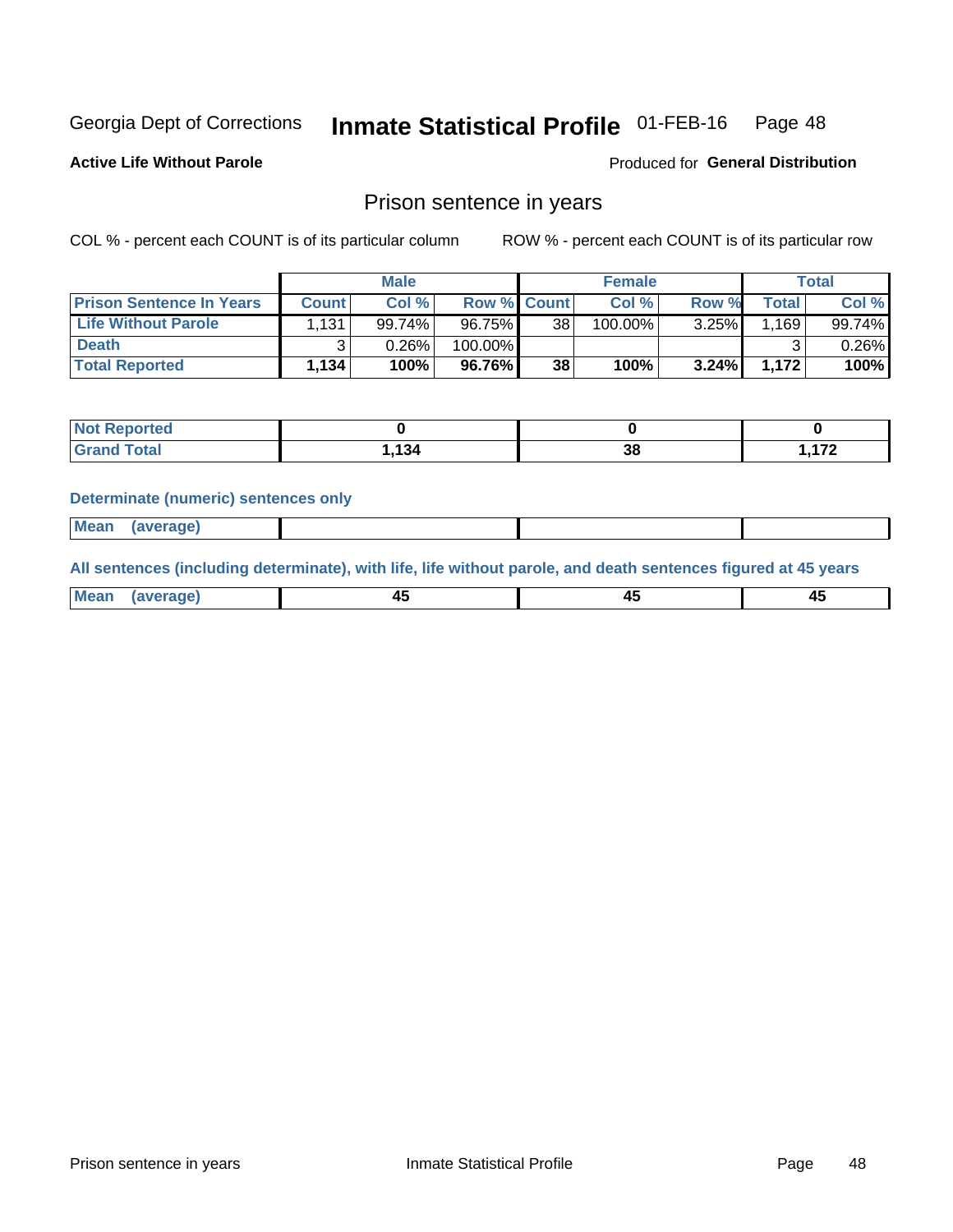#### Inmate Statistical Profile 01-FEB-16 Georgia Dept of Corrections Page 49

#### **Active Life Without Parole**

#### Produced for General Distribution

## Primary offense, broken out into felonies vs misdemeanors

COL % - percent each COUNT is of its particular column

|                                  |              | <b>Male</b> |                    |    | <b>Female</b> |          |              | Total   |
|----------------------------------|--------------|-------------|--------------------|----|---------------|----------|--------------|---------|
| <b>Felonies and Misdemeanors</b> | <b>Count</b> | Col%        | <b>Row % Count</b> |    | Col%          | Row %    | <b>Total</b> | Col %   |
| <b>Felonies</b>                  | .127         | 100.00%」    | 96.99%1            | 35 | $100.00\%$    | $3.01\%$ | 1,162        | 100.00% |
| <b>Total Reported</b>            | .127         | 100%        | 96.99%)            | 35 | 100%          | $3.01\%$ | 1,162        | 100%    |

| <b>Not Reported</b>          |       |      | 10       |
|------------------------------|-------|------|----------|
| <b>Total</b><br><b>Grand</b> | , 134 | ,130 | 170<br>. |

| <b>Mode</b><br>frequent)<br>nies<br>≧ (most tr.<br>. | onies<br>. | lonies<br>енл<br>____ |
|------------------------------------------------------|------------|-----------------------|
|------------------------------------------------------|------------|-----------------------|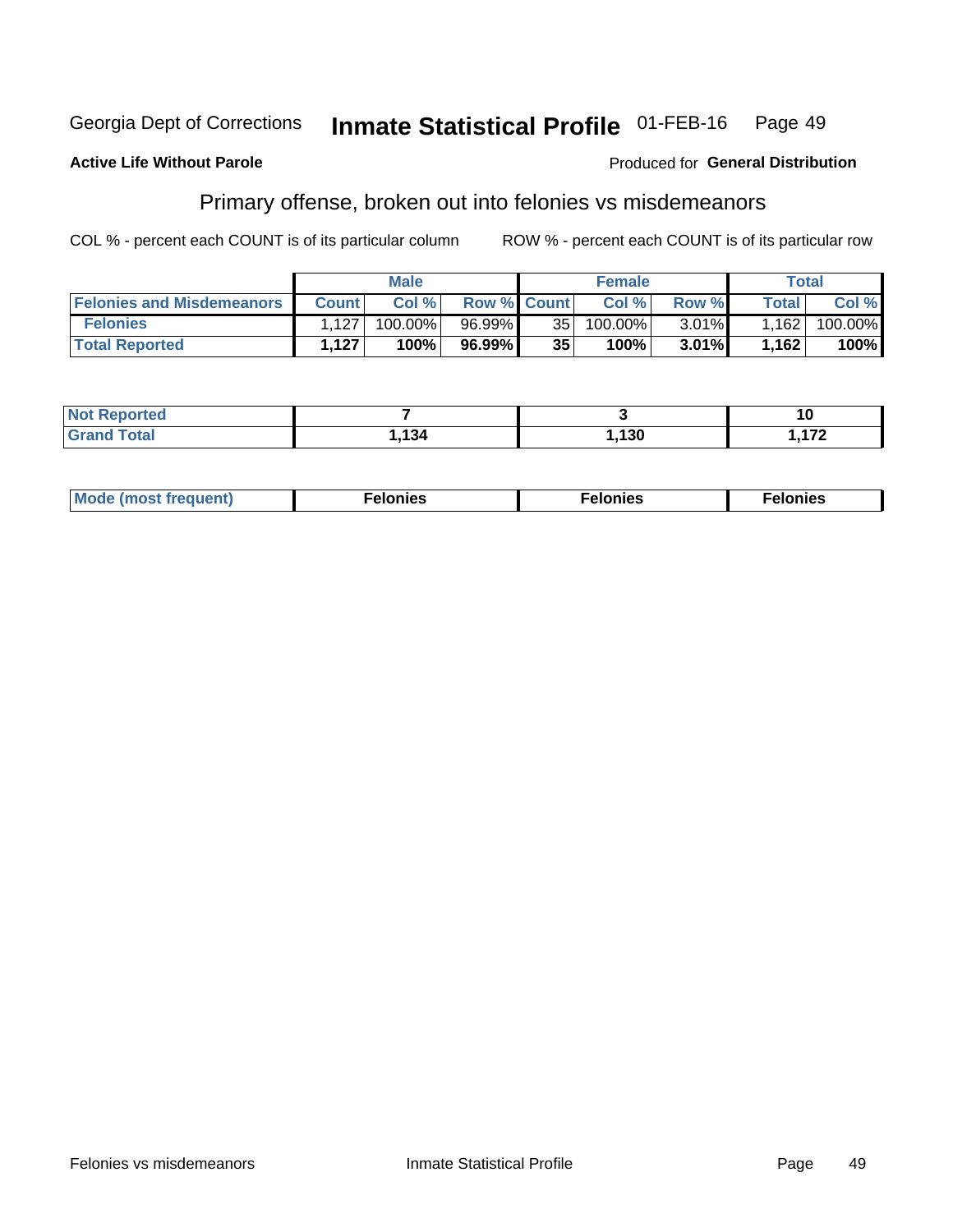#### Inmate Statistical Profile 01-FEB-16 Page 50

### **Active Life Without Parole**

#### Produced for General Distribution

### Primary offense, broken out into six broad crime categories

COL % - percent each COUNT is of its particular column

|                         |              | <b>Male</b> |                    |    | <b>Female</b> |       |                 | Total  |
|-------------------------|--------------|-------------|--------------------|----|---------------|-------|-----------------|--------|
| <b>Crime Categories</b> | <b>Count</b> | Col%        | <b>Row % Count</b> |    | Col %         | Row % | <b>Total</b>    | Col %  |
| <b>Violent</b>          | 965          | 85.10%      | 96.31%             | 37 | 97.37%        | 3.69% | 1,002           | 85.49% |
| <b>Sex Crime</b>        | 154          | 13.58%      | $99.35\%$          |    | 2.63%         | .65%  | 155             | 13.23% |
| <b>Drug</b>             | 15           | 1.32%       | 100.00%            |    | .00%          |       | 15 <sup>1</sup> | 1.28%  |
| <b>Total Reported</b>   | 1,134        | 100%        | 96.76%             | 38 | 100%          | 3.24% | 1.172           | 100%   |

| _____ | $\sim$ $\sim$ | IJu | - - -<br>$ -$ |
|-------|---------------|-----|---------------|

| Mo<br>nuenti | .<br>iolent<br>ΊΙ. | --<br>olent | .<br>'ent |
|--------------|--------------------|-------------|-----------|
|              |                    |             |           |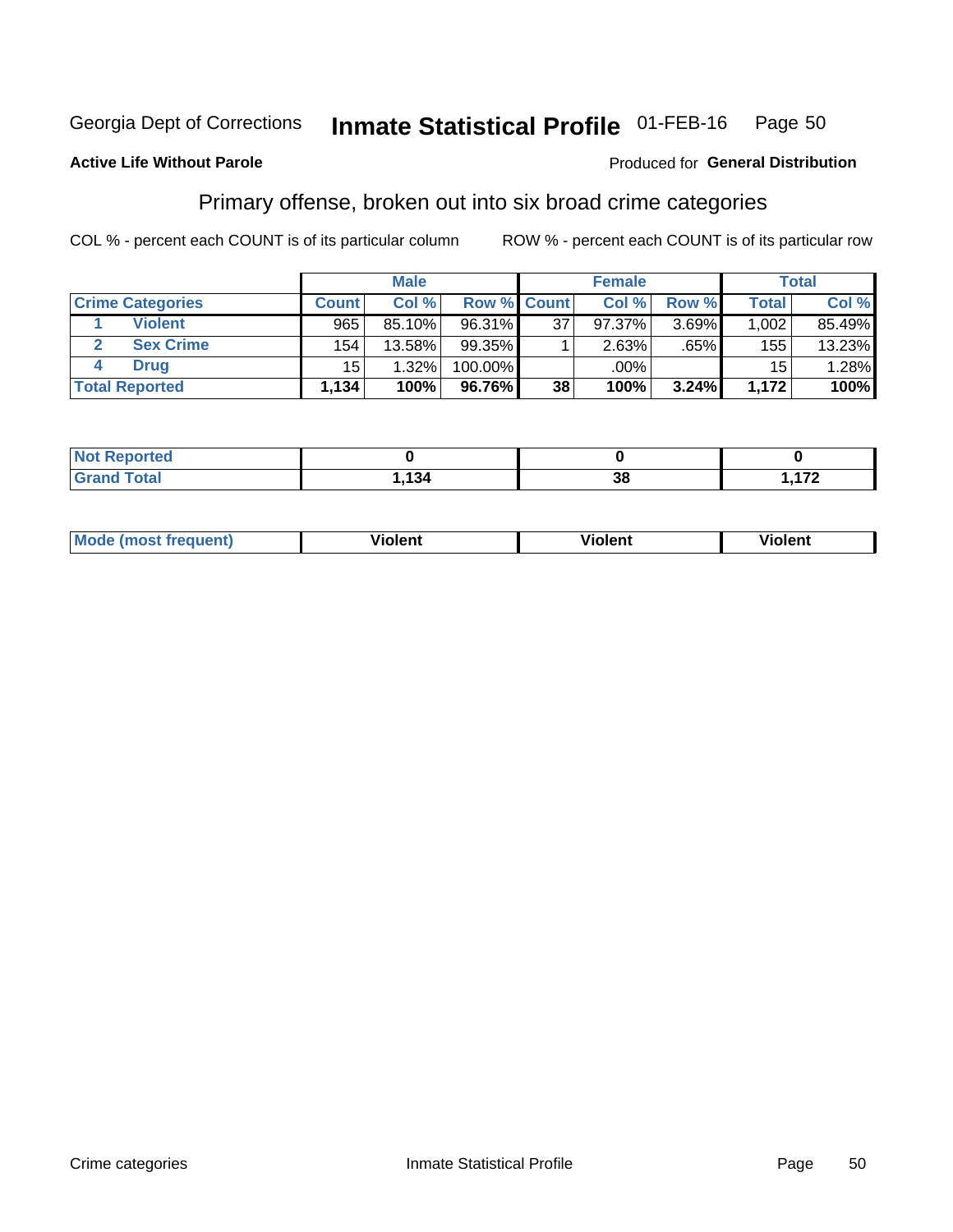#### Inmate Statistical Profile 01-FEB-16 Page 51

#### **Active Life Without Parole**

#### Produced for General Distribution

## Primary offense, detailed offense code

COL % - percent each COUNT is of its particular column

|                                            |                | <b>Male</b> |         |                | <b>Female</b> |       | <b>Total</b>   |         |
|--------------------------------------------|----------------|-------------|---------|----------------|---------------|-------|----------------|---------|
| <b>Primary Offense</b>                     | <b>Count</b>   | Col %       | Row %   | <b>Count</b>   | Col %         | Row % | <b>Total</b>   | Col %   |
| <b>Aggrav Child Molestation (2021)</b>     | 26             | 2.29%       | 100.00% |                |               |       | 26             | 2.22%   |
| <b>Aggrav Sexual Battery (2009)</b>        | 7              | .62%        | 100.00% |                |               |       | 7              | .60%    |
| <b>Aggrav Sodomy (2003)</b>                | 8              | .71%        | 100.00% |                |               |       | 8              | .68%    |
| <b>Armed Robbery (1902)</b>                | 141            | 12.43%      | 98.60%  | $\overline{2}$ | 5.26%         | 1.40% | 143            | 12.20%  |
| <b>Att/Consprcy Commt C/S/Of</b>           |                | .09%        | 100.00% |                |               |       |                | $.09\%$ |
| (4134)                                     |                |             |         |                |               |       |                |         |
| <b>Child Molestation (2019)</b>            | 5              | .44%        | 100.00% |                |               |       | 5              | .43%    |
| <b>False Imprisonment (1308)</b>           |                | .09%        | 100.00% |                |               |       |                | .09%    |
| <b>Hijacking Motor Vehicle (1911)</b>      |                | .09%        | 100.00% |                |               |       |                | .09%    |
| Kidnapping (1311)                          | 80             | 7.05%       | 100.00% |                |               |       | 80             | 6.83%   |
| <b>Murder (1101)</b>                       | 740            | 65.26%      | 95.48%  | 35             | 92.11%        | 4.52% | 775            | 66.13%  |
| <b>Poss Of Cocaine (4022)</b>              | 4              | .35%        | 100.00% |                |               |       | 4              | .34%    |
| <b>Poss Of Firearm Dur Crime</b><br>(2910) | $\overline{2}$ | .18%        | 100.00% |                |               |       | $\overline{2}$ | .17%    |
| Poss W Int Dist Cocaine (4050)             |                | .09%        | 100.00% |                |               |       |                | .09%    |
| <b>Rape (2001)</b>                         | 108            | 9.52%       | 99.08%  | 1              | 2.63%         | .92%  | 109            | 9.30%   |
| <b>S/D Cocaine (4021)</b>                  | 4              | .35%        | 100.00% |                |               |       | 4              | .34%    |
| S/D Cont Sub Public (4017)                 |                | .09%        | 100.00% |                |               |       |                | .09%    |
| S/D Cont Sub School (4018)                 |                | .09%        | 100.00% |                |               |       |                | .09%    |
| <b>Traf Cocaine 401+ Gm (4103)</b>         | 2              | .18%        | 100.00% |                |               |       | $\overline{2}$ | .17%    |
| <b>Traf Methamph 28-199 Gm</b>             |                | .09%        | 100.00% |                |               |       |                | .09%    |
| (4140)<br><b>Total Rported</b>             | 1,134          | 100%        | 96.76%  | 38             | 100%          | 3.24% | 1,172          | 100%    |

| <b>12</b> | ^` | ית |
|-----------|----|----|
| 194       | ၁၀ | .  |

| 1101 Murder<br>Mode (most frequent)<br>1101 Murder | 1101 Murder |
|----------------------------------------------------|-------------|
|----------------------------------------------------|-------------|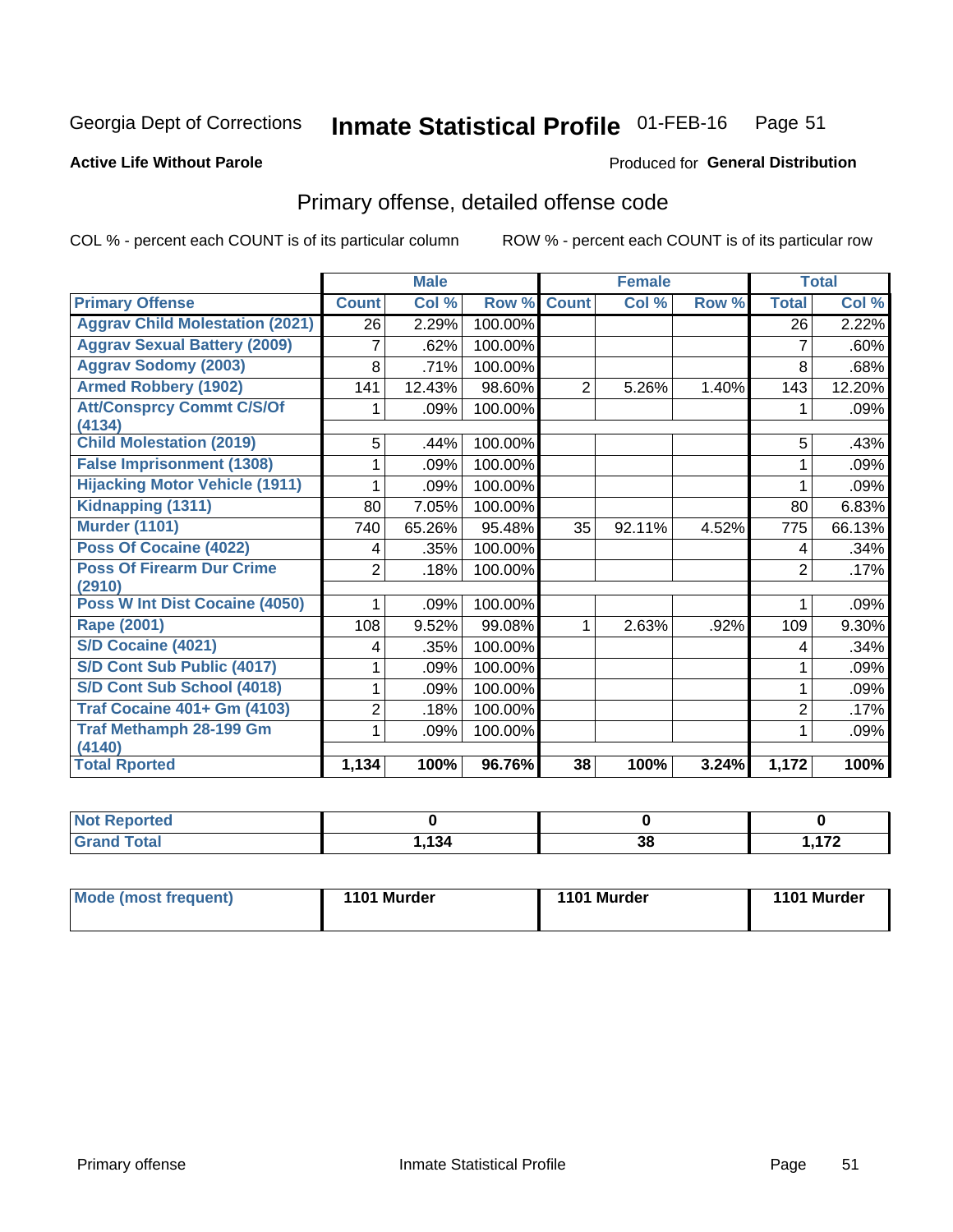#### Inmate Statistical Profile 01-FEB-16 Page 52

### **Active Life Without Parole**

#### Produced for General Distribution

## County of conviction of primary offense

COL % - percent each COUNT is of its particular column

|                                |                         | <b>Male</b> |         |                | <b>Female</b> |        |                | <b>Total</b> |
|--------------------------------|-------------------------|-------------|---------|----------------|---------------|--------|----------------|--------------|
| <b>County of Conviction</b>    | <b>Count</b>            | Col %       | Row %   | <b>Count</b>   | Col %         | Row %  | <b>Total</b>   | Col %        |
| 000<br><b>Unknown</b>          | 7                       | .62%        | 70.00%  | $\overline{3}$ | 7.89%         | 30.00% | 10             | .85%         |
| <b>Appling County</b><br>001   | 3                       | .26%        | 100.00% |                |               |        | 3              | .26%         |
| <b>Atkinson County</b><br>002  | $\overline{2}$          | .18%        | 100.00% |                |               |        | $\overline{2}$ | .17%         |
| <b>Bacon County</b><br>003     | 3                       | .26%        | 100.00% |                |               |        | $\overline{3}$ | .26%         |
| <b>Baker County</b><br>004     | 1                       | .09%        | 100.00% |                |               |        | 1              | .09%         |
| <b>Baldwin County</b><br>005   | 5                       | .44%        | 100.00% |                |               |        | 5              | .43%         |
| <b>Banks County</b><br>006     | $\mathbf{1}$            | .09%        | 100.00% |                |               |        | 1              | .09%         |
| <b>Barrow County</b><br>007    | 7                       | .62%        | 100.00% |                |               |        | 7              | .60%         |
| <b>Bartow County</b><br>008    | 7                       | .62%        | 87.50%  | 1              | 2.63%         | 12.50% | 8              | .68%         |
| <b>Ben Hill County</b><br>009  | 6                       | .53%        | 100.00% |                |               |        | 6              | .51%         |
| <b>Berrien County</b><br>010   | $\overline{2}$          | .18%        | 100.00% |                |               |        | $\overline{2}$ | .17%         |
| <b>Bibb County</b><br>011      | 39                      | 3.44%       | 97.50%  | 1              | 2.63%         | 2.50%  | 40             | 3.41%        |
| <b>Bleckley County</b><br>012  | 1                       | .09%        | 100.00% |                |               |        | 1              | .09%         |
| <b>Brantley County</b><br>013  | $\overline{2}$          | .18%        | 100.00% |                |               |        | $\overline{2}$ | .17%         |
| <b>Brooks County</b><br>014    | $\overline{2}$          | .18%        | 100.00% |                |               |        | $\overline{2}$ | .17%         |
| <b>Bulloch County</b><br>016   | 5                       | .44%        | 83.33%  | 1              | 2.63%         | 16.67% | 6              | .51%         |
| <b>Burke County</b><br>017     | 10                      | .88%        | 100.00% |                |               |        | 10             | .85%         |
| <b>Butts County</b><br>018     | 5                       | .44%        | 100.00% |                |               |        | 5              | .43%         |
| <b>Camden County</b><br>020    | $\overline{7}$          | .62%        | 100.00% |                |               |        | $\overline{7}$ | .60%         |
| <b>Candler County</b><br>021   | 1                       | .09%        | 100.00% |                |               |        | 1              | .09%         |
| <b>Carroll County</b><br>022   | 4                       | .35%        | 100.00% |                |               |        | 4              | .34%         |
| <b>Catoosa County</b><br>023   | 4                       | .35%        | 100.00% |                |               |        | 4              | .34%         |
| <b>Chatham County</b><br>025   | 35                      | 3.09%       | 100.00% |                |               |        | 35             | 2.99%        |
| <b>Chattooga County</b><br>027 | 1                       | .09%        | 100.00% |                |               |        | 1              | .09%         |
| <b>Cherokee County</b><br>028  | 3                       | .26%        | 100.00% |                |               |        | 3              | .26%         |
| <b>Clarke County</b><br>029    | 22                      | 1.94%       | 100.00% |                |               |        | 22             | 1.88%        |
| <b>Clay County</b><br>030      | $\overline{2}$          | .18%        | 100.00% |                |               |        | $\overline{2}$ | .17%         |
| <b>Clayton County</b><br>031   | 54                      | 4.76%       | 93.10%  | 4              | 10.53%        | 6.90%  | 58             | 4.95%        |
| <b>Clinch County</b><br>032    | 1                       | .09%        | 100.00% |                |               |        | 1              | .09%         |
| <b>Cobb County</b><br>033      | 53                      | 4.67%       | 98.15%  | 1              | 2.63%         | 1.85%  | 54             | 4.61%        |
| <b>Coffee County</b><br>034    | $6\phantom{1}$          | .53%        | 100.00% |                |               |        | 6              | .51%         |
| 035<br><b>Colquitt County</b>  | $\overline{\mathbf{4}}$ | .35%        | 100.00% |                |               |        | 4              | .34%         |
| <b>Columbia County</b><br>036  | 9                       | .79%        | 81.82%  | $\overline{2}$ | 5.26%         | 18.18% | 11             | .94%         |
| 037<br><b>Cook County</b>      | 5                       | .44%        | 100.00% |                |               |        | 5              | .43%         |
| <b>Coweta County</b><br>038    | 7                       | .62%        | 100.00% |                |               |        | $\overline{7}$ | .60%         |
| <b>Crisp County</b><br>040     | 4                       | .35%        | 100.00% |                |               |        | 4              | .34%         |
| <b>Dade County</b><br>041      | 1                       | .09%        | 100.00% |                |               |        | 1              | .09%         |
| <b>Dawson County</b><br>042    | $\overline{2}$          | .18%        | 100.00% |                |               |        | $\overline{2}$ | .17%         |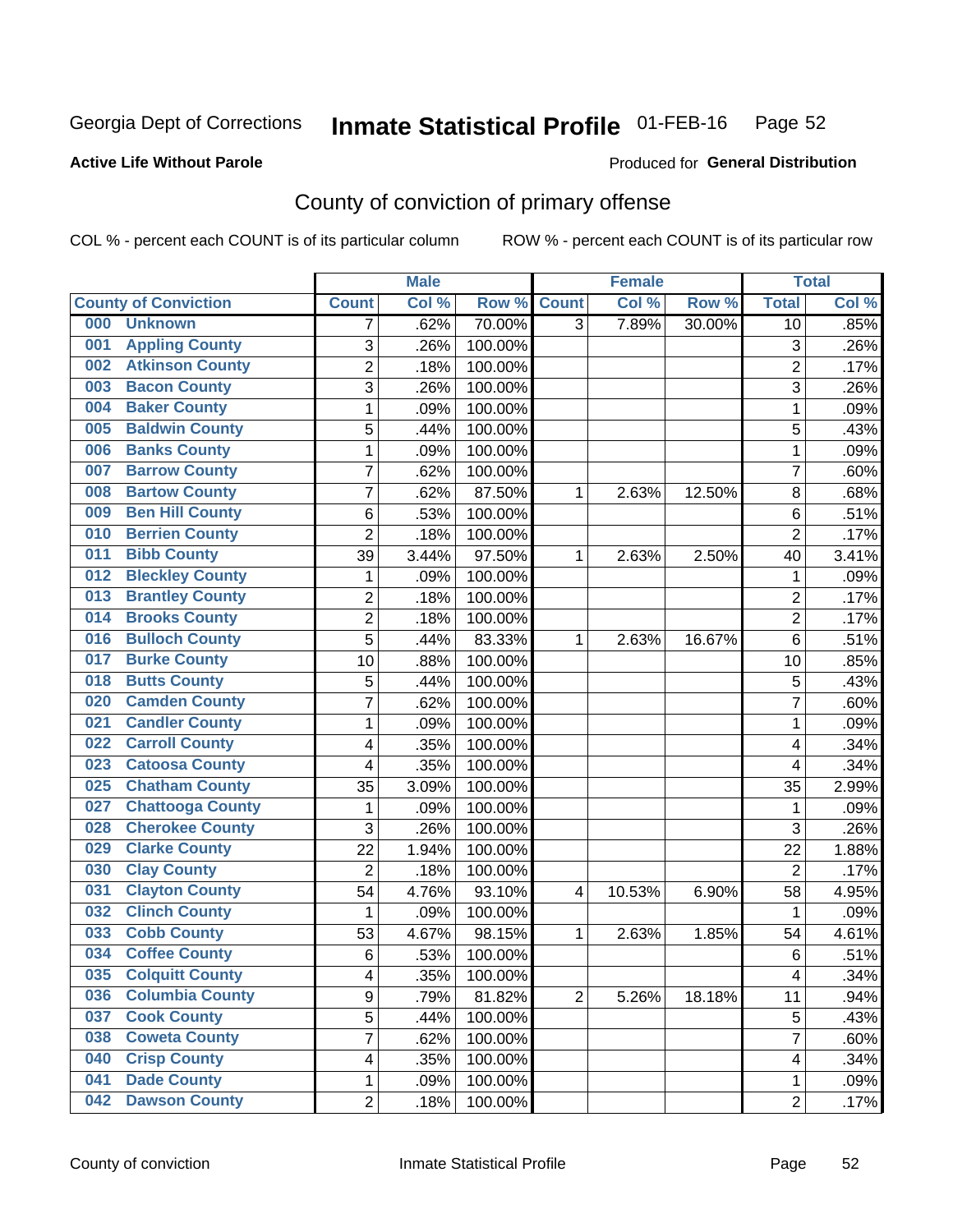#### Inmate Statistical Profile 01-FEB-16 Page 53

### **Active Life Without Parole**

#### Produced for General Distribution

## County of conviction of primary offense

COL % - percent each COUNT is of its particular column

|                                 |                | <b>Male</b> |         |                | <b>Female</b> |        |                | <b>Total</b> |
|---------------------------------|----------------|-------------|---------|----------------|---------------|--------|----------------|--------------|
| <b>County of Conviction</b>     | <b>Count</b>   | Col %       | Row %   | <b>Count</b>   | Col %         | Row %  | <b>Total</b>   | Col %        |
| <b>Decatur County</b><br>043    | 4              | .35%        | 100.00% |                |               |        | 4              | .34%         |
| <b>Dekalb County</b><br>044     | 92             | 8.11%       | 98.92%  | 1              | 2.63%         | 1.08%  | 93             | 7.94%        |
| <b>Dodge County</b><br>045      | 1              | .09%        | 100.00% |                |               |        | 1              | .09%         |
| <b>Dooly County</b><br>046      | $\overline{2}$ | .18%        | 100.00% |                |               |        | $\overline{2}$ | .17%         |
| <b>Dougherty County</b><br>047  | 29             | 2.56%       | 96.67%  | 1              | 2.63%         | 3.33%  | 30             | 2.56%        |
| <b>Douglas County</b><br>048    | 31             | 2.73%       | 93.94%  | $\overline{2}$ | 5.26%         | 6.06%  | 33             | 2.82%        |
| <b>Early County</b><br>049      | $\overline{2}$ | .18%        | 100.00% |                |               |        | $\overline{2}$ | .17%         |
| <b>Effingham County</b><br>051  | 4              | .35%        | 100.00% |                |               |        | 4              | .34%         |
| <b>Elbert County</b><br>052     | 2              | .18%        | 100.00% |                |               |        | $\overline{2}$ | .17%         |
| <b>Emanuel County</b><br>053    | $\overline{7}$ | .62%        | 100.00% |                |               |        | $\overline{7}$ | .60%         |
| <b>Fayette County</b><br>056    | 4              | .35%        | 100.00% |                |               |        | 4              | .34%         |
| <b>Floyd County</b><br>057      | 19             | 1.68%       | 95.00%  | 1              | 2.63%         | 5.00%  | 20             | 1.71%        |
| <b>Forsyth County</b><br>058    | 4              | .35%        | 100.00% |                |               |        | 4              | .34%         |
| <b>Franklin County</b><br>059   | 4              | .35%        | 80.00%  | 1              | 2.63%         | 20.00% | 5              | .43%         |
| <b>Fulton County</b><br>060     | 142            | 12.52%      | 98.61%  | $\overline{2}$ | 5.26%         | 1.39%  | 144            | 12.29%       |
| <b>Gilmer County</b><br>061     | 2              | .18%        | 100.00% |                |               |        | $\overline{2}$ | .17%         |
| <b>Glynn County</b><br>063      | 20             | 1.76%       | 95.24%  | 1              | 2.63%         | 4.76%  | 21             | 1.79%        |
| <b>Gordon County</b><br>064     | 4              | .35%        | 100.00% |                |               |        | 4              | .34%         |
| <b>Grady County</b><br>065      | $\overline{2}$ | .18%        | 100.00% |                |               |        | $\overline{2}$ | .17%         |
| <b>Greene County</b><br>066     | 1              | .09%        | 100.00% |                |               |        | 1              | .09%         |
| <b>Gwinnett County</b><br>067   | 31             | 2.73%       | 93.94%  | $\overline{2}$ | 5.26%         | 6.06%  | 33             | 2.82%        |
| <b>Habersham County</b><br>068  | 5              | .44%        | 100.00% |                |               |        | 5              | .43%         |
| <b>Hall County</b><br>069       | 22             | 1.94%       | 84.62%  | 4              | 10.53%        | 15.38% | 26             | 2.22%        |
| <b>Hancock County</b><br>070    | 1              | .09%        | 100.00% |                |               |        | 1              | .09%         |
| <b>Haralson County</b><br>071   | 3              | .26%        | 100.00% |                |               |        | 3              | .26%         |
| <b>Harris County</b><br>072     | $\overline{2}$ | .18%        | 100.00% |                |               |        | $\overline{2}$ | .17%         |
| <b>Hart County</b><br>073       | $\overline{3}$ | .26%        | 100.00% |                |               |        | 3              | .26%         |
| <b>Henry County</b><br>075      | 12             | 1.06%       | 92.31%  | 1              | 2.63%         | 7.69%  | 13             | 1.11%        |
| <b>Houston County</b><br>076    | 18             | 1.59%       | 100.00% |                |               |        | 18             | 1.54%        |
| <b>Irwin County</b><br>077      | 1              | .09%        | 100.00% |                |               |        | 1              | .09%         |
| <b>Jackson County</b><br>078    | 10             | .88%        | 100.00% |                |               |        | 10             | .85%         |
| 079<br><b>Jasper County</b>     | 1              | .09%        | 100.00% |                |               |        | 1              | .09%         |
| <b>Jeff Davis County</b><br>080 | 1              | .09%        | 100.00% |                |               |        | $\mathbf{1}$   | .09%         |
| <b>Jefferson County</b><br>081  | 6              | .53%        | 100.00% |                |               |        | 6              | .51%         |
| <b>Jenkins County</b><br>082    | 3              | .26%        | 100.00% |                |               |        | 3              | .26%         |
| <b>Johnson County</b><br>083    | 1              | .09%        | 100.00% |                |               |        | 1              | .09%         |
| <b>Jones County</b><br>084      | 2              | .18%        | 66.67%  | 1              | 2.63%         | 33.33% | 3              | .26%         |
| <b>Lanier County</b><br>086     | 1              | .09%        | 100.00% |                |               |        | 1              | .09%         |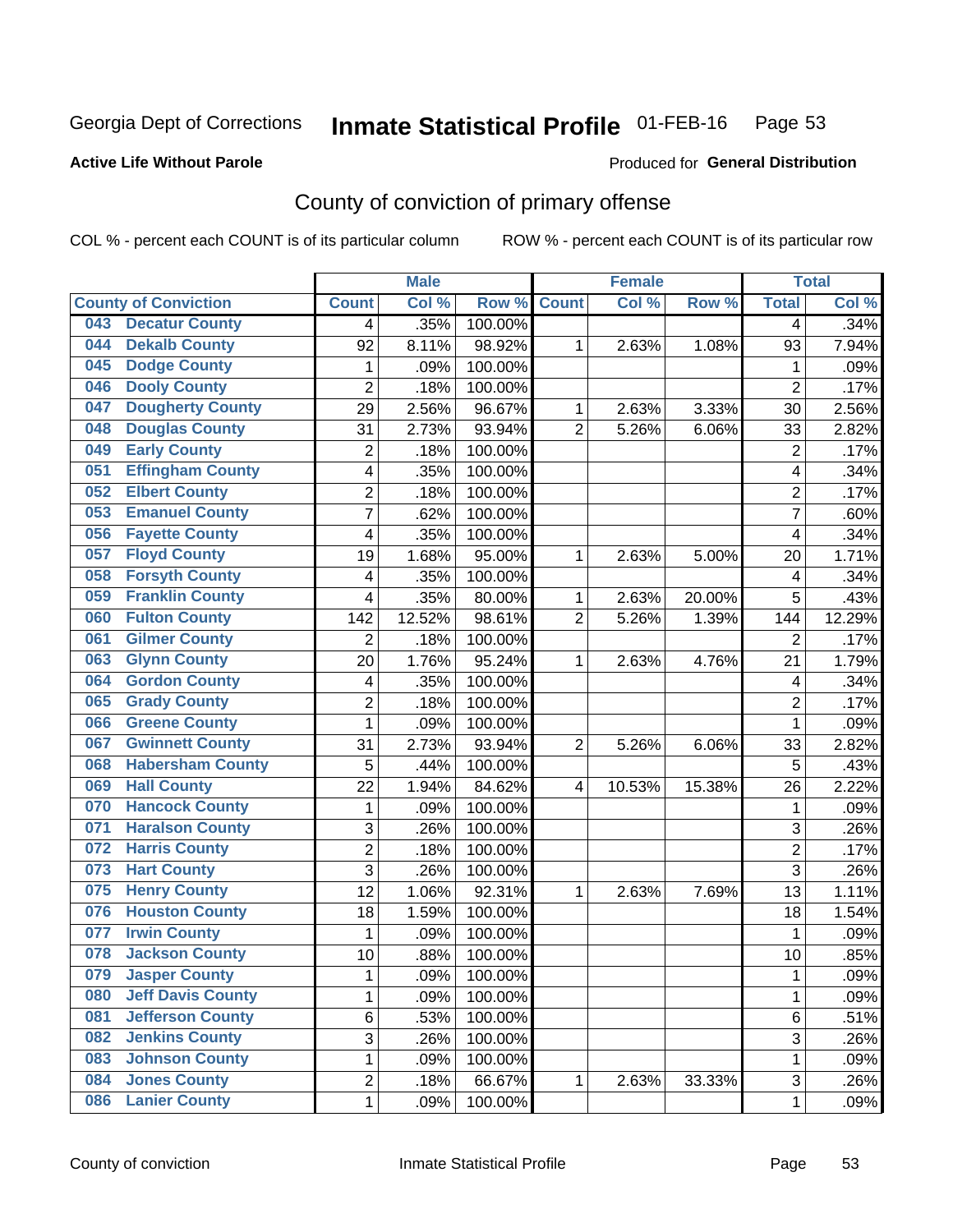#### Inmate Statistical Profile 01-FEB-16 Page 54

### **Active Life Without Parole**

### **Produced for General Distribution**

## County of conviction of primary offense

COL % - percent each COUNT is of its particular column

|                                           |                | <b>Male</b> |         |                | <b>Female</b> |        | <b>Total</b>   |       |
|-------------------------------------------|----------------|-------------|---------|----------------|---------------|--------|----------------|-------|
| <b>County of Conviction</b>               | <b>Count</b>   | Col %       | Row %   | <b>Count</b>   | Col %         | Row %  | <b>Total</b>   | Col % |
| <b>Laurens County</b><br>087              | 4              | .35%        | 100.00% |                |               |        | 4              | .34%  |
| <b>Lee County</b><br>088                  | 2              | .18%        | 100.00% |                |               |        | $\overline{2}$ | .17%  |
| <b>Liberty County</b><br>089              | 6              | .53%        | 100.00% |                |               |        | 6              | .51%  |
| <b>Long County</b><br>091                 | 6              | .53%        | 100.00% |                |               |        | 6              | .51%  |
| <b>Lowndes County</b><br>092              | 9              | .79%        | 100.00% |                |               |        | 9              | .77%  |
| <b>Marion County</b><br>096               | 1              | .09%        | 100.00% |                |               |        | $\mathbf{1}$   | .09%  |
| <b>Mcduffie County</b><br>097             | $\overline{c}$ | .18%        | 100.00% |                |               |        | $\overline{2}$ | .17%  |
| <b>Miller County</b><br>100               | 1              | .09%        | 100.00% |                |               |        | $\mathbf{1}$   | .09%  |
| <b>Mitchell County</b><br>101             | 1              | .09%        | 100.00% |                |               |        | 1              | .09%  |
| <b>Monroe County</b><br>102               | 6              | .53%        | 100.00% |                |               |        | 6              | .51%  |
| <b>Morgan County</b><br>104               | 1              | .09%        | 100.00% |                |               |        | 1              | .09%  |
| <b>Murray County</b><br>105               | 1              | .09%        | 100.00% |                |               |        | 1              | .09%  |
| <b>Muscogee County</b><br>106             | 33             | 2.91%       | 100.00% |                |               |        | 33             | 2.82% |
| <b>Newton County</b><br>107               | 10             | .88%        | 83.33%  | $\overline{2}$ | 5.26%         | 16.67% | 12             | 1.02% |
| <b>Oglethorpe County</b><br>109           | 2              | .18%        | 100.00% |                |               |        | $\overline{2}$ | .17%  |
| <b>Paulding County</b><br>110             | 4              | .35%        | 100.00% |                |               |        | 4              | .34%  |
| <b>Pickens County</b><br>$\overline{112}$ | 1              | .09%        | 100.00% |                |               |        | 1              | .09%  |
| <b>Pierce County</b><br>$\overline{113}$  | 1              | .09%        | 100.00% |                |               |        | $\mathbf{1}$   | .09%  |
| <b>Pike County</b><br>$\overline{114}$    | 4              | .35%        | 66.67%  | $\overline{2}$ | 5.26%         | 33.33% | 6              | .51%  |
| <b>Polk County</b><br>$\overline{115}$    | 3              | .26%        | 100.00% |                |               |        | 3              | .26%  |
| <b>Pulaski County</b><br>116              | 1              | .09%        | 100.00% |                |               |        | $\mathbf{1}$   | .09%  |
| <b>Putnam County</b><br>117               | 7              | .62%        | 100.00% |                |               |        | 7              | .60%  |
| <b>Rabun County</b><br>119                | 1              | .09%        | 100.00% |                |               |        | $\mathbf{1}$   | .09%  |
| <b>Randolph County</b><br>120             | $\overline{2}$ | .18%        | 100.00% |                |               |        | $\overline{2}$ | .17%  |
| <b>Richmond County</b><br>121             | 60             | 5.29%       | 98.36%  | 1              | 2.63%         | 1.64%  | 61             | 5.20% |
| <b>Rockdale County</b><br>122             | 9              | .79%        | 100.00% |                |               |        | 9              | .77%  |
| <b>Seminole County</b><br>125             | $\overline{2}$ | .18%        | 100.00% |                |               |        | $\overline{2}$ | .17%  |
| <b>Spalding County</b><br>126             | 15             | 1.32%       | 100.00% |                |               |        | 15             | 1.28% |
| <b>Stephens County</b><br>127             | 3              | .26%        | 100.00% |                |               |        | 3              | .26%  |
| <b>Sumter County</b><br>129               | 1              | .09%        | 100.00% |                |               |        | $\mathbf{1}$   | .09%  |
| <b>Taliaferro County</b><br>131           | 1              | .09%        | 100.00% |                |               |        | 1              | .09%  |
| <b>Tattnall County</b><br>132             | 3              | .26%        | 100.00% |                |               |        | 3              | .26%  |
| <b>Taylor County</b><br>133               | 1              | .09%        | 100.00% |                |               |        | $\mathbf{1}$   | .09%  |
| <b>Terrell County</b><br>135              | $\overline{2}$ | .18%        | 100.00% |                |               |        | $\overline{2}$ | .17%  |
| <b>Thomas County</b><br>136               | 5              | .44%        | 100.00% |                |               |        | 5              | .43%  |
| <b>Tift County</b><br>137                 | 6              | .53%        | 100.00% |                |               |        | 6              | .51%  |
| <b>Toombs County</b><br>138               | 8              | .71%        | 100.00% |                |               |        | 8              | .68%  |
| 139 Towns County                          | $\mathbf{1}$   | .09%        | 100.00% |                |               |        | $\mathbf{1}$   | .09%  |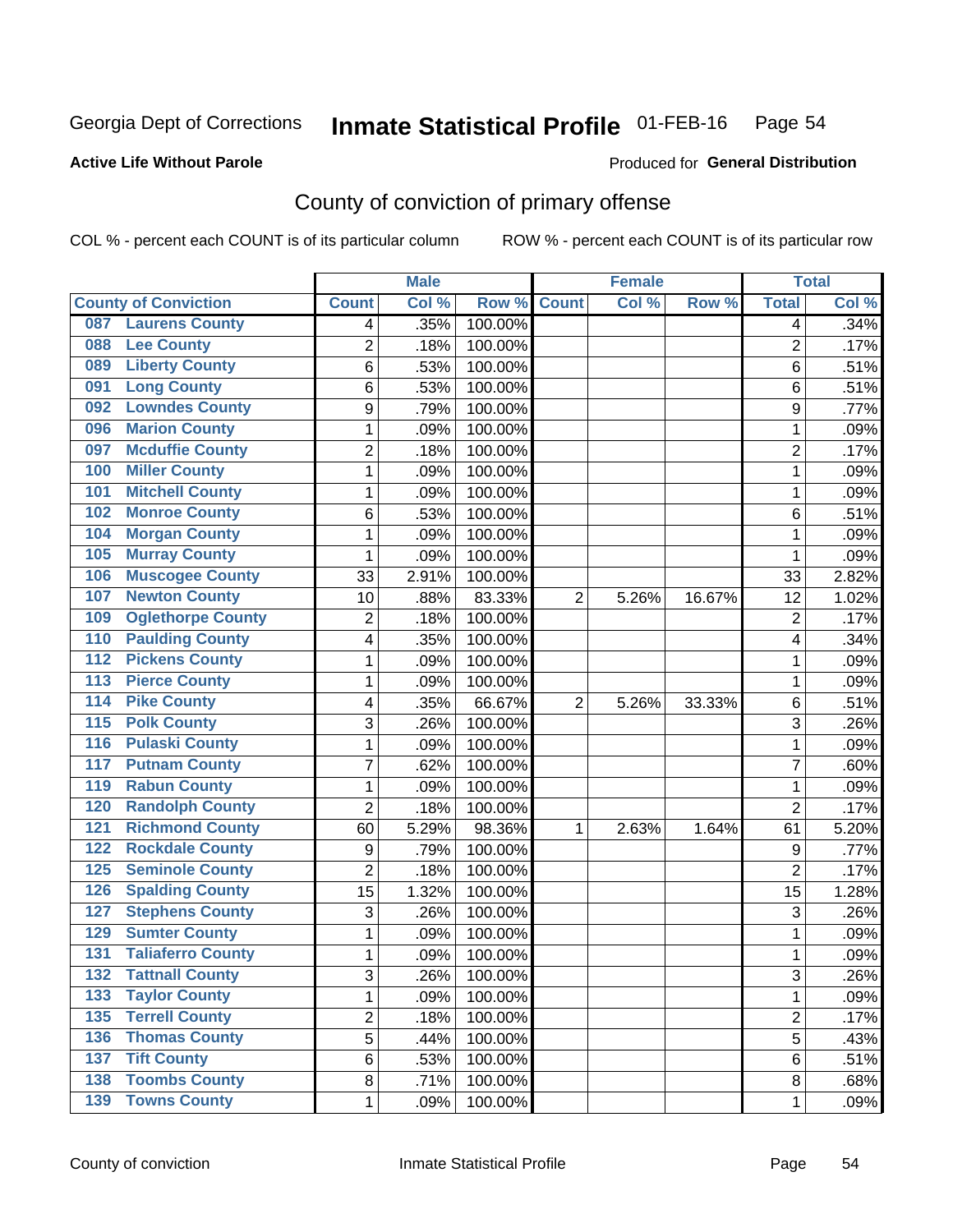## Inmate Statistical Profile 01-FEB-16 Page 55

Produced for General Distribution

### **Active Life Without Parole**

## County of conviction of primary offense

COL % - percent each COUNT is of its particular column

|                                 |              | <b>Male</b> |         |              | <b>Female</b> |        | <b>Total</b>   |       |
|---------------------------------|--------------|-------------|---------|--------------|---------------|--------|----------------|-------|
| <b>County of Conviction</b>     | <b>Count</b> | Col %       | Row %   | <b>Count</b> | Col %         | Row %  | <b>Total</b>   | Col % |
| <b>Treutlen County</b><br>140   | 4            | .35%        | 100.00% |              |               |        | 4              | .34%  |
| <b>Troup County</b><br>141      | 5            | .44%        | 83.33%  |              | 2.63%         | 16.67% | 6              | .51%  |
| <b>Turner County</b><br>142     | 2            | .18%        | 100.00% |              |               |        | 2              | .17%  |
| <b>Twiggs County</b><br>143     |              | .09%        | 100.00% |              |               |        |                | .09%  |
| <b>Union County</b><br>144      |              | .09%        | 100.00% |              |               |        |                | .09%  |
| <b>Upson County</b><br>145      | 5            | .44%        | 100.00% |              |               |        | 5              | .43%  |
| <b>Walker County</b><br>146     | 5            | .44%        | 83.33%  |              | 2.63%         | 16.67% | 6              | .51%  |
| <b>Walton County</b><br>147     | 14           | 1.23%       | 100.00% |              |               |        | 14             | 1.19% |
| <b>Ware County</b><br>148       | 11           | .97%        | 100.00% |              |               |        | 11             | .94%  |
| <b>Warren County</b><br>149     |              | .09%        | 100.00% |              |               |        |                | .09%  |
| <b>Washington County</b><br>150 | 5            | .44%        | 100.00% |              |               |        | 5              | .43%  |
| <b>Wayne County</b><br>151      | 8            | .71%        | 100.00% |              |               |        | 8              | .68%  |
| <b>Whitfield County</b><br>155  | 11           | .97%        | 91.67%  |              | 2.63%         | 8.33%  | 12             | 1.02% |
| <b>Wilkes County</b><br>157     |              | .09%        | 100.00% |              |               |        |                | .09%  |
| <b>Worth County</b><br>159      | 2            | .18%        | 100.00% |              |               |        | $\overline{2}$ | .17%  |
| <b>Total Rported</b>            | 1,134        | 100%        | 96.76%  | 38           | 100%          | 3.24%  | 1,172          | 100%  |

| ---<br>olatetol<br>N |     |         |                          |
|----------------------|-----|---------|--------------------------|
| ota                  | 121 | ົ<br>၁၀ | 170<br>.<br>. <i>.</i> . |

| <b>Mode (most frequent)</b> | <b>Fulton County</b> | <b>Hall County</b> | <b>Fulton County</b> |
|-----------------------------|----------------------|--------------------|----------------------|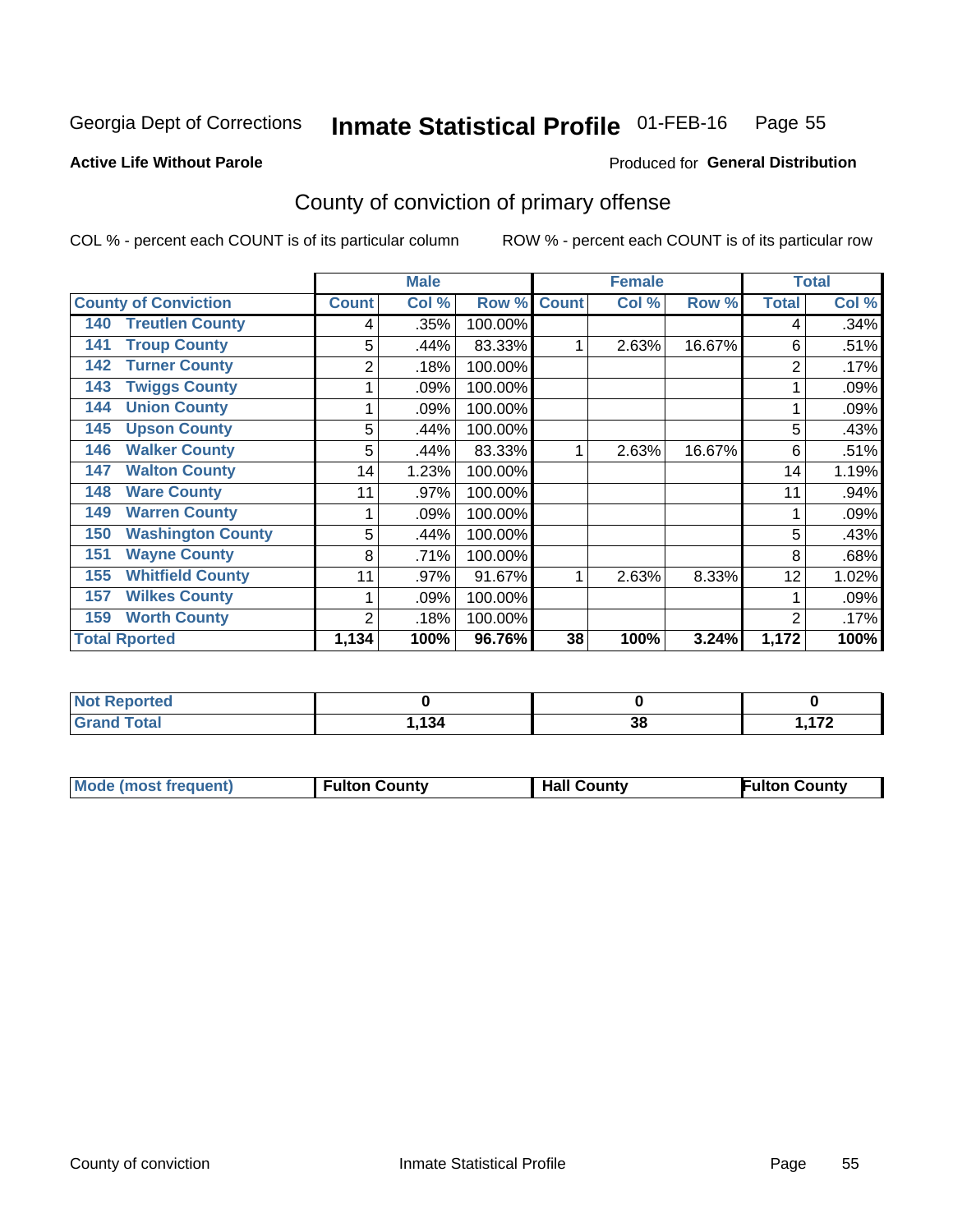### Georgia Dept of Corrections **Active Life Without Parole**

#### Inmate Statistical Profile 01-FEB-16 Page 56

Produced for General Distribution

## Circuit of conviction of primary offense

COL % - percent each COUNT is of its particular column ROW % - percent each COUNT is of its particular row

|                         |                                 |                           | <b>Male</b> |         |                         | <b>Female</b> |        |                | <b>Total</b> |
|-------------------------|---------------------------------|---------------------------|-------------|---------|-------------------------|---------------|--------|----------------|--------------|
|                         | <b>Circuit of Conviction</b>    | <b>Count</b>              | Col %       | Row %   | <b>Count</b>            | Col %         | Row %  | <b>Total</b>   | Col %        |
| 1                       | <b>Alapaha Circuit</b>          | 11                        | .98%        | 100.00% |                         |               |        | 11             | .95%         |
| $\overline{2}$          | <b>Alcovy Circuit</b>           | 24                        | 2.13%       | 92.31%  | $\overline{2}$          | 5.71%         | 7.69%  | 26             | 2.24%        |
| $\overline{\mathbf{3}}$ | <b>Atlanta Circuit</b>          | 142                       | 12.60%      | 98.61%  | $\overline{2}$          | 5.71%         | 1.39%  | 144            | 12.39%       |
| 4                       | <b>Atlantic Circuit</b>         | 15                        | 1.33%       | 100.00% |                         |               |        | 15             | 1.29%        |
| $\overline{5}$          | <b>Augusta Circuit</b>          | 79                        | 7.01%       | 96.34%  | 3                       | 8.57%         | 3.66%  | 82             | 7.06%        |
| $\overline{6}$          | <b>Blue Ridge Circuit</b>       | 3                         | .27%        | 100.00% |                         |               |        | $\mathfrak{S}$ | .26%         |
| 7                       | <b>Brunswick Circuit</b>        | 39                        | 3.46%       | 97.50%  | $\mathbf 1$             | 2.86%         | 2.50%  | 40             | 3.44%        |
| 8                       | <b>Chattahoochee Circuit</b>    | 37                        | 3.28%       | 100.00% |                         |               |        | 37             | 3.18%        |
| $\overline{9}$          | <b>Cherokee Circuit</b>         | 11                        | .98%        | 91.67%  | 1                       | 2.86%         | 8.33%  | 12             | 1.03%        |
| 10                      | <b>Clayton Circuit</b>          | 54                        | 4.79%       | 93.10%  | $\overline{\mathbf{4}}$ | 11.43%        | 6.90%  | 58             | 4.99%        |
| $\overline{11}$         | <b>Cobb Circuit</b>             | 53                        | 4.70%       | 98.15%  | 1                       | 2.86%         | 1.85%  | 54             | 4.65%        |
| $\overline{12}$         | <b>Conasauga Circuit</b>        | 12                        | 1.06%       | 92.31%  | 1                       | 2.86%         | 7.69%  | 13             | 1.12%        |
| $\overline{13}$         | <b>Cordele Circuit</b>          | 12                        | 1.06%       | 100.00% |                         |               |        | 12             | 1.03%        |
| $\overline{14}$         | <b>Coweta Circuit</b>           | 16                        | 1.42%       | 94.12%  | $\mathbf{1}$            | 2.86%         | 5.88%  | 17             | 1.46%        |
| $\overline{15}$         | <b>Dougherty Circuit</b>        | 29                        | 2.57%       | 96.67%  | $\mathbf{1}$            | 2.86%         | 3.33%  | 30             | 2.58%        |
| 16                      | <b>Dublin Circuit</b>           | 10                        | .89%        | 100.00% |                         |               |        | 10             | .86%         |
| $\overline{17}$         | <b>Eastern Circuit</b>          | 35                        | 3.11%       | 100.00% |                         |               |        | 35             | 3.01%        |
| $\overline{18}$         | <b>Flint Circuit</b>            | 12                        | 1.06%       | 92.31%  | $\mathbf 1$             | 2.86%         | 7.69%  | 13             | 1.12%        |
| 19                      | <b>Griffin Circuit</b>          | 28                        | 2.48%       | 93.33%  | $\overline{2}$          | 5.71%         | 6.67%  | 30             | 2.58%        |
| 20                      | <b>Gwinnett Circuit</b>         | 31                        | 2.75%       | 93.94%  | $\overline{2}$          | 5.71%         | 6.06%  | 33             | 2.84%        |
| $\overline{21}$         | <b>Houston Circuit</b>          | 18                        | 1.60%       | 100.00% |                         |               |        | 18             | 1.55%        |
| $\overline{22}$         | <b>Lookout Mountain Circuit</b> | 11                        | .98%        | 91.67%  | $\mathbf{1}$            | 2.86%         | 8.33%  | 12             | 1.03%        |
| 23                      | <b>Macon Circuit</b>            | 39                        | 3.46%       | 97.50%  | 1                       | 2.86%         | 2.50%  | 40             | 3.44%        |
| 24                      | <b>Middle Circuit</b>           | 27                        | 2.40%       | 100.00% |                         |               |        | 27             | 2.32%        |
| $\overline{25}$         | <b>Mountain Circuit</b>         | 9                         | .80%        | 100.00% |                         |               |        | 9              | .77%         |
| 26                      | <b>Northeastern Circuit</b>     | 24                        | 2.13%       | 85.71%  | $\overline{\mathbf{4}}$ | 11.43%        | 14.29% | 28             | 2.41%        |
| $\overline{27}$         | <b>Northern Circuit</b>         | 11                        | .98%        | 91.67%  | 1                       | 2.86%         | 8.33%  | 12             | 1.03%        |
| 28                      | <b>Ocmulgee Circuit</b>         | 18                        | 1.60%       | 94.74%  | 1                       | 2.86%         | 5.26%  | 19             | 1.64%        |
| 29                      | <b>Oconee Circuit</b>           | 3                         | .27%        | 100.00% |                         |               |        | $\mathfrak{S}$ | .26%         |
| 30                      | <b>Ogeechee Circuit</b>         | 12                        | 1.06%       | 92.31%  | $\mathbf 1$             | 2.86%         | 7.69%  | 13             | 1.12%        |
| $\overline{31}$         | <b>Pataula Circuit</b>          | 11                        | .98%        | 100.00% |                         |               |        | 11             | .95%         |
| 32                      | <b>Piedmont Circuit</b>         | 18                        | 1.60%       | 100.00% |                         |               |        | 18             | 1.55%        |
| 33                      | <b>Rome Circuit</b>             | 19                        | 1.69%       | 95.00%  | $\mathbf 1$             | 2.86%         | 5.00%  | 20             | 1.72%        |
| 34                      | <b>South Georgia Circuit</b>    | 8                         | .71%        | 100.00% |                         |               |        | 8              | .69%         |
| 35                      | <b>Southern Circuit</b>         | 20                        | 1.77%       | 100.00% |                         |               |        | 20             | 1.72%        |
| 36                      | <b>Southwestern Circuit</b>     | $\ensuremath{\mathsf{3}}$ | .27%        | 100.00% |                         |               |        | 3              | .26%         |
| 37                      | <b>Stone Mountain Circuit</b>   | 92                        | 8.16%       | 98.92%  | 1                       | 2.86%         | 1.08%  | 93             | 8.00%        |
| 38                      | <b>Tallapoosa Circuit</b>       | 6                         | .53%        | 100.00% |                         |               |        | 6              | .52%         |
| 39                      | <b>Tifton Circuit</b>           | 11                        | .98%        | 100.00% |                         |               |        | 11             | .95%         |
| 40                      | <b>Toombs Circuit</b>           | 5                         | .44%        | 100.00% |                         |               |        | 5              | .43%         |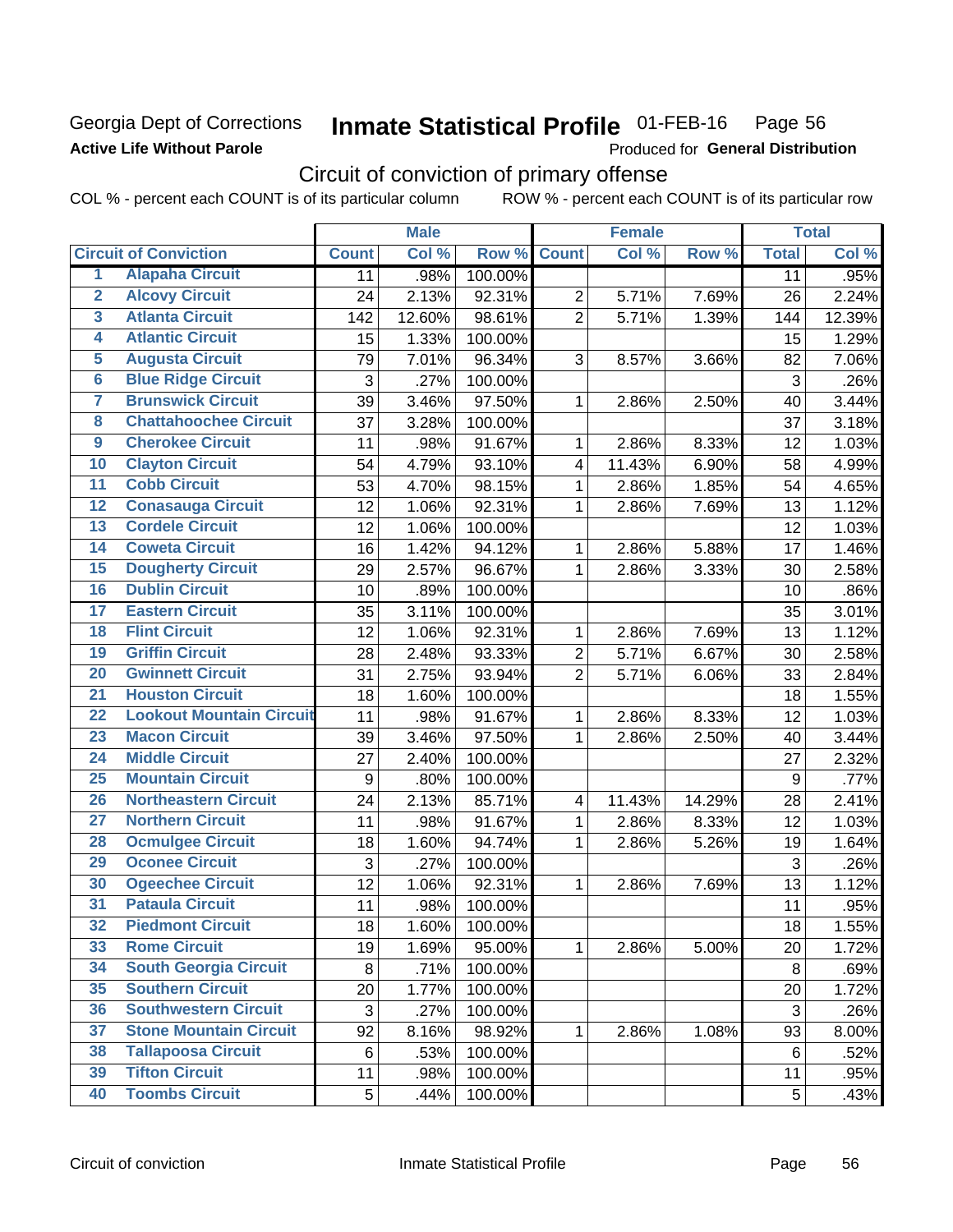### Georgia Dept of Corrections **Active Life Without Parole**

#### Inmate Statistical Profile 01-FEB-16 Page 57

Produced for General Distribution

## Circuit of conviction of primary offense

COL % - percent each COUNT is of its particular column ROW % - percent each COUNT is of its particular row

|    |                                  |              | <b>Male</b>    |         |              | <b>Female</b>       |       |                | <b>Total</b>   |
|----|----------------------------------|--------------|----------------|---------|--------------|---------------------|-------|----------------|----------------|
|    | <b>Circuit of Conviction</b>     | <b>Count</b> | Col %          | Row %   | <b>Count</b> | Col %               | Row % | <b>Total</b>   | Col %          |
| 41 | <b>Waycross Circuit</b>          | 23           | 2.04%          | 100.00% |              |                     |       | 23             | 1.98%          |
| 42 | <b>Western Circuit</b>           | 22           | 1.95%          | 100.00% |              |                     |       | 22             | 1.89%          |
| 43 | <b>Rockdale Circuit</b>          | 9            | .80%           | 100.00% |              |                     |       | 9              | .77%           |
| 44 | <b>Douglas Circuit</b>           | 31           | 2.75%          | 93.94%  | 2            | 5.71%               | 6.06% | 33             | 2.84%          |
| 45 | <b>Appalachian Circuit</b>       | 3            | .27%           | 100.00% |              |                     |       | 3              | .26%           |
| 46 | <b>Enotah Circuit</b>            | 2            | .18%           | 100.00% |              |                     |       | $\overline{2}$ | .17%           |
| 47 | <b>Bell-Forsyth J.C.</b>         | 4            | .35%           | 100.00% |              |                     |       | 4              | .34%           |
| 48 | <b>Towaliga Judicial Circuit</b> | 11           | .98%           | 100.00% |              |                     |       | 11             | .95%           |
| 49 | <b>Paulding Circuit</b>          | 4            | .35%           | 100.00% |              |                     |       | 4              | .34%           |
|    | <b>Total Rported</b>             | 1,127        | 100%           | 96.99%  | 35           | 100%                | 3.01% | 1,162          | 100%           |
|    | <b>Not Reported</b>              |              | 7              |         |              | 3                   |       | 10             |                |
|    | <b>Grand Total</b>               |              | 1,134          |         | 38           |                     |       | 1,172          |                |
|    | <b>Mode (most frequent)</b>      |              | <b>Atlanta</b> |         |              | <b>Northeastern</b> |       |                | <b>Atlanta</b> |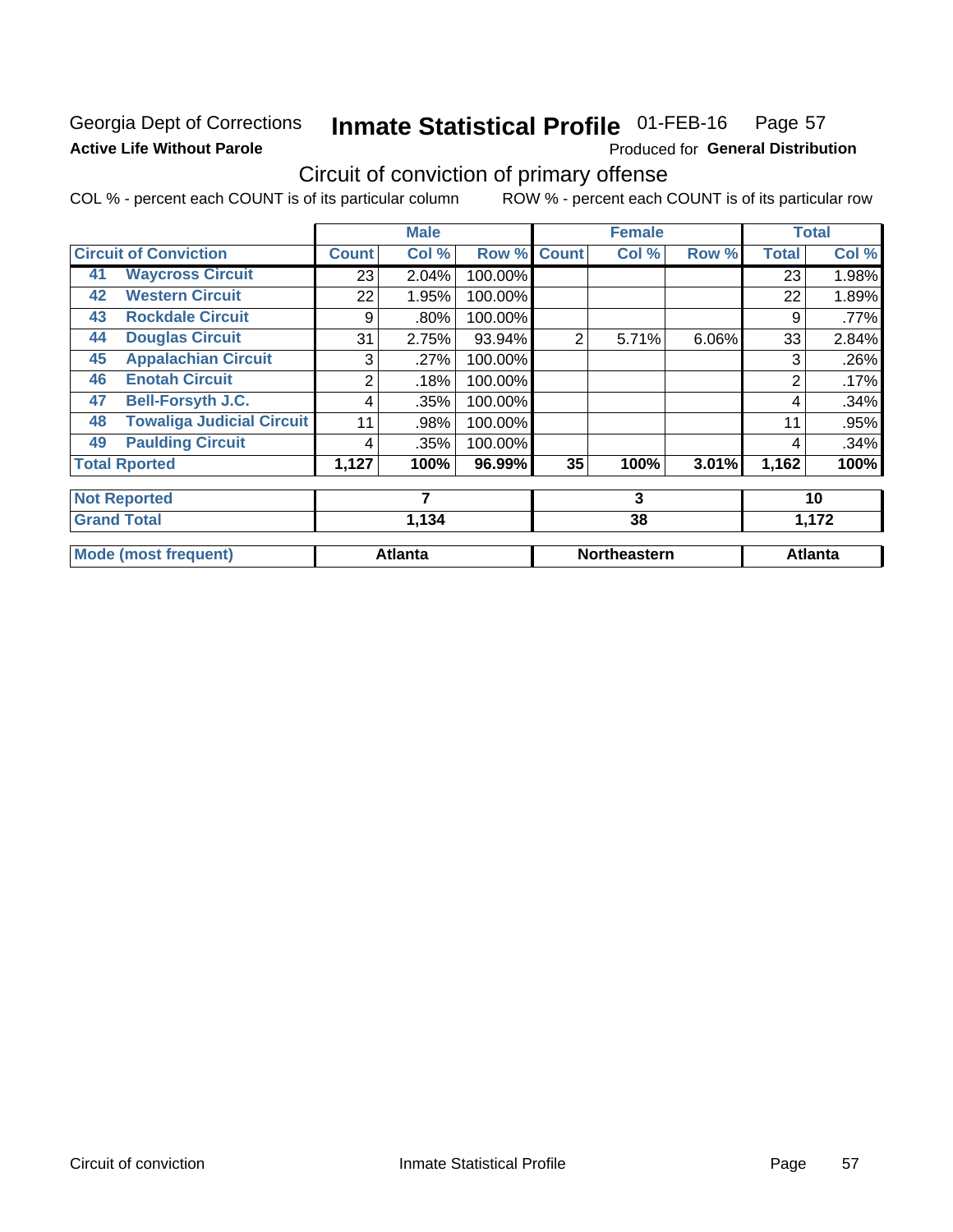### **Active Life Without Parole**

### **Produced for General Distribution**

## Years served (jail + prison) in this incarceration

COL % - percent each COUNT is of its particular column

|                        | <b>Male</b>      |       | Female           |                |        | <b>Total</b> |                  |        |
|------------------------|------------------|-------|------------------|----------------|--------|--------------|------------------|--------|
| <b>Years Served</b>    | <b>Count</b>     | Col % | Row <sup>%</sup> | <b>Count</b>   | Col %  | Row %        | <b>Total</b>     | Col %  |
| Less than one year     | 41               | 3.62% | 93.18%           | $\overline{3}$ | 7.89%  | 6.82%        | 44               | 3.75%  |
| 1 to 1.99 years        | 60               | 5.29% | 96.77%           | $\overline{2}$ | 5.26%  | 3.23%        | 62               | 5.29%  |
| 2 to 2.99 years        | 96               | 8.47% | 95.05%           | 5              | 13.16% | 4.95%        | 101              | 8.62%  |
| 3 to 3.99 years        | 84               | 7.41% | 89.36%           | 10             | 26.32% | 10.64%       | 94               | 8.02%  |
| 4 to 4.99 years        | 95               | 8.38% | 97.94%           | $\sqrt{2}$     | 5.26%  | 2.06%        | 97               | 8.28%  |
| 5 to 5.99 years        | 74               | 6.53% | 94.87%           | 4              | 10.53% | 5.13%        | 78               | 6.66%  |
| 6 to 6.99 years        | 56               | 4.94% | 98.25%           | 1              | 2.63%  | 1.75%        | 57               | 4.86%  |
| 7 to 7.99 years        | 42               | 3.70% | 97.67%           | $\mathbf 1$    | 2.63%  | 2.33%        | 43               | 3.67%  |
| <b>8 to 8.99 years</b> | 53               | 4.67% | 100.00%          |                |        |              | 53               | 4.52%  |
| 9 to 9.99 years        | 30               | 2.65% | 93.75%           | $\overline{c}$ | 5.26%  | 6.25%        | 32               | 2.73%  |
| 10 to 10.99 years      | 33               | 2.91% | 97.06%           | $\mathbf 1$    | 2.63%  | 2.94%        | 34               | 2.90%  |
| 11 to 11.99 years      | 41               | 3.62% | 100.00%          |                |        |              | 41               | 3.50%  |
| 12 to 12.99 years      | 25               | 2.20% | 92.59%           | 2              | 5.26%  | 7.41%        | 27               | 2.30%  |
| 13 to 13.99 years      | 47               | 4.14% | 94.00%           | 3              | 7.89%  | 6.00%        | 50               | 4.27%  |
| 14 to 14.99 years      | 41               | 3.62% | 100.00%          |                |        |              | 41               | 3.50%  |
| 15 to 15.99 years      | 44               | 3.88% | 100.00%          |                |        |              | 44               | 3.75%  |
| 16 to 16.99 years      | 37               | 3.26% | 100.00%          |                |        |              | 37               | 3.16%  |
| 17 to 17.99 years      | 37               | 3.26% | 97.37%           | 1              | 2.63%  | 2.63%        | 38               | 3.24%  |
| 18 to 18.99 years      | 48               | 4.23% | 97.96%           | 1              | 2.63%  | 2.04%        | 49               | 4.18%  |
| 19 to 19.99 years      | 40               | 3.53% | 100.00%          |                |        |              | 40               | 3.41%  |
| 20 to 20.99 years      | 31               | 2.73% | 100.00%          |                |        |              | 31               | 2.65%  |
| 21 to 21.99 years      | 25               | 2.20% | 100.00%          |                |        |              | 25               | 2.13%  |
| 22 to 22.99 years      | 18               | 1.59% | 100.00%          |                |        |              | 18               | 1.54%  |
| 23 to 23.99 years      | 5                | 0.44% | 100.00%          |                |        |              | 5                | 0.43%  |
| 24 to 24.99 years      | 5                | 0.44% | 100.00%          |                |        |              | 5                | 0.43%  |
| 25 to 25.99 years      | $\mathbf{1}$     | 0.09% | 100.00%          |                |        |              | $\mathbf{1}$     | 0.09%  |
| 26 to 26.99 years      | $\overline{c}$   | 0.18% | 100.00%          |                |        |              | $\overline{c}$   | 0.17%  |
| 27 to 27.99 years      | 8                | 0.71% | 100.00%          |                |        |              | 8                | 0.68%  |
| 28 to 28.99 years      | $\mathbf 1$      | 0.09% | 100.00%          |                |        |              | $\mathbf 1$      | 0.09%  |
| 29 to 29.99 years      | 5                | 0.44% | 100.00%          |                |        |              | 5                | 0.43%  |
| Thirty + years         | $\boldsymbol{9}$ | 0.79% | 100.00%          |                |        |              | $\boldsymbol{9}$ | 0.77%  |
| <b>Total Reported</b>  | 1,134            | 100%  | 96.76%           | 38             | 100%   | 3.24%        | 1,172            | 100.0% |

| <b>Not Reported</b> |       |    |                           |
|---------------------|-------|----|---------------------------|
| <b>Grand Total</b>  | 1,134 | 38 | 1 172<br>1 , 1 <i>1 4</i> |
|                     |       |    |                           |

| Mean<br>(average)    | 10.12           | 6.02            | 9.98            |
|----------------------|-----------------|-----------------|-----------------|
| Median (middle)      | 8.375           | 3.925           | 8.21            |
| Mode (most frequent) | 3 to 3.99 years | 3 to 3.99 years | 3 to 3.99 years |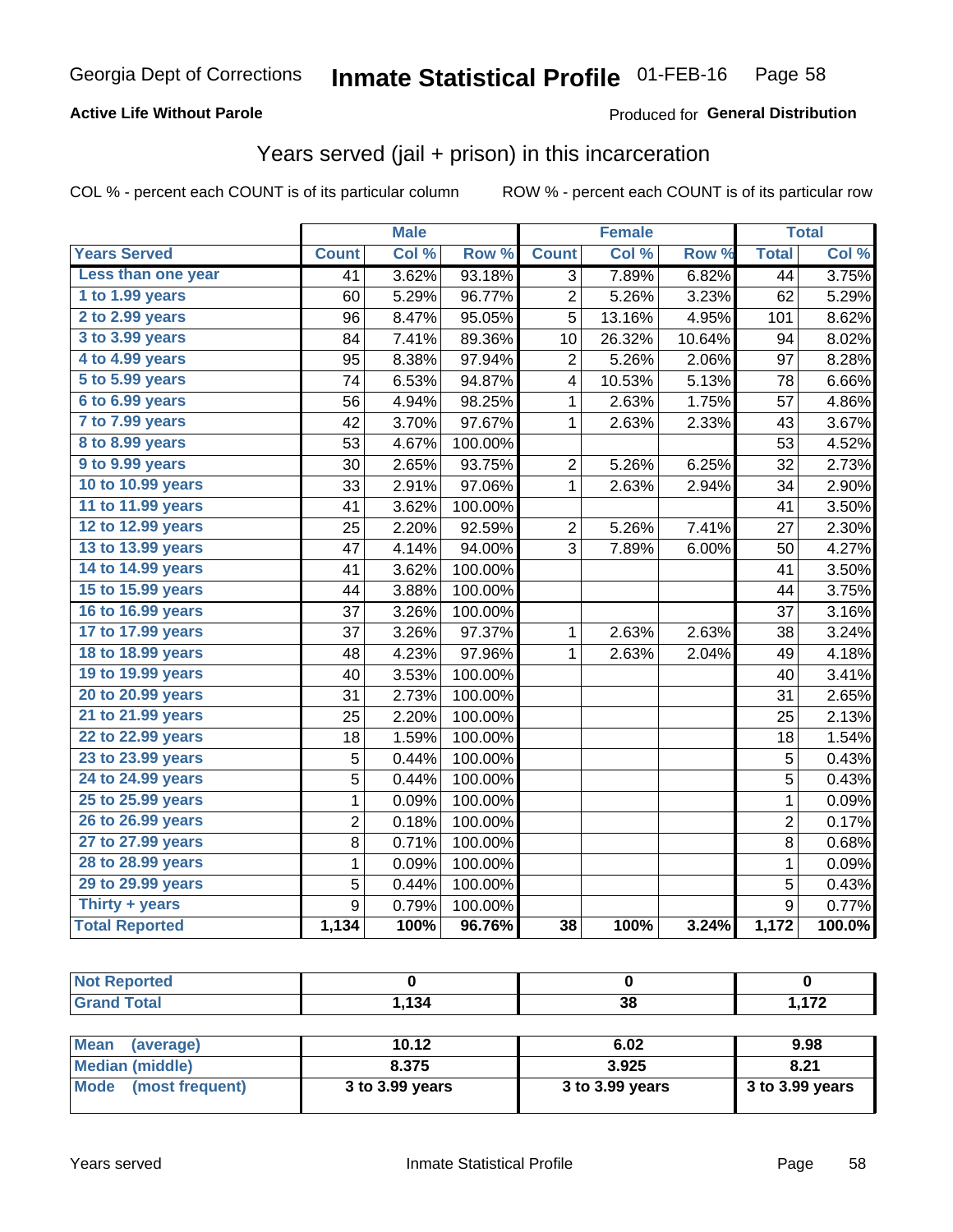#### Inmate Statistical Profile 01-FEB-16 Page 59

### **Active Life Without Parole**

Produced for General Distribution

### Results of most recent HIV tests

COL % - percent each COUNT is of its particular column

|                         |              | <b>Male</b> |         |              | <b>Female</b> |          |             | Total  |
|-------------------------|--------------|-------------|---------|--------------|---------------|----------|-------------|--------|
| <b>HIV Test Results</b> | <b>Count</b> | Col%        | Row %   | <b>Count</b> | Col %         | Row %    | $\tau$ otal | Col %  |
| <b>Positive</b>         |              | 0.64%       | 87.50%  |              | $2.94\%$      | 12.50%   |             | 0.71%  |
| <b>Negative</b>         | .093         | $99.36\%$   | 97.07%  | 33           | $97.06\%$     | $2.93\%$ | 1,126       | 99.29% |
| <b>Total Reported</b>   | $.100^+$     | 100%        | 97.00%I | 34           | 100%          | 3.00%    | 1,134       | 100%   |

| <b>Not Reported</b> | 34  |    | 38           |
|---------------------|-----|----|--------------|
| <b>Total</b>        | 134 | 38 | $1 - \alpha$ |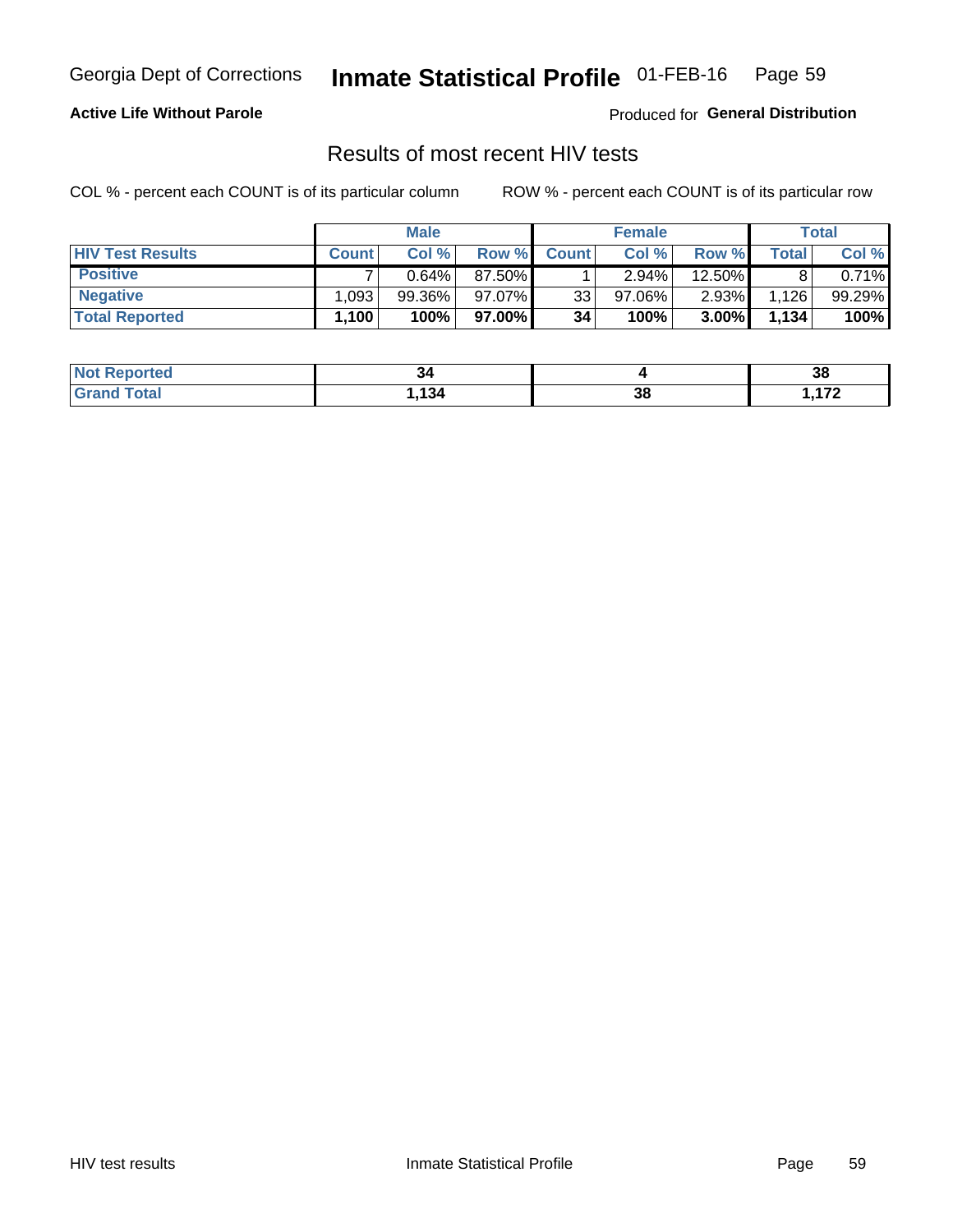## Georgia Dept of Corrections **Inmate Statistical Profile** 01-FEB-16 Page 60

### **Active Life Without Parole**

Produced for **General Distribution**

## Results of most recent tuberculosis test

COL % - percent each COUNT is of its particular column ROW % - percent each COUNT is of its particular row

|                                  | <b>Male</b>  |        |           | <b>Female</b> |           |          | Total        |        |
|----------------------------------|--------------|--------|-----------|---------------|-----------|----------|--------------|--------|
| <b>Tuberculosis Test Results</b> | <b>Count</b> | Col%   | Row %I    | <b>Count</b>  | Col %     | Row %    | <b>Total</b> | Col %  |
| <b>Positive on current test</b>  | 251          | 22.49% | 98.82%    |               | $8.57\%$  | 1.18%    | 254          | 22.07% |
| <b>Negative</b>                  | 865          | 77.51% | $96.43\%$ | 32            | $91.43\%$ | $3.57\%$ | 897          | 77.93% |
| <b>Total Reported</b>            | l.116        | 100%   | 96.96%    | 35            | 100%      | 3.04%    | 1,151        | 100%   |

| <b>Not Reported</b> |     |           | . .<br>- - |
|---------------------|-----|-----------|------------|
| <b>Total</b>        | 134 | n c<br>၁၀ | 170        |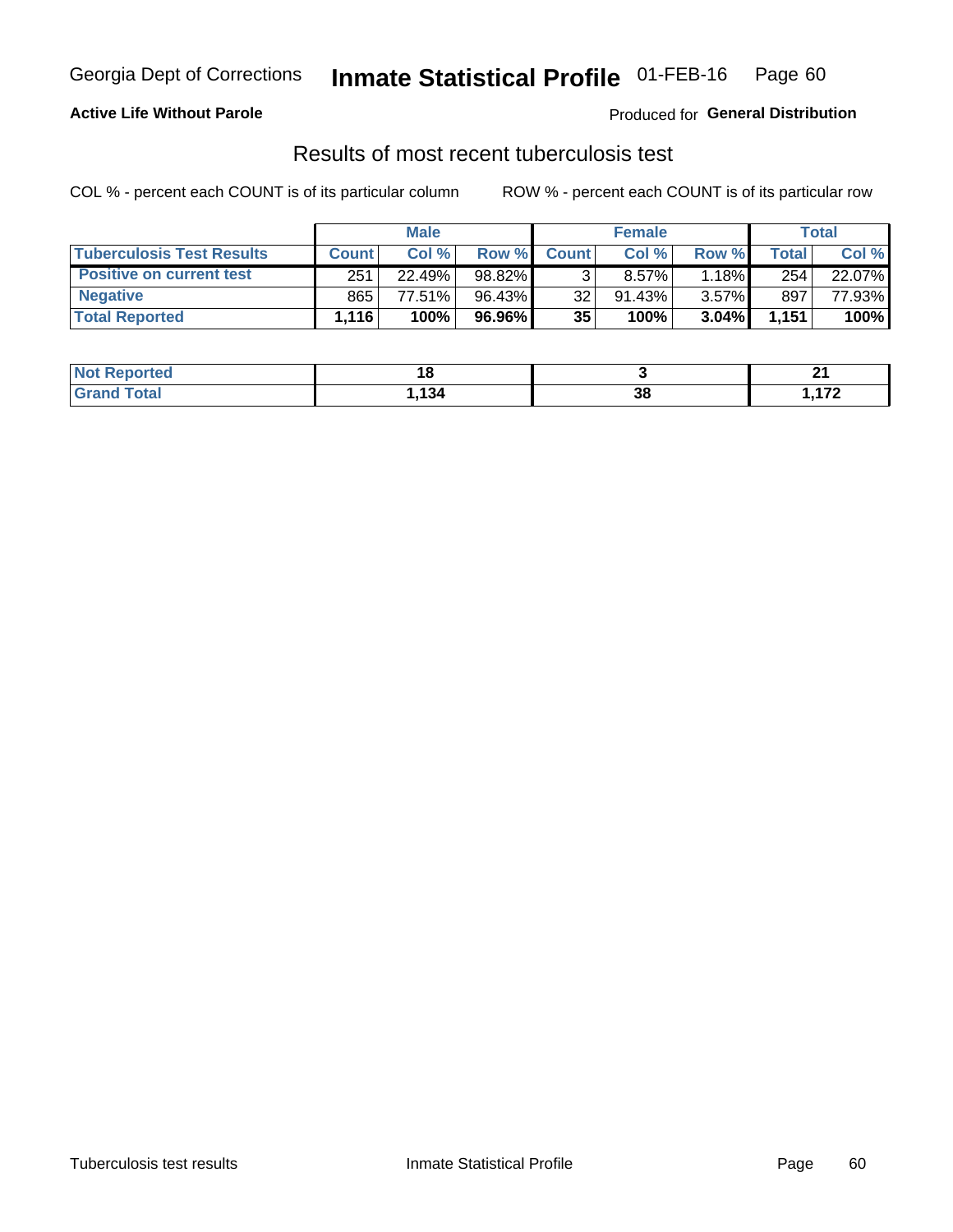## Georgia Dept of Corrections **Inmate Statistical Profile** 01-FEB-16 Page 61

### **Active Life Without Parole**

Produced for **General Distribution**

### Results of most recent syphilis test

COL % - percent each COUNT is of its particular column ROW % - percent each COUNT is of its particular row

|                                 | <b>Male</b>  |        |           | <b>Female</b> |           |          | Total   |        |
|---------------------------------|--------------|--------|-----------|---------------|-----------|----------|---------|--------|
| <b>Syphilis Test Results</b>    | <b>Count</b> | Col%   | Row %     | <b>Count</b>  | Col %     | Row %I   | Total i | Col %  |
| <b>Positive on current test</b> |              | 2.71%  | $94.44\%$ |               | 9.09%     | 5.56%    | 18      | 2.82%  |
| <b>Negative</b>                 | 610          | 97.29% | 98.39%    | 10            | $90.91\%$ | $1.61\%$ | 620     | 97.18% |
| <b>Total Reported</b>           | 627          | 100%   | 98.28%    | 11            | 100%      | 1.72%    | 638     | 100%   |

| <b>Not Reported</b>   | 507 | ~-<br>-- | ra 1<br>534 |
|-----------------------|-----|----------|-------------|
| <b>Total</b><br>Granc | 134 | 38       | ィフヘ         |